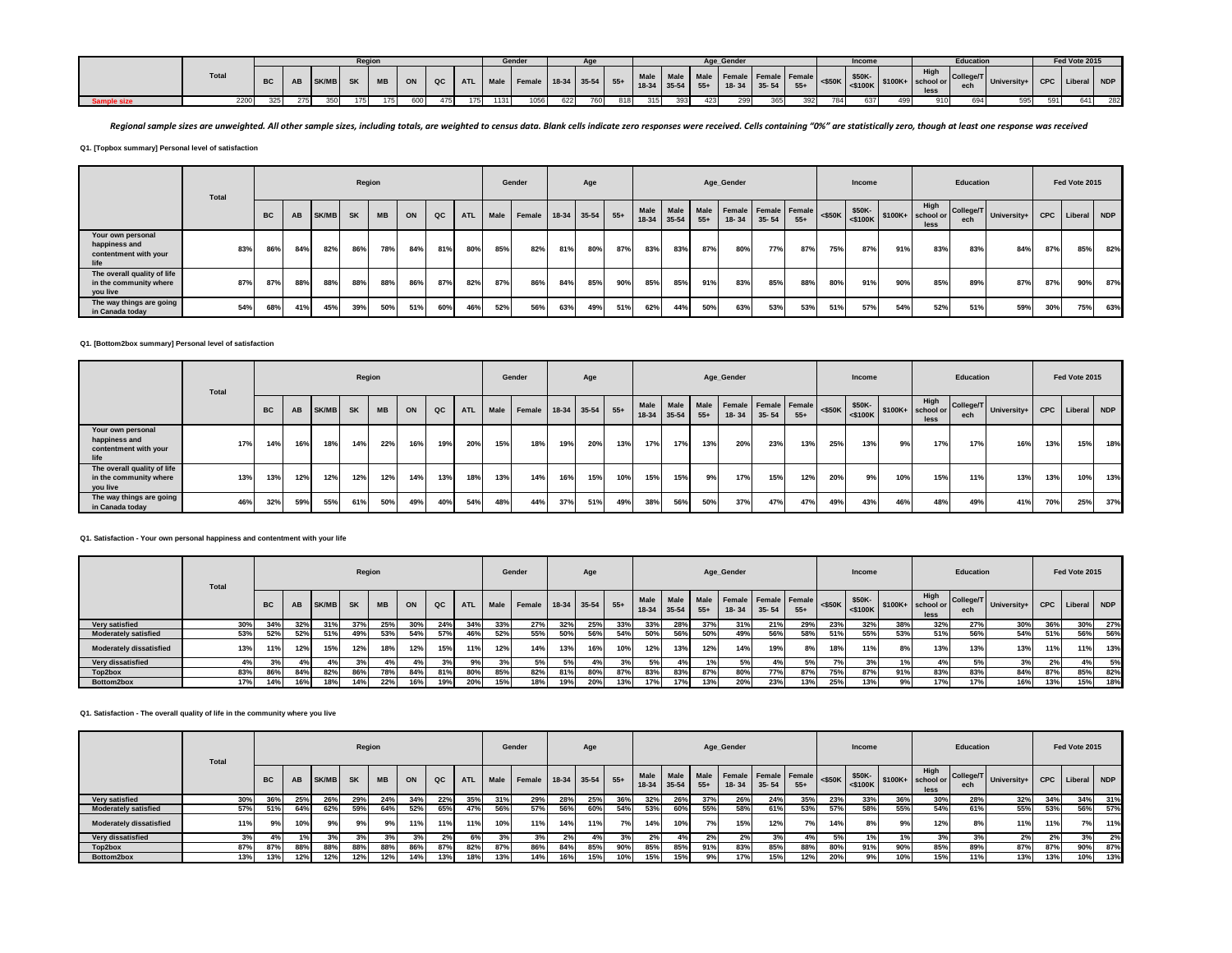## **Q1. Satisfaction - The way things are going in Canada today**

|                                | <b>Total</b> |           |     |              | Region    |           |     |     |            |      | Gender             |     | Age |       |       |         |                    | Age Gender           |             |       |           | Income |     |                                                                                             | Education        |             |            | Fed Vote 2015 |     |
|--------------------------------|--------------|-----------|-----|--------------|-----------|-----------|-----|-----|------------|------|--------------------|-----|-----|-------|-------|---------|--------------------|----------------------|-------------|-------|-----------|--------|-----|---------------------------------------------------------------------------------------------|------------------|-------------|------------|---------------|-----|
|                                |              | <b>BC</b> | AB  | <b>SK/MB</b> | <b>SK</b> | <b>MB</b> | ON  | QC  | <b>ATL</b> | Male | Female 18-34 35-54 |     |     | $55+$ | 18-34 | $35-54$ | Male Male<br>$55+$ | Female Female Female | 18-34 35-54 | $55+$ | $<$ \$50K | \$50K- |     | High<br>$-$ 50K $\left  \frac{1}{5100K} \right $ \$100K+ school or $\left  \right $<br>less | College/T<br>ech | University+ | <b>CPC</b> | Liberal       | NDP |
| Very satisfied                 |              |           |     |              |           | 10%       |     | 10% | 10%        | 11%  |                    | 17% |     | 6%    | 20%   | 9%      |                    | 13%                  |             |       | 8%        | 10%    | 12% | 11%                                                                                         | ୪%               | 9%          | 5%         | 15%           | 8%  |
| <b>Moderately satisfied</b>    | 44%          | 59%       | 36% | 35%          | 30%       | 40%       | 41% | 50% | 36%        |      | 49%                | 46% | 42% | 45%   | 42%   | 36%     | 43%                | 50%                  | 49%         | 47%   | 43%       | 47%    | 43% | 41%                                                                                         | 44%              | 50%         | 25%        | 59%           | 55% |
| <b>Moderately dissatisfied</b> | 31%          | 26%       | 33% | 34%          | 35%       | 33%       | 34% | 30% | 31%        | 32%  | 31%                | 28% | 33% | 33%   | 27%   | 33%     | 34%                | 31%                  | 33%         | 30%   | 34%       | 29%    | 29% | 31%                                                                                         | 34%              | 30%         | 38%        | 21%           | 31% |
| Very dissatisfied              | 15%          |           | 26% | 21%          | 26%       |           | 15% | 10% | 23%        | 17%  | 13%                | 9%  | 18% | 16%   | 11%   | 23%     | 16%                | 6%                   | 13%         | 17%   | 15%       | 14%    | 17% | 18%                                                                                         | 15%              | 11%         | 32%        | 5%            | 6%  |
| Top2box                        | 54%          |           | 41% | 45%          | 39%       | 50%       | 51% | 60% | 46%        | 52%  | 56%                | 63% | 49% | 51%   | 62%   | 44%     | 50%                | 63%                  | 53%         | 53%   | 51%       | 57%    | 54% | 52%                                                                                         | 51%              | 59%         | 30%        | 75%           | 63% |
| Bottom2box                     | 46%          | 32%       | 59% | 55%          | 61%       | 50%       | 49% | 40% | 54%        | 48%  | 44%                | 37% | 51% | 49%   | 38%   | 56%     | 50%                | 37%                  | 47%         | 47%   | 49%       | 43%    | 46% | 48%                                                                                         | 49%              | 41%         | 70%        | 25%           | 37% |

**Q2. [Top2box Summary] Overall, would you say you are optimistic or pessimistic about each of the following?**

|                                      | Total |           |     |              | Region    |           |     |               |            |     | Gender                      |     | Age |     |           |             |       | Age_Gender                                        |     |       |     | Income |     |                                                                                                              | Education        |                             |     | Fed Vote 2015 |     |
|--------------------------------------|-------|-----------|-----|--------------|-----------|-----------|-----|---------------|------------|-----|-----------------------------|-----|-----|-----|-----------|-------------|-------|---------------------------------------------------|-----|-------|-----|--------|-----|--------------------------------------------------------------------------------------------------------------|------------------|-----------------------------|-----|---------------|-----|
|                                      |       | <b>BC</b> | AB  | <b>SK/MB</b> | <b>SK</b> | <b>MB</b> | ON  | $_{\alpha c}$ | <b>ATL</b> |     | Male Female 18-34 35-54 55+ |     |     |     | Male Male | 18-34 35-54 | $55+$ | Male Female Female Female <\$50K<br>$18-34$ 35-54 |     | $55+$ |     | \$50K- |     | High<br>$\left  \begin{array}{c} \text{250K} \\ \text{25100K} \end{array} \right $ \$100K+ school or<br>less | College/T<br>ech | University+ CPC Liberal NDP |     |               |     |
| Your own future                      | 81%   | 86%       | 80% | 80%          | 81%       | 79%       | 79% | 86%           | 75%        | 82% | 81%                         | 84% | 80% | 81% | 85%       | 80%         | 80%   | 82%                                               | 79% | 82%   | 73% | 84%    | 90% | 79%                                                                                                          | 81%              | 85%                         |     | 84%           | 79% |
| The future of Canada                 | 62%   | 71%       | 48% | 53%          | 47%       | 59%       | 61% | 68%           | 58%        | 59% | 65%                         | 71% | 57% | 59% | 70%       | 53%         | 57%   | <b>74%</b>                                        | 61% | 61%   | 63% | 62%    | 63% | 59%                                                                                                          | 61%              | 66%                         |     | 79%           | 70% |
| The future of the next<br>generation | 47%   | 52%       | 41% | 43%          | 42%       | 44%       | 47% | 50%           | 38%        | 46% | 49%                         | 53% | 43% | 46% | 53%       | 42%         | 44%   | 54%                                               | 45% | 48%   | 50% | 46%    | 47% | 46%                                                                                                          | 47%              | 49%                         | 33% | 58%           | 43% |

**Q2. [Bottom2box Summary] Overall, would you say you are optimistic or pessimistic about each of the following?**

|                                      | Total |           |           |                 | Region |           |     |     |            |     | Gender                      |     | Age |     |             |     |       | Age Gender                          |                 |       |     | Income |     |                                                                                                   | Education |                              |     | Fed Vote 2015   |     |
|--------------------------------------|-------|-----------|-----------|-----------------|--------|-----------|-----|-----|------------|-----|-----------------------------|-----|-----|-----|-------------|-----|-------|-------------------------------------|-----------------|-------|-----|--------|-----|---------------------------------------------------------------------------------------------------|-----------|------------------------------|-----|-----------------|-----|
|                                      |       | <b>BC</b> | <b>AB</b> | <b>SK/MB</b> SK |        | <b>MB</b> | ON  | QC  | <b>ATL</b> |     | Male Female 18-34 35-54 55+ |     |     |     | 18-34 35-54 |     | $55+$ | Male Male Male Female Female Female | $18 - 34$ 35-54 | $55+$ |     | \$50K- |     | High<br>$\left \right $ <\$50K $\left \right $ <\$100K $\left \right $ \$100K + school or<br>less | ech       | -- college/T University+ Uru |     | CPC Liberal NDP |     |
| Your own future                      | 19%   | 14%       | 20%       | 20%             | 19%    | 21%       | 21% | 14% | 25%        |     | 19%                         | 16% | 20% | 19% | 15%         | 20% | 20%   | 18%                                 | 21%             | 18%   | 27% | 16%    | 10% | 21%                                                                                               | 19%       | 15%                          | 19% | 16%             | 21% |
| The future of Canada                 | 38%   | 29%       | 52%       | 47%             | 53%    | 41%       | 39% | 32% | 42%        | 41% | 35%                         | 29% | 43% | 41% | 30%         | 47% | 43%   | 26%                                 | 39%             | 39%   | 37% | 38%    | 37% | 41%                                                                                               | 39%       | 34%                          | 62% | 21%             | 30% |
| The future of the next<br>generation | 53%   | 48%       | 59%       | 57%             | 58%    | 56%       | 53% | 50% | 62%        | 54% | 51%                         | 47% | 57% | 54% | 47%         | 58% | 56%   | 46%                                 | 55%             | 52%   | 50% | 54%    | 53% | 54%                                                                                               | 53%       | 51%                          | 67% | 42%             | 57% |

**Q2. Overall, would you say you are optimistic or pessimistic about- Your own future**

|                               | Total |           |     |              |           | Region    |     |     |            |      | Gender                 |     | Age |     |             |           |                 | Age_Gender                        |           |       |     | Income |     |                                                                                                                           | Education |                           |            | Fed Vote 2015 |     |
|-------------------------------|-------|-----------|-----|--------------|-----------|-----------|-----|-----|------------|------|------------------------|-----|-----|-----|-------------|-----------|-----------------|-----------------------------------|-----------|-------|-----|--------|-----|---------------------------------------------------------------------------------------------------------------------------|-----------|---------------------------|------------|---------------|-----|
|                               |       | <b>BC</b> | AB  | <b>SK/MB</b> | <b>SK</b> | <b>MB</b> | ON  | QC  | <b>ATL</b> | Male | Female 18-34 35-54 55+ |     |     |     | 18-34 35-54 | Male Male | Male I<br>$55+$ | Female Female Female<br>$18 - 34$ | $35 - 54$ | $55+$ |     | \$50K- |     | High<br>$-$ 550K $\left  \begin{array}{c} 25100 \text{K} \\ 25100 \text{K} \end{array} \right $ \$100K+ school or<br>less | ech       | - College/T University+ I | <b>CPC</b> | Liberal       | NDP |
| <b>Very Optimistic</b>        | 30%   | 31%       | 27% | 25%          | 27%       | 24%       | 29% | 33% | 25%        | 30%  | 29%                    | 35% | 28% | 27% | 37%         | 29%       | 27%             | 33%                               | 28%       | 27%   | 24% | 30%    | 39% | 27%                                                                                                                       | 30%       | 32%                       | 29%        | 32%           | 28% |
| <b>Moderately Optimistic</b>  | 52%   | 54%       | 52% | 55%          | 55%       | 55%       | 50% | 53% | 50%        | 51%  | 52%                    | 49% | 52% | 54% | 48%         | 52%       | 53%             | 49%                               | 51%       | 55%   | 49% | 54%    | 51% | 52%                                                                                                                       | 51%       | 53%                       | 53%        | 52%           | 51% |
| <b>Moderately Pessimistic</b> | 15%   | 12%       | 17% | 17%          | 16%       | 17%       | 16% | 12% | 18%        | 15%  | 15%                    | 12% | 16% | 16% | 10%         | 16%       | 17%             | 14%                               | 16%       | 14%   | 20% | 14%    | 9%  | 16%                                                                                                                       | 15%       | 13%                       | 15%        | 14%           | 17% |
| <b>Very Pessimistic</b>       | 4%    |           |     |              |           |           |     |     |            | 4% l | 4%                     |     | 4%  | 3%  | 5%          |           | 2%              |                                   | 4%        | 4%    | 70  | 2%     | 2%  | 5%                                                                                                                        |           | 2%                        | 3%         |               | 4%  |
| Top2box                       | 81%   | 86%       | 80% | 80%          | 81%       | 79%       | 79% | 86% | 75%        | 82%  | 81%                    | 84% | 80% | 81% | 85%         | 80%       | 80%             | 82%                               | 79%       | 82%   | 73% | 84%    | 90% | 79%                                                                                                                       | 81%       | 85%                       | 81%        | 84%           | 79% |
| Bottom2box                    | 19%   | 14%       | 20% | 20%          | 19%       | 21%       | 21% | 14% | 25%        | 18%  | 19%                    | 16% | 20% | 19% | 15%         | 20%       | 20%             | 18%                               | 21%       | 18%   | 27% | 16%    | 10% | 21%                                                                                                                       | 19%       | 15%                       | 19%        |               | 21% |

**Q2. Overall, would you say you are optimistic or pessimistic about- The future of Canada**

|                               | Total |           |     |              | Region    |           |     |     |            |      | Gender                 |     | Age |     |      |                            |       | Age_Gender                    |           |       |           | <b>Income</b>        |     |                                       | Education        |             |            | Fed Vote 2015 |       |
|-------------------------------|-------|-----------|-----|--------------|-----------|-----------|-----|-----|------------|------|------------------------|-----|-----|-----|------|----------------------------|-------|-------------------------------|-----------|-------|-----------|----------------------|-----|---------------------------------------|------------------|-------------|------------|---------------|-------|
|                               |       | <b>BC</b> | AB  | <b>SK/MB</b> | <b>SK</b> | <b>MB</b> | ON  | QC  | <b>ATL</b> | Male | Female 18-34 35-54 55+ |     |     |     | Male | Male   Male<br>18-34 35-54 | $55+$ | Female Female Female<br>18-34 | $35 - 54$ | $55+$ | $<$ \$50K | \$50K-<br>$<$ \$100K |     | High<br>$$100K + $$ school or<br>less | College/T<br>ech | University+ | <b>CPC</b> | Liberal       | I NDP |
| <b>Very Optimistic</b>        | 15%   | 16%       |     |              |           | 12%       | 16% | 15% | 16%        |      | 12%                    | 19% | 12% | 14% | 20%  | 16%                        | 16%   | 18%                           |           | 11%   | 15%       | 14%                  | 17% | 13%                                   | 15%              | 16%         |            | 24%           | 14%   |
| <b>Moderately Optimistic</b>  | 47%   | 55%       | 39% | 43%          | 38%       | 47%       | 45% | 53% | 43%        | 42%  | 53%                    | 52% | 45% | 46% | 50%  | 37%                        | 41%   | 56%                           | 53%       | 50%   | 48%       | 49%                  | 46% | 47%                                   | 46%              | 49%         | 30%        | 56%           | 55%   |
| <b>Moderately Pessimistic</b> | 25%   | 24%       | 33% | 29%          | 30%       | 29%       | 25% | 21% | 25%        | 26%  | 24%                    | 22% | 26% | 27% | 21%  | 26%                        | 29%   | 22%                           | 25%       | 25%   | 24%       | 26%                  | 23% | 26%                                   | 25%              | 23%         | 35%        | 16%           | 25%   |
| <b>Very Pessimistic</b>       | 13%   | 6%        | 18% | 17%          | 24%       | 11%       | 14% | 11% | 17%        | 15%  | 11%                    | 7%  | 18% | 14% | 9%   | 21%                        | 13%   |                               | 14%       | 14%   | 13%       | 12%                  | 14% | 15%                                   | 13%              | 11%         | 27%        | 5%            | 6%    |
| Top2box                       | 62%   | 71%       | 48% | 53%          | 47%       | 59%       | 61% | 68% | 58%        | 59%  | 65%                    | 71% | 57% | 59% | 70%  | 53%                        | 57%   | 74%                           | 61%       | 61%   | 63%       | 62%                  | 63% | 59%                                   | 61%              | 66%         | 38%        | 79%           | 70%   |
| Bottom2box                    | 38%   | 29%       | 52% | 47%          | 53%       | 41%       | 39% | 32% | 42%        |      | 35%                    | 29% | 43% | 41% | 30%  | 47%                        | 43%   | 26%                           | 39%       | 39%   | 37%       | 38%                  | 37% | 41%                                   | 39%              | 34%         | 62%        | 21%           | 30%   |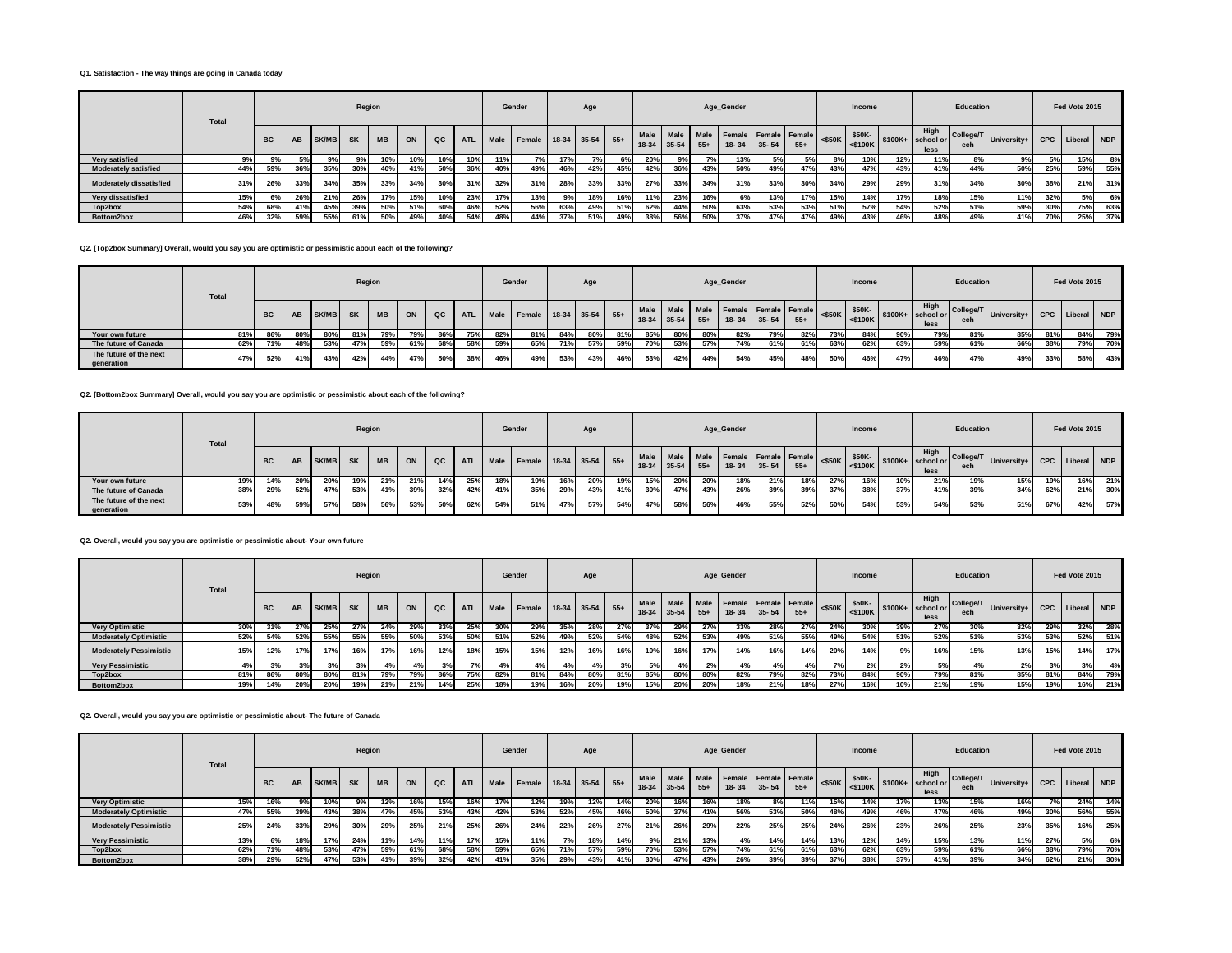## **Q2. Overall, would you say you are optimistic or pessimistic about- The future of the next generation**

|                               | <b>Total</b> |           |     |              | Region    |           |     |     |            |      | Gender             |     | Age |       |                 |         |                    | Age_Gender               |                   |       |           | Income |     |                                                                              | Education        |             |            | Fed Vote 2015 |            |
|-------------------------------|--------------|-----------|-----|--------------|-----------|-----------|-----|-----|------------|------|--------------------|-----|-----|-------|-----------------|---------|--------------------|--------------------------|-------------------|-------|-----------|--------|-----|------------------------------------------------------------------------------|------------------|-------------|------------|---------------|------------|
|                               |              | <b>BC</b> | AB  | <b>SK/MB</b> | <b>SK</b> | <b>MB</b> | ON  | QC  | <b>ATL</b> | Male | Female 18-34 35-54 |     |     | $55+$ | Male<br>$18-34$ | $35-54$ | Male Male<br>$55+$ | Female   Female   Female | $18 - 34$ 35 - 54 | $55+$ | $<$ \$50K | \$50K- |     | High<br>$-$ 50K $\left  \frac{1}{5100K} \right $ \$100K+ school or  <br>less | College/T<br>ech | University+ | <b>CPC</b> | Liberal       | <b>NDP</b> |
| <b>Very Optimistic</b>        | 10%          |           |     |              |           |           | 12% | 10% |            | 11%  | 8%                 | 15% |     |       |                 | 10%     | 8%                 | 14%                      |                   |       | 10%       | 11%    | У‰  | 10%                                                                          | 9%               | 11%         | 7%         | 12%           | 9%         |
| <b>Moderately Optimistic</b>  | 37%          | 42%       | 34% | 34%          | 35%       | 33%       | 36% | 40% | 31%        | 34%  | 40%                | 38% | 35% | 39%   | 36%             | 31%     | 36%                | 40%                      | 38%               | 43%   | 39%       | 35%    | 38% | 36%                                                                          | 38%              | 38%         | 26%        | 46%           | 35%        |
| <b>Moderately Pessimistic</b> | 35%          | 38%       | 37% | 38%          | 41%       | 36%       | 34% | 32% | 40%        | 35%  | 36%                | 33% | 35% | 37%   | 33%             | 34%     | 38%                | 34%                      | 37%               | 36%   | 34%       | 37%    | 36% | 35%                                                                          | 37%              | 34%         | 36%        | 33%           | 43%        |
| <b>Verv Pessimistic</b>       | 18%          |           | 22% | 18%          | 16%       | 20%       |     | 17% | 22%        |      | 16%                | 14% | 22% | 17%   | 14%             | 25%     | 18%                | 13%                      | 18%               | 16%   | 16%       | 18%    | 17% | 20%                                                                          | 16%              | 17%         | 30%        | 9%            | 13%        |
| Top2box                       | 47%          | 52%       | 41% | 43%          | 42%       | 44%       | 47% | 50% | 38%        | 46%  | 49%                | 53% | 43% | 46%   | 53%             | 42%     | 44%                | 54%                      | 45%               | 48%   | 50%       | 46%    | 47% | 46%                                                                          | 47%              | 49%         | 33%        | 58%           | 43%        |
| Bottom2box                    | 53%          | 48%       | 59% | 57%          | 58%       | 56%       | 53% | 50% | 62%        | 54%  | 51%                | 47% | 57% | 54%   | 47%             | 58%     | 56%                | 46%                      | 55%               | 52%   | 50%       | 54%    | 53% | 54%                                                                          | 53%              | 51%         | 67%        | 42%           | 57%        |

#### **Q3. What is the best way to live life? Should we be MORE focused on:**

|                                           | Total |           |           |              | Region    |           |     |     |            |     | Gender                      |     | Age |     |             |     |       | Age_Gender                          |             |       |     | Income            |     |                                                                                                                                                      | Education |                                    |     | Fed Vote 2015   |     |
|-------------------------------------------|-------|-----------|-----------|--------------|-----------|-----------|-----|-----|------------|-----|-----------------------------|-----|-----|-----|-------------|-----|-------|-------------------------------------|-------------|-------|-----|-------------------|-----|------------------------------------------------------------------------------------------------------------------------------------------------------|-----------|------------------------------------|-----|-----------------|-----|
|                                           |       | <b>BC</b> | <b>AB</b> | <b>SK/MB</b> | <b>SK</b> | <b>MB</b> | ON  | QC  | <b>ATL</b> |     | Male Female 18-34 35-54 55+ |     |     |     | 18-34 35-54 |     | $55+$ | Male Male Male Female Female Female | 18-34 35-54 | $55+$ |     | $ $ <\$50K \$50K- |     | High<br>$ \left  \right $ <\$50K $ \left  \right $ \state \spaces\$100K + \school or \efficient \state \school or \efficient \state \spaces}<br>less | ech       | College/T University+   University |     | CPC Liberal NDP |     |
| Achieving our own<br>dreams and happiness | 57%   | 54%       | 62%       | 57%          | 59%       | 55%       | 55% | 60% | 56%        | 60% | 53%                         | 64% | 59% | 50% | 68%         | 62% | 52%   | 59%                                 | 54%         | 48%   | 54% | 59%               | 61% | 59%                                                                                                                                                  | 58%       | 53%                                | 66% | 19%             | 45% |
| Being concerned about<br>helping others   | 43%   | 46%       | 38%       | 43%          | 41%       | 45%       | 45% | 40% | 44%        | 40% | 47%                         | 36% | 41% | 50% | 32%         | 38% | 48%   | 41%                                 | 46%         | 52%   | 46% | 41%               | 39% | 41%                                                                                                                                                  | 42%       | 47%                                | 34% | 51%             | 55% |

## **Q4. How would you describe the overall contribution religious and faith communities are making to Canada and Canadian society today?**

|                       | <b>Total</b> |           |       |              | Region    |           |     |     |            |      | Gender                 |     | Age |     |     |                                     |       | Age_Gender                        |           |       |           | <b>Income</b>        |     |                                    | Education        |             |            | Fed Vote 2015 |     |
|-----------------------|--------------|-----------|-------|--------------|-----------|-----------|-----|-----|------------|------|------------------------|-----|-----|-----|-----|-------------------------------------|-------|-----------------------------------|-----------|-------|-----------|----------------------|-----|------------------------------------|------------------|-------------|------------|---------------|-----|
|                       |              | <b>BC</b> | AB    | <b>SK/MB</b> | <b>SK</b> | <b>MB</b> | ON  | QC  | <b>ATL</b> | Male | Female 18-34 35-54 55+ |     |     |     |     | Male   Male   Male<br>$18-34$ 35-54 | $55+$ | Female Female Female<br>$18 - 34$ | $35 - 54$ | $55+$ | $<$ \$50K | \$50K-<br>$<$ \$100K |     | High<br>$$100K+$ school or<br>less | College/T<br>ech | University+ | <b>CPC</b> | Liberal       | NDP |
| Very good             | 10%          | 11%       | 10%   | 12%          |           | 15%       | 12% |     | 10%        | 12%  | 9%                     | 17% | 7%  | 8%  | 17% | 10%                                 | 10%   | 19%                               |           |       | 12%       | 9%                   | 12% | 11%                                | 9%               | 11%         | 12%        | 10%           | 11% |
| More good than bad    | 27%          | 34%       | 31%   | 32%          | 35%       | 30%       | 26% | 23% | <b>20%</b> | 26%  | 28%                    | 27% | 25% | 28% | 30% | 21%                                 | 27%   | 24%                               | 30%       | 28%   | 27%       | 26%                  | 26% | 24%                                | 27%              | 31%         | <b>27%</b> | 30%           | 27% |
| A mix of good and bad | 46%          | 44%       | 44%   | 44%          | 48%       | 40%       | 47% | 44% | 51%        | 45%  | 46%                    | 41% | 47% | 48% | 37% | 47%                                 | 50%   | 45%                               | 48%       | 46%   | 43%       | 50%                  | 43% | 50%                                | 46%              | 40%         | 44%        | 44%           | 45% |
| More bad than good    | 12%          |           | 11%   |              | 6%        | 10%       | 11% | 17% | 17%        | 12%  | 13%                    | 11% | 13% | 12% | 12% | 13%                                 | 10%   | 9%                                | 13%       | 15%   | 12%       | 11%                  | 14% | 12%                                | 12%              | 13%         | 11%        | 13%           | 11% |
| Very bad              | 5%           | 2%        | $4\%$ |              |           | 5%        |     | 8%  |            | 6%   | 4%                     | 3%  | 7%  | 4%  |     | 9%                                  | 4%    |                                   |           | 5%    | 5%        | 5%                   | 5%  | 3%                                 |                  | 5%          | 6%         | 3%            | 6%  |
| Top2box               | 37%          | 45%       | 41%   | 45%          | 44%       | 45%       | 38% | 31% | 29%        | 37%  | 37%                    | 45% | 32% | 36% | 47% | 31%                                 | 37%   | 43%                               | 35%       | 35%   | 39%       | 35%                  | 38% | 35%                                | 36%              | 43%         | 39%        | 40%           | 37% |
| Bottom2box            | 17%          | 10%       | 14%   | 12%          |           | 15%       | 15% | 25% | 20%        |      | 17%                    | 14% | 20% | 16% | 16% | 23%                                 | 13%   | 12%                               | 17%       | 20%   | 18%       | 16%                  | 19% | 15%                                | 18%              | 18%         | 17%        | 16%           | 17% |

#### **Q5. In your view, should religious and faith communities have:**

|                                                                    | <b>Total</b> |           |     |       | Region    |           |     |     |            |      | Gender                 |     | Age |     |     |                          |               | Age_Gender |                                   |       |           | Income |     |                                                                                  | Education |                         |     | Fed Vote 2015   |     |
|--------------------------------------------------------------------|--------------|-----------|-----|-------|-----------|-----------|-----|-----|------------|------|------------------------|-----|-----|-----|-----|--------------------------|---------------|------------|-----------------------------------|-------|-----------|--------|-----|----------------------------------------------------------------------------------|-----------|-------------------------|-----|-----------------|-----|
|                                                                    |              | <b>BC</b> | AB  | SK/MB | <b>SK</b> | <b>MB</b> | ON  | QC  | <b>ATL</b> | Male | Female 18-34 35-54 55+ |     |     |     |     | Male Male<br>18-34 35-54 | Male<br>$55+$ | $18 - 34$  | Female Female Female<br>$35 - 54$ | $55+$ | $<$ \$50K | \$50K- |     | High<br>$\sim$ 50K $\sim$ 5100K $\sim$ 5100K $\sim$ 5100K $\sim$ 5000 or<br>less | ech       | College/T University+ P |     | CPC Liberal NDP |     |
| A major influence on<br>Canadian public life                       | 11%          |           | 13% | 15%   | 12%       | 18%       | 13% | 6%  | 12%        | 13%  | 9%                     | 15% | 11% | 8%  | 18% | 13%                      | 9%            | 12%        | 8%                                | 6%    | 12%       | 10%    | 10% | 13%                                                                              | 10%       | 9%                      | 14% | 9%              | 8%  |
| Some influence                                                     | 33%          | 36%       | 39% | 41%   | 45%       | 37%       | 34% | 26% | 37%        | 32%  | 35%                    | 34% | 30% | 36% | 34% | 24%                      | 38%           | 35%        | 37%                               | 34%   | 36%       | 31%    | 32% | 33%                                                                              | 33%       | 35%                     | 35% | 37%             | 27% |
| Not much                                                           | 28%          | 30%       | 26% | 25%   | 23%       | 27%       | 27% | 33% | 23%        | 26%  | 30%                    | 28% | 29% | 28% | 23% | 28%                      | 27%           | 33%        | 29%                               | 29%   | 26%       | 30%    | 27% | 28%                                                                              | 27%       | 30%                     | 25% | 26%             | 35% |
| No influence at all -<br>religion doesn't belong in<br>public life | 27%          | 27%       | 22% | 19%   | 20%       | 18%       | 26% | 35% | 28%        | 29%  | 26%                    | 23% | 31% | 28% | 25% | 35%                      | 25%           | 20%        | 26%                               | 31%   | 26%       | 29%    | 31% | 26%                                                                              | 31%       | 26%                     | 26% | 28%             | 31% |
| Top2box                                                            | 44%          | 43%       | 53% | 56%   | 57%       | 55%       |     | 32% | 49%        | 45%  | 44%                    | 49% | 40% | 44% | 51% | 36%                      | 48%           | 47%        | 45%                               | 40%   | 48%       | 41%    | 42% | 46%                                                                              | 42%       | 44%                     | 49% | 46%             | 35% |
| Bottom2box                                                         | 56%          | 57%       | 47% | 44%   | 43%       | 45%       | 53% | 68% | 51%        | 55%  | 56%                    | 51% | 60% | 56% | 49% | 64%                      | 52%           | 53%        | 55%                               | 60%   | 52%       | 59%    | 58% | 54%                                                                              | 58%       | 56%                     | 51% | 54%             | 65% |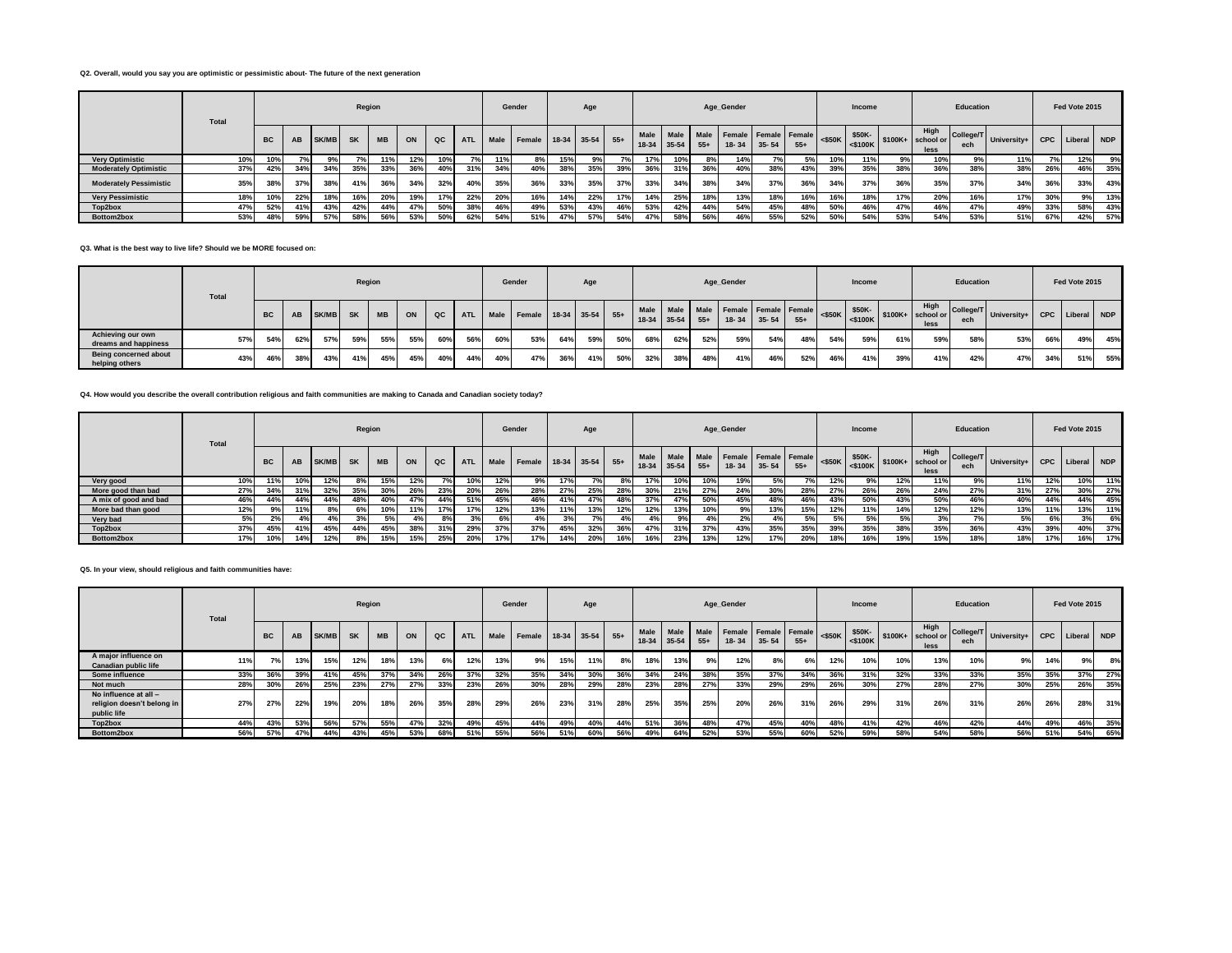## **Q6. To what extent do you think religious communities and faith groups are relevant to addressing these types of social issues and challenges today?**

|                               | Total |           |     |              | Region    |           |     |     |            |      | Gender                 |     | Age |     |     |                          |               | Age Gender                        |           |       |           | Income                                       |     |                           | Education |                         |            | Fed Vote 2015 |     |
|-------------------------------|-------|-----------|-----|--------------|-----------|-----------|-----|-----|------------|------|------------------------|-----|-----|-----|-----|--------------------------|---------------|-----------------------------------|-----------|-------|-----------|----------------------------------------------|-----|---------------------------|-----------|-------------------------|------------|---------------|-----|
|                               |       | <b>BC</b> | AB  | <b>SK/MB</b> | <b>SK</b> | <b>MB</b> | ON  | QC  | <b>ATL</b> | Male | Female 18-34 35-54 55+ |     |     |     |     | Male Male<br>18-34 35-54 | Male<br>$55+$ | Female Female Female<br>$18 - 34$ | $35 - 54$ | $55+$ | $<$ \$50K | \$50K-<br>$  \cdot $ <\$100K \ \$100K+ \ sc+ |     | High<br>school or<br>less | ech       | College/T University+ I | <b>CPC</b> | Liberal NDP   |     |
| More relevant than ever       | 14%   |           | 17% | 14%          | 12%       | 16%       | 14% | 12% | 15%        | 15%  | 13%                    | 17% | 12% | 12% | 19% | 13%                      | 13%           | 15%                               | 12%       | 12%   | 15%       | 13%                                          | 13% | 15%                       | 12%       | 13%                     | 16%        | 14%           | 11% |
| As relevant as ever           | 37%   | 37%       | 41% | 35%          | 37%       | 33%       | 37% | 37% | 30%        | 33%  | 41%                    | 38% | 35% | 38% | 35% | 29%                      | 35%           | 41%                               | 41%       | 42%   | 39%       | 36%                                          | 35% | 40%                       | 36%       | 34%                     | 35%        | 34%           | 39% |
| <b>Becoming less relevant</b> | 35%   | 38%       | 32% | 40%          | 41%       | 39%       | 36% | 32% | 38%        | 38%  | 33%                    | 33% | 36% | 36% | 33% | 39%                      | 40%           | 33%                               | 33%       | 32%   | 33%       | 37%                                          | 36% | 35%                       | 32%       | 40%                     | 35%        | 37%           | 34% |
| No longer relevant at all     | 14%   | 13%       | 9%  | 10%          | 10%       | 11%       | 13% | 19% | 16%        | 15%  | 13%                    | 12% | 17% | 13% | 13% | 19%                      | 13%           | 11%                               | 14%       | 14%   | 14%       | 14%                                          | 16% | 11%                       | 19%       | 13%                     | 14%        | 15%           | 15% |
| Top2box                       | 51%   | 49%       | 59% | 49%          | 49%       | 50%       | 51% | 49% | 46%        | 47%  | 54%                    | 55% | 47% | 51% | 54% | 42%                      | 47%           | 55%                               | 53%       | 54%   | 54%       | 49%                                          | 48% | 54%                       | 49%       | 47%                     | 51%        | 48%           | 51% |
| Bottom2box                    | 49%   | 51%       | 41% | 51%          | 51%       | 50%       | 49% | 51% | 54%        | 53%  | 46%                    | 45% | 53% | 49% | 46% | 58%                      | 53%           | 45%                               | 47%       | 46%   | 46%       | 51%                                          | 52% | 46%                       | 51%       | 53%                     | 49%        | 52%           | 49% |

**Q7. [Top2box] What kind of contribution would you say religious and faith communities are making in the following areas of Canadian life and society?**

|                                                                        | Total |           |     |       | Region    |           |     |     |            |      | Gender |     | Age         |       |             |           |       | Age_Gender                             |           |       |           | <b>Income</b>           |     |                                     | Education |                       |            | Fed Vote 2015 |     |
|------------------------------------------------------------------------|-------|-----------|-----|-------|-----------|-----------|-----|-----|------------|------|--------|-----|-------------|-------|-------------|-----------|-------|----------------------------------------|-----------|-------|-----------|-------------------------|-----|-------------------------------------|-----------|-----------------------|------------|---------------|-----|
|                                                                        |       | <b>BC</b> | AB  | SK/MB | <b>SK</b> | <b>MB</b> | ON  | QC  | <b>ATL</b> | Male | Female |     | 18-34 35-54 | $55+$ | 18-34 35-54 | Male Male | $55+$ | Male Female Female Female<br>$18 - 34$ | $35 - 54$ | $55+$ | $<$ \$50K | \$50K-<br>$<$ \$100 $K$ |     | High<br>$$100K +$ school or<br>less | ech       | College/T University+ | <b>CPC</b> | Liberal NDP   |     |
| Healthcare - hospitals,<br>clinics, homes for the<br>elderly, etc      | 38%   | 38%       | 42% | 42%   | 47%       | 37%       | 41% | 31% | 32%        | 40%  | 35%    | 43% | 37%         | 34%   | 47%         | 38%       | 38%   | 39%                                    | 35%       | 30%   | 38%       | 35%                     | 42% | 36%                                 | 37%       | 40%                   | 39%        | 37%           | 40% |
| Education - schools and<br>colleges                                    | 28%   | 25%       | 30% | 32%   | 36%       | 28%       | 28% | 27% | 25%        | 30%  | 25%    | 35% | 25%         | 25%   | 38%         | 24%       | 31%   | 32%                                    | 26%       | 19%   | 28%       | 28%                     | 29% | 27%                                 | 28%       | 28%                   | 31%        | 31%           | 22% |
| Social services -- helping<br>people in need                           | 51%   | 55%       | 55% | 46%   | 46%       | 46%       | 53% | 46% | 51%        | 53%  | 50%    | 57% | 50%         | 48%   | 64%         | 49%       | 48%   | 51%                                    | 51%       | 48%   | 49%       | 52%                     | 55% | 46%                                 | 50%       | 61%                   | 53%        | 57%           | 55% |
| Social justice causes -<br>peace, overseas<br>development, poverty etc | 37%   | 34%       | 35% | 37%   | 31%       | 42%       | 38% | 40% | 35%        | 38%  | 37%    | 43% | 35%         | 35%   | 46%         | 34%       | 37%   | 41%                                    | 37%       | 33%   | 37%       | 39%                     | 39% | 36%                                 | 36%       | 42%                   | 36%        | 41%           | 40% |

**Q7. [Bottombox] What kind of contribution would you say religious and faith communities are making in the following areas of Canadian life and society?**

|                                                                        | Total |           |     |              | Region    |           |     |     |            |      | Gender                 |     | Age |     |             |           |       | Age_Gender                             |           |       |           | Income |     |                                                             | Education |                       |            | Fed Vote 2015 |     |
|------------------------------------------------------------------------|-------|-----------|-----|--------------|-----------|-----------|-----|-----|------------|------|------------------------|-----|-----|-----|-------------|-----------|-------|----------------------------------------|-----------|-------|-----------|--------|-----|-------------------------------------------------------------|-----------|-----------------------|------------|---------------|-----|
|                                                                        |       | <b>BC</b> | AB  | <b>SK/MB</b> | <b>SK</b> | <b>MB</b> | ON  | QC  | <b>ATL</b> | Male | Female 18-34 35-54 55+ |     |     |     | 18-34 35-54 | Male Male | $55+$ | Male Female Female Female<br>$18 - 34$ | $35 - 54$ | $55+$ | $<$ \$50K | \$50K- |     | High<br>$\sqrt{\frac{20K}{100K}}$ \$100K+ school or<br>less | ech       | College/T University+ | <b>CPC</b> | Liberal NDP   |     |
| Healthcare - hospitals,<br>clinics, homes for the<br>elderly, etc      | 15%   | 12%       | 15% | 14%          | 12%       | 15%       | 14% | 20% | 12%        | 16%  | 14%                    | 14% | 15% | 15% | 17%         | 17%       | 13%   | 11%                                    | 14%       | 17%   | 16%       | 14%    | 15% | 17%                                                         | 14%       | 13%                   | 16%        | 16%           | 13% |
| Education - schools and<br>colleges                                    | 25%   | 22%       | 21% | 20%          | 19%       | 21%       | 23% | 33% | 19%        | 26%  | 23%                    | 24% | 27% | 23% | 30%         | 29%       | 21%   | 17%                                    | 25%       | 26%   | 24%       | 26%    | 27% | 22%                                                         | 25%       | 29%                   | 24%        | 27%           | 26% |
| Social services -- helping<br>people in need                           | 11%   | 5%        |     | 12%          | 12%       | 12%       | 11% | 15% | 10%        | 12%  | 10%                    | 8%  | 12% | 12% | 10%         | 12%       | 13%   | 5%                                     | 12%       | 10%   | 12%       | 10%    | 10% | 11%                                                         | 11%       | 9%                    | 13%        | 9%            | 8%  |
| Social justice causes -<br>peace, overseas<br>development, poverty etc | 17%   | 13%       | 14% | 14%          | 16%       | 12%       | 17% | 20% | 16%        | 18%  | 15%                    | 14% | 18% | 18% | 17%         | 19%       | 19%   | 11%                                    | 17%       | 17%   | 18%       | 15%    | 18% | 17%                                                         | 18%       | 16%                   | 18%        | 15%           | 16% |

**Q7. What kind of contribution would you say religious and faith communities are making in- Healthcare - hospitals, clinics, homes for the elderly, etc**

|                                  | Total |           |     |              |           | Region    |     |     |            |      | Gender                 |     | Age |     |        |               |       | Age Gender                                  |           |       |           | Income               |     |                                    | Education        |             |            | Fed Vote 2015 |       |
|----------------------------------|-------|-----------|-----|--------------|-----------|-----------|-----|-----|------------|------|------------------------|-----|-----|-----|--------|---------------|-------|---------------------------------------------|-----------|-------|-----------|----------------------|-----|------------------------------------|------------------|-------------|------------|---------------|-------|
|                                  |       | <b>BC</b> | AB  | <b>SK/MB</b> | <b>SK</b> | <b>MB</b> | ON  | QC  | <b>ATL</b> | Male | Female 18-34 35-54 55+ |     |     |     | Male I | $18-34$ 35-54 | $55+$ | Male Male Female Female Female<br>$18 - 34$ | $35 - 54$ | $55+$ | $<$ \$50K | \$50K-<br>$<$ \$100K |     | High<br>$$100K+$ school or<br>less | College/T<br>ech | University+ | <b>CPC</b> | Liberal       | I NDP |
| Very positive                    | 8%    |           |     | 9%           | 70/       | 10%       | 10% |     |            | 10%  | 7%                     | 13% | 7%  | 5%  | 13%    | 10%           | 7%    | 13%                                         | 5%        | 4%    | 9%        | 6%                   | 12% | 8%                                 | 7%               | 9%          | 9%         | 8%            | 7%    |
| <b>Positive</b>                  | 29%   | 32%       | 36% | 33%          | 40%       | 27%       | 30% | 24% | 26%        | 31%  | 28%                    | 30% | 29% | 29% | 34%    | 28%           | 31%   | 26%                                         | 30%       | 27%   | 29%       | 29%                  | 30% | 28%                                | 30%              | 31%         | 30%        | 30%           | 33%   |
| A mix of good and bad            | 32%   | 32%       | 33% | 30%          | 27%       | 33%       |     | 33% | 37%        | 31%  | 34%                    | 26% | 31% | 38% | 23%    | 30%           | 39%   | 30%                                         | 33%       | 37%   | 31%       | 35%                  | 30% | 31%                                | 33%              | 33%         | 30%        | 33%           | 32%   |
| Negative                         | 10%   | 10%       |     | 10%          |           | 11%       |     |     | 9%         | 10%  | 10%                    | 10% | 9%  | 10% | 10%    | 11%           | 8%    | 9%                                          | 8%        | 12%   | 10%       | 11%                  | 9%  | 12%                                | 9%               | 7%          | 10%        | 9%            | 9%    |
| Very negative                    | 5%    |           |     |              |           |           | 5%  | 9%  | 3%         |      | 5%                     | 5%  | 6%  | 5%  | 7%     | 7%            | 5%    | 2%                                          | 6%        | 5%    | 7%        | 4%                   | 6%  | 5%                                 | 5%               | 6%          | 6%         | 6%            | 4%    |
| Not aware of any<br>contribution | 15%   | 18%       |     | 14%          | 13%       | 15%       | 14% | 16% | 18%        | 13%  | 18%                    | 16% | 17% | 13% | 13%    | 15%           | 10%   | 20%                                         | 18%       | 16%   | 15%       | 16%                  | 13% | 15%                                | 17%              | 13%         | 14%        | 14%           | 15%   |
| Top2box                          | 38%   | 38%       | 42% | 42%          | 47%       | 37%       | 41% | 31% | 32%        | 40%  | 35%                    | 43% | 37% | 34% | 47%    | 38%           | 38%   | 39%                                         | 35%       | 30%   | 38%       | 35%                  | 42% | 36%                                | 37%              | 40%         | 39%        | 37%           | 40%   |
| Bottom2box                       | 15%   | 12%       | 15% | 14%          | 12%       | 15%       | 14% | 20% | 12%        | 16%  | 14%                    | 14% | 15% | 15% | 17%    | 17%           | 13%   | 11%                                         | 14%       | 17%   | 16%       | 14%                  | 15% | 17%                                | 14%              | 13%         | 16%        | 16%           | 13%   |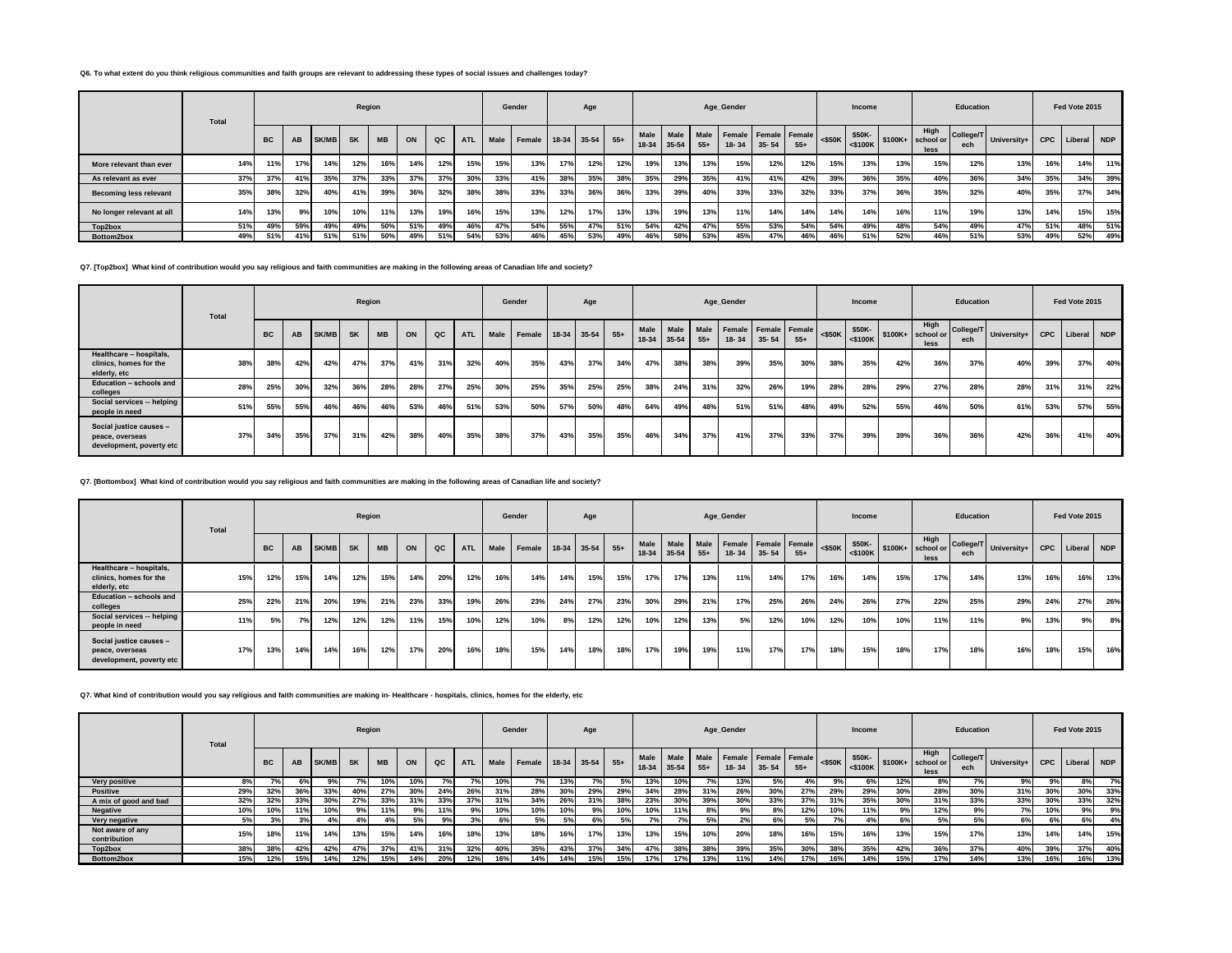## **Q7. What kind of contribution would you say religious and faith communities are making in- Education – schools and colleges**

|                                  | <b>Total</b> |           |                 |              | Region    |           |     |     |            |       | Gender                 |     | Age |     |     |                          |               | Age_Gender |           |                               |           | Income |     |                           | Education |                       |            | Fed Vote 2015 |     |
|----------------------------------|--------------|-----------|-----------------|--------------|-----------|-----------|-----|-----|------------|-------|------------------------|-----|-----|-----|-----|--------------------------|---------------|------------|-----------|-------------------------------|-----------|--------|-----|---------------------------|-----------|-----------------------|------------|---------------|-----|
|                                  |              | <b>BC</b> | AB              | <b>SK/MB</b> | <b>SK</b> | <b>MB</b> | ON  | QC  | <b>ATL</b> | Male  | Female 18-34 35-54 55+ |     |     |     |     | Male Male<br>18-34 35-54 | Male<br>$55+$ | $18 - 34$  | $35 - 54$ | Female Female Female<br>$55+$ | $<$ \$50K | \$50K- |     | High<br>school or<br>less | ech       | College/T University+ | <b>CPC</b> | Liberal NDP   |     |
| Very positive                    |              |           |                 |              |           | 6% l      | 8%  | 6%  |            | $8\%$ | 6%                     | 11% |     | 5%  | 12% |                          |               | 11%        | $4\%$     | 3%                            |           | rv,    | 8%  | 7%                        | 7%        | 7%                    | 8%         |               | 5%  |
| <b>Positive</b>                  | 21%          | 19%       | 22%             | 25%          | 29%       | 22%       | 20% | 21% | 22%        | 22%   | 19%                    | 24% | 20% | 20% | 26% | 17%                      | 24%           | 20%        | 22%       | 16%                           | 21%       | 21%    | 21% | 21%                       | 21%       | 21%                   | 23%        | 23%           | 17% |
| A mix of good and bad            | 36%          | 36%       | 39%             | 37%          | 37%       |           | 41% | 27% | 37%        | 34%   | 39%                    | 30% | 35% | 42% | 23% | 36%                      | 41%           | 38%        | 35%       | 43%                           | 36%       | 38%    | 33% | 39%                       | 35%       | 33%                   | 35%        | 33%           | 38% |
| Negative                         | 16%          | 15%       | 14%             | 13%          | 13%       | 13%       | 14% | 21% | 12%        | 16%   | 15%                    | 15% | 16% | 16% | 18% | 17%                      | 15%           | 13%        | 15%       | 17%                           | 16%       | 18%    | 15% | 15%                       | 15%       | 18%                   | 14%        |               | 17% |
| Very negative                    | 9%           |           | 89              | 70/          |           |           | 8%  | 12% |            | 10%   | 8%                     | 8%  | 11% | 7%  | 12% | 13%                      | 6%            | 5%         | 10%       | 8%                            | 8%        | 7%1    | 12% | 7%                        | 10%       | 11%                   | 10%        | 9%            | 10% |
| Not aware of any<br>contribution | 11%          |           |                 | 11%          | 8%        | 14%       | 8%  | 13% | 18%        | 9%    | 13%                    | 11% | 13% | 10% | 9%  | 11%                      | 7%            | 13%        | 14%       | 13%                           | 12%       | 9%     | 11% | 11%                       | 12%       | 10%                   | 10%        | 9%            | 13% |
| Top2box                          | 28%          | 25%       | 30 <sup>°</sup> | 32%          | 36%       | 28%       | 28% | 27% | 25%        | 30%   | 25%                    | 35% | 25% | 25% | 38% | 24%                      | 31%           | 32%        | 26%       | 19%                           | 28%       | 28%    | 29% | 27%                       | 28%       | 28%                   | 31%        | 31%           | 22% |
| Bottom2box                       | 25%          | 22%       | 21%             | 20%          | 19%       | 21%       | 23% | 33% | 19%        | 26%   | 23%                    | 24% | 27% | 23% | 30% | 29%                      | 21%           | 17%        | 25%       | 26%                           | 24%       | 26%    | 27% | 22%                       | 25%       | 29%                   | 24%        | 27%           | 26% |

## **Q7. What kind of contribution would you say religious and faith communities are making in- Social services -- helping people in need**

|                                  | Total |           |     |       | Region    |           |     |     |            |      | Gender                 |     | Age |     |                         |     |       | Age_Gender                                  |           |       |           | Income               |     |                                    | <b>Education</b> |             |     | Fed Vote 2015   |     |
|----------------------------------|-------|-----------|-----|-------|-----------|-----------|-----|-----|------------|------|------------------------|-----|-----|-----|-------------------------|-----|-------|---------------------------------------------|-----------|-------|-----------|----------------------|-----|------------------------------------|------------------|-------------|-----|-----------------|-----|
|                                  |       | <b>BC</b> | AB  | SK/MB | <b>SK</b> | <b>MB</b> | ON  | QC  | <b>ATL</b> | Male | Female 18-34 35-54 55+ |     |     |     | Male  <br>$18-34$ 35-54 |     | $55+$ | Male Male Female Female Female<br>$18 - 34$ | $35 - 54$ | $55+$ | $<$ \$50K | \$50K-<br>$<$ \$100K |     | High<br>$$100K+$ school or<br>less | College/T<br>ech | University+ |     | CPC Liberal NDP |     |
| Very positive                    | 13%   | 14%       | 14% | 13%   | 11%       | 15%       |     | 9%  | 13%        | 13%  | 13%                    | 18% | 12% | 10% | 19%                     | 12% | 10%   | 16%                                         | 13%       | 10%   | 13%       | 11%                  | 17% | 12%                                | 11%              | 16%         | 15% | 14%             | 10% |
| <b>Positive</b>                  | 38%   | 41%       | 41% | 33%   | 35%       | 31%       | 39% | 36% | 38%        | 40%  | 37%                    | 40% | 38% | 38% | 45%                     | 37% | 39%   | 35%                                         | 38%       | 38%   | 36%       | 41%                  | 39% | 33%                                | 39%              | 45%         | 38% | 43%             | 45% |
| A mix of good and bad            | 33%   | 35%       | 35% | 38%   | 38%       | 38%       | 31% | 33% | 34%        | 32%  | 34%                    | 29% | 33% | 37% | 24%                     | 33% | 36%   | 34%                                         | 32%       | 37%   | 33%       | 34%                  | 31% | 37%                                | 33%              | 28%         | 31% | 30%             | 32% |
| Negative                         | 7%    | 3%        |     |       | 9%        |           |     | 9%  | 8%         |      | 7%                     | 5%  |     | 8%  | 6%                      | 6%  | 9%    | 4%                                          | 8%        | 7%    | 7%        | <b>7%1</b>           | 6%  | 8%                                 | 6%               | 6%          | 7%1 | 6%              | 5%  |
| Very negative                    | 4%    |           |     | 3%    | 2%        |           |     | 6%1 | 2%         |      | 3%                     | 3%  | 5%  | 4%  | 4%                      | 6%  |       | 1%                                          | 4%        | 3%    | 4%        | 3%                   | 4%  | 3%                                 | 5%               | 3%          | 5%  | 2%              | 3%  |
| Not aware of any<br>contribution | 5%    |           |     | 5%    | 5%        |           |     | 6%  | 5%         |      | 6%                     |     |     | 4%  | 2%                      | 6%  | 2%    | 10%                                         | 5%        | 5%    | 6%        | 5%                   | 4%  | 6%                                 | 5%               | 2%          | 3%1 | 4%              | 5%  |
| Top2box                          | 51%   | 55%       | 55% | 46%   | 46%       | 46%       | 53% |     | 51%        | 53%  | 50%                    | 57% | 50% | 48% | 64%                     | 49% | 48%   | 51%                                         | 51%       | 48%   | 49%       | 52%                  | 55% | 46%                                | 50%              | 61%         | 53% | 57%             | 55% |
| Bottom2box                       | 11%   | 5%        |     | 12%   | 12%       | 12%       | 11% | 15% | 10%        | 12%  | 10%                    | 8%  | 12% | 12% | 10%                     | 12% | 13%   | 5%                                          | 12%       | 10%   | 12%       | 10%                  | 10% | 11%                                | 11%              | 9%          | 13% | 9%              | 8%  |

# **Q7. What kind of contribution would you say religious and faith communities are making in- Social justice causes – peace, overseas development, poverty etc**

|                                  | <b>Total</b> |           |     |              | Region    |           |     |     |            |      | Gender             |     | Age |       |                 |                   |               | Age_Gender                        |           |       |           | Income |     |                                                                                                                 | Education        |             |     | Fed Vote 2015   |     |
|----------------------------------|--------------|-----------|-----|--------------|-----------|-----------|-----|-----|------------|------|--------------------|-----|-----|-------|-----------------|-------------------|---------------|-----------------------------------|-----------|-------|-----------|--------|-----|-----------------------------------------------------------------------------------------------------------------|------------------|-------------|-----|-----------------|-----|
|                                  |              | <b>BC</b> | AB  | <b>SK/MB</b> | <b>SK</b> | <b>MB</b> | ON  | QC  | <b>ATL</b> | Male | Female 18-34 35-54 |     |     | $55+$ | Male<br>$18-34$ | Male<br>$35 - 54$ | Male<br>$55+$ | Female Female Female<br>$18 - 34$ | $35 - 54$ | $55+$ | $<$ \$50K | \$50K- |     | High<br>$\sim$ 0K $\left  \begin{array}{cc} \sim & 0 \\ \sim & 0 \end{array} \right $ \$100K+ school or<br>less | College/T<br>ech | University+ |     | CPC Liberal NDP |     |
| Very positive                    | 9%           | 8%        |     | 11%          |           | 14%       | 10% | 8%  |            | 10%  | 8%                 | 14% | 10% | 4%    | 15%             | 11%               | 6%            | 13%                               | 9%        | 3%    | 11%       |        | 10% | 8%                                                                                                              | 8%               | 11%         | 9%  | 10%             | 8%  |
| <b>Positive</b>                  | 28%          | 26%       | 26% | 26%          | 23%       | 28%       | 28% | 32% | 31%        | 28%  | 29%                | 29% | 25% | 30%   | 31%             | 23%               | 31%           | 28%                               | 29%       | 30%   | 26%       | 32%    | 30% | 27%                                                                                                             | 28%              | 31%         | 27% | 31%             | 32% |
| A mix of good and bad            | 39%          | 44%       | 46% | 41%          | 44%       | 39%       | 38% | 33% | 41%        | 38%  | 40%                | 36% | 37% | 42%   | 32%             | 39%               | 40%           | 39%                               | 35%       | 45%   | 37%       | 41%    | 37% | 39%                                                                                                             | 39%              | 37%         | 39% | 38%             | 38% |
| <b>Negative</b>                  | 10%          |           |     | 8%           | 10%       |           | 10% | 10% |            | 10%  | 9%                 | 8%  | 8%  | 12%   | 8%              | 8%                | 14%           | 8%                                | 9%        | 10%   | 10%       | 9%     | 9%  | 10%                                                                                                             | 10%              | 9%          |     | 10%             | 9%  |
| Very negative                    | 7%           |           |     |              |           |           |     | 10% |            | 8%   |                    | 6%  | 10% | 6%    | 9%              | 11%               | 5%            | 2%                                | 8%        | 7%1   | 8%        | 6%     | 8%  | 7%                                                                                                              | 8%               | 7%1         |     | 6%              | 7%  |
| Not aware of any<br>contribution | 7%           |           | 5%  | 8%           | 10%       |           | 7%  | 7%  |            | 6%   |                    |     | 9%  | 5%    | 5%              | 8%                | 5%            | 9%                                | 11%       | 5%    | 8%        | 5%     | 6%  | 8%                                                                                                              | 70               | 5%          |     | 6%              | 6%  |
| Top2box                          | 37%          | 34%       | 35% | 37%          | 31%       | 42%       | 38% | 40% | 35%        | 38%  | 37%                | 43% | 35% | 35%   | 46%             | 34%               | 37%           | 41%                               | 37%       | 33%   | 37%       | 39%    | 39% | 36%                                                                                                             | 36%              | 42%         | 36% | 41%             | 40% |
| Bottom2box                       | 17%          | 13%       | 14% | 14%          | 16%       | 12%       | 17% | 20% | 16%        | 18%  | 15%                | 14% | 18% | 18%   | 17%             | 19%               | 19%           | 11%                               | 17%       | 17%   | 18%       | 15%    | 18% | 17%                                                                                                             | 18%              | 16%         | 18% | 15%             | 16% |

## **Q8. In your view, does having "freedom of religion" make Canada a better or worse country?**

|                           | <b>Total</b> |           |     |       | Region    |           |     |     |            |     | Gender                      |     | Age |     |     |             |       | Age_Gender                                       |           |       |           | Income |     |                                                        | Education |                                       |     | Fed Vote 2015 |     |
|---------------------------|--------------|-----------|-----|-------|-----------|-----------|-----|-----|------------|-----|-----------------------------|-----|-----|-----|-----|-------------|-------|--------------------------------------------------|-----------|-------|-----------|--------|-----|--------------------------------------------------------|-----------|---------------------------------------|-----|---------------|-----|
|                           |              | <b>BC</b> | AB  | SK/MB | <b>SK</b> | <b>MB</b> | ON  | QC  | <b>ATL</b> |     | Male Female 18-34 35-54 55+ |     |     |     |     | 18-34 35-54 | $55+$ | Male Male Male Female Female Female<br>$18 - 34$ | $35 - 54$ | $55+$ | $<$ \$50K |        |     | High<br>$\frac{$50K}{5100K}$ \$100K+ school or<br>less |           | College/T University+ CPC Liberal NDP |     |               |     |
| <b>Better</b>             | 59%          | 72%       | 64% | 60%   | 63%       | 58%       | 61% | 44% | 58%        | 61% | 56%                         | 64% | 57% | 55% | 69% | 57%         | 59%   | 59%                                              | 58%       | 51%   | 56%       | 59%    | 65% | 51%                                                    | 57%       | 72%                                   | 53% | 67%           | 66% |
| Worse                     | 14%          |           | 16% | 11%   | 10%       | 11%       | 14% | 21% | 10%        | 16% | 13%                         | 9%  | 16% | 16% | 13% | 17%         | 16%   | 6%1                                              | 14%       | 17%   | 15%       | 13%    | 14% | 15%                                                    | 17%       | 9%                                    | 20% | 11%           | 9%  |
| No real impact either way | 21%          | 17%       | 15% | 20%   | 21%       | 20%       | 19% | 27% | 24%        | 19% | 22%                         | 19% | 19% | 24% | 14% | 20%         | 22%   | 24%                                              | 17%       | 25%   | 19%       | 24%    | 16% | 24%                                                    | 20%       | 16%                                   | 21% | 18%           | 21% |
| Can't sav/No idea         |              | 5%        |     |       | 6%        |           |     | 8%1 |            |     | 9%                          | 8%  |     |     |     | 5%          |       |                                                  | 11%       |       | 10%       |        |     | 10%                                                    |           | 3%                                    | 6%  | 4%            | 5%  |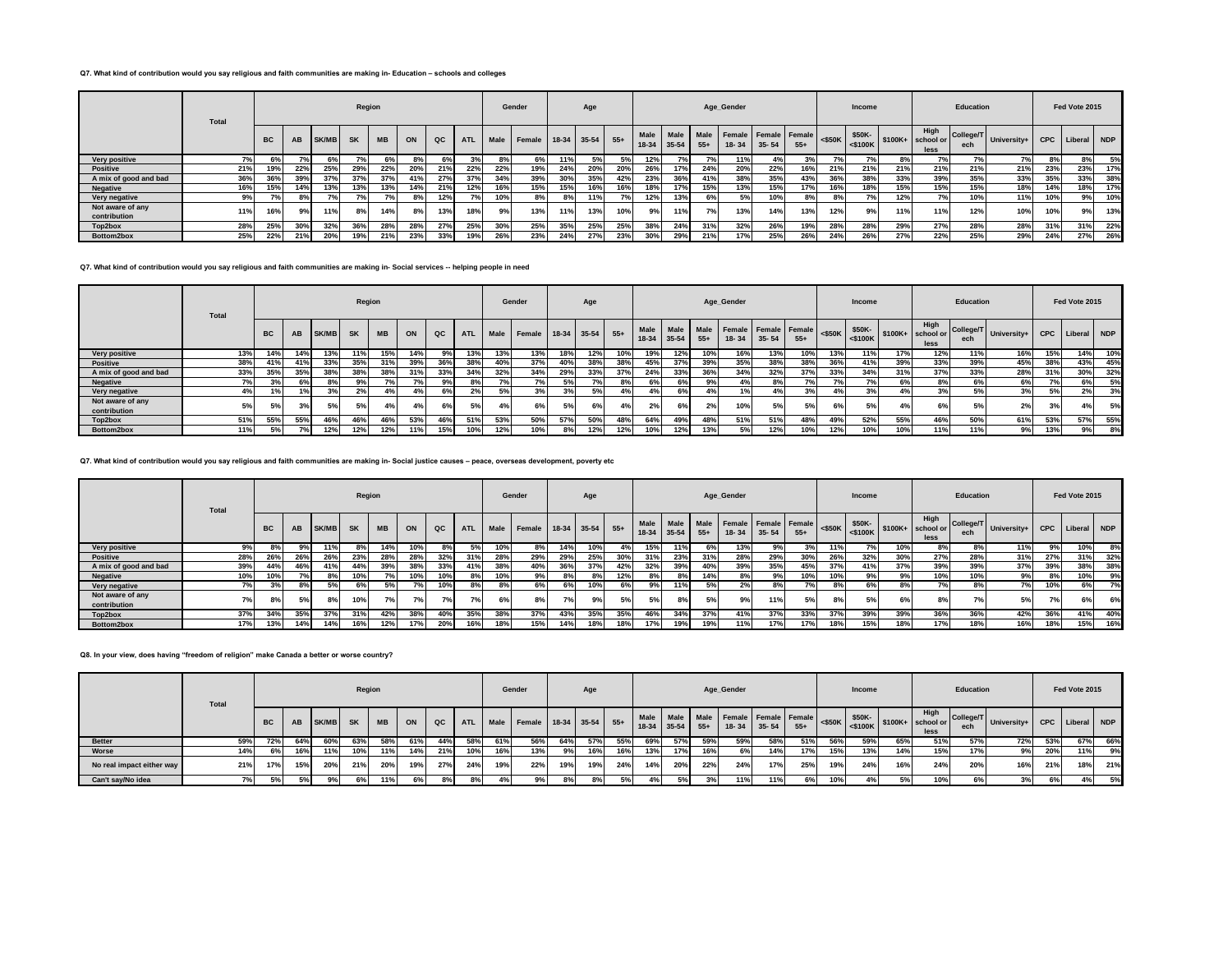## **Q9. [Top2box] Agreement with statements**

|                                                                                                                                         | Total |           |     |              | Region    |           |     |               |            |      | Gender |       | Age       |       |               |               |               | Age_Gender          |                     |                 |           | <b>Income</b>        |         |                           | <b>Education</b> |             |     | Fed Vote 2015 |            |
|-----------------------------------------------------------------------------------------------------------------------------------------|-------|-----------|-----|--------------|-----------|-----------|-----|---------------|------------|------|--------|-------|-----------|-------|---------------|---------------|---------------|---------------------|---------------------|-----------------|-----------|----------------------|---------|---------------------------|------------------|-------------|-----|---------------|------------|
|                                                                                                                                         |       | <b>BC</b> | AB  | <b>SK/MB</b> | <b>SK</b> | <b>MB</b> | ON  | $_{\alpha c}$ | <b>ATL</b> | Male | Female | 18-34 | $35 - 54$ | $55+$ | Male<br>18-34 | Male<br>35-54 | Male<br>$55+$ | Female<br>$18 - 34$ | Female<br>$35 - 54$ | Female<br>$55+$ | $<$ \$50K | \$50K-<br>$<$ \$100K | \$100K+ | High<br>school or<br>less | College/T<br>ech | University+ | CPC | Liberal       | <b>NDP</b> |
| <b>The Canadian</b><br>government respects my<br>own religious tradition or<br>faith community                                          | 73%   | 83%       | 71% | 68%          | 61%       | 75%       | 73% | 72%           | 68%        | 72%  | 75%    | 81%   | 71%       | 69%   | 78%           | 69%           | 70%           | 86%                 | 73%                 | 68%             | 72%       | 75%                  | 73%     | 69%                       | 74%              | 78%         | 55% | 86%           | 75%        |
| <b>Religious and faith</b><br>communities strengthen<br>Canadian values such as<br>equality and human rights                            | 60%   | 63%       | 66% | 70%          | 68%       | 71%       | 63% | 50%           | 60%        | 59%  | 62%    | 65%   | 56%       | 60%   | 63%           | 54%           | 61%           | 67%                 | 59%                 | 60%             | 61%       | 60%                  | 60%     | 62%                       | 57%              | 61%         | 62% | 64%           | 51%        |
| Having a religious or faith-<br>focused upbringing helps<br>shape good citizenship<br>characteristics                                   | 65%   | 60%       | 72% | 69%          | 71%       | 68%       | 66% | 60%           | 65%        | 65%  | 65%    | 62%   | 61%       | 71%   | 63%           | 60%           | 70%           | 61%                 | 62%                 | 71%             | 67%       | 63%                  | 62%     | 66%                       | 63%              | 64%         | 71% | 62%           | 55%        |
| I'm public about my<br>religion and faith and<br>don't mind other people<br>knowing I'm a believer                                      | 62%   | 62%       | 64% | 61%          | 63%       | 59%       | 63% | 60%           | 62%        | 62%  | 62%    | 63%   | 62%       | 62%   | 63%           | 60%           | 64%           | 62%                 | 64%                 | 60%             | 61%       | 63%                  | 60%     | 63%                       | 62%              | 61%         | 63% | 62%           | 55%        |
| Reducing the presence of<br>religion in our public life<br>is a sign of progress in<br>our society                                      | 53%   | 54%       | 48% | 44%          | 37%       | 50%       | 49% | 67%           | 43%        | 56%  | 50%    | 61%   | 54%       | 46%   | 70%           | 56%           | 47%           | 53%                 | 53%                 | 45%             | 53%       | 53%                  | 57%     | 49%                       | 55%              | 58%         | 45% | 55%           | 57%        |
| It's important for parents<br>to teach their children<br>religious beliefs                                                              | 64%   | 58%       | 66% | 74%          | 76%       | 71%       | 67% | 59%           | 67%        | 65%  | 64%    | 53%   | 63%       | 74%   | 54%           | 61%           | 76%           | 52%                 | 66%                 | 72%             | 66%       | 63%                  | 61%     | 67%                       | 65%              | 59%         | 75% | 60%           | 56%        |
| I'm uncomfortable with<br>people wearing religious<br>garments and symbols in<br>the workplace                                          | 50%   | 42%       | 50% | 51%          | 56%       | 46%       | 46% | 62%           | 46%        | 51%  | 48%    | 42%   | 49%       | 57%   | 46%           | 50%           | 57%           | 37%                 | 49%                 | 56%             | 51%       | 50%                  | 49%     | 56%                       | 48%              | 42%         | 62% | 43%           | 43%        |
| I think it's a definite plus<br>to have people from<br>different religious<br>backgrounds and beliefs<br>living here in my<br>community | 75%   | 91%       | 75% | 77%          | 77%       | 78%       | 76% | 66%           | 70%        | 73%  | 78%    | 82%   | 72%       | 72%   | 79%           | 69%           | 72%           | 86%                 | 76%                 | 73%             | 74%       | 77%                  | 75%     | 72%                       | 73%              | 81%         | 62% | 86%           | 83%        |
| It doesn't make sense to<br>continue giving organized<br>religions tax-free<br>charitable status in<br>Canada                           | 59%   | 63%       | 56% | 53%          | 49%       | 57%       | 55% | 65%           | 59%        | 59%  | 59%    | 65%   | 56%       | 57%   | 68%           | 57%           | 54%           | 62%                 | 55%                 | 60%             | 61%       | 56%                  | 60%     | 59%                       | 59%              | 58%         | 51% | 61%           | 60%        |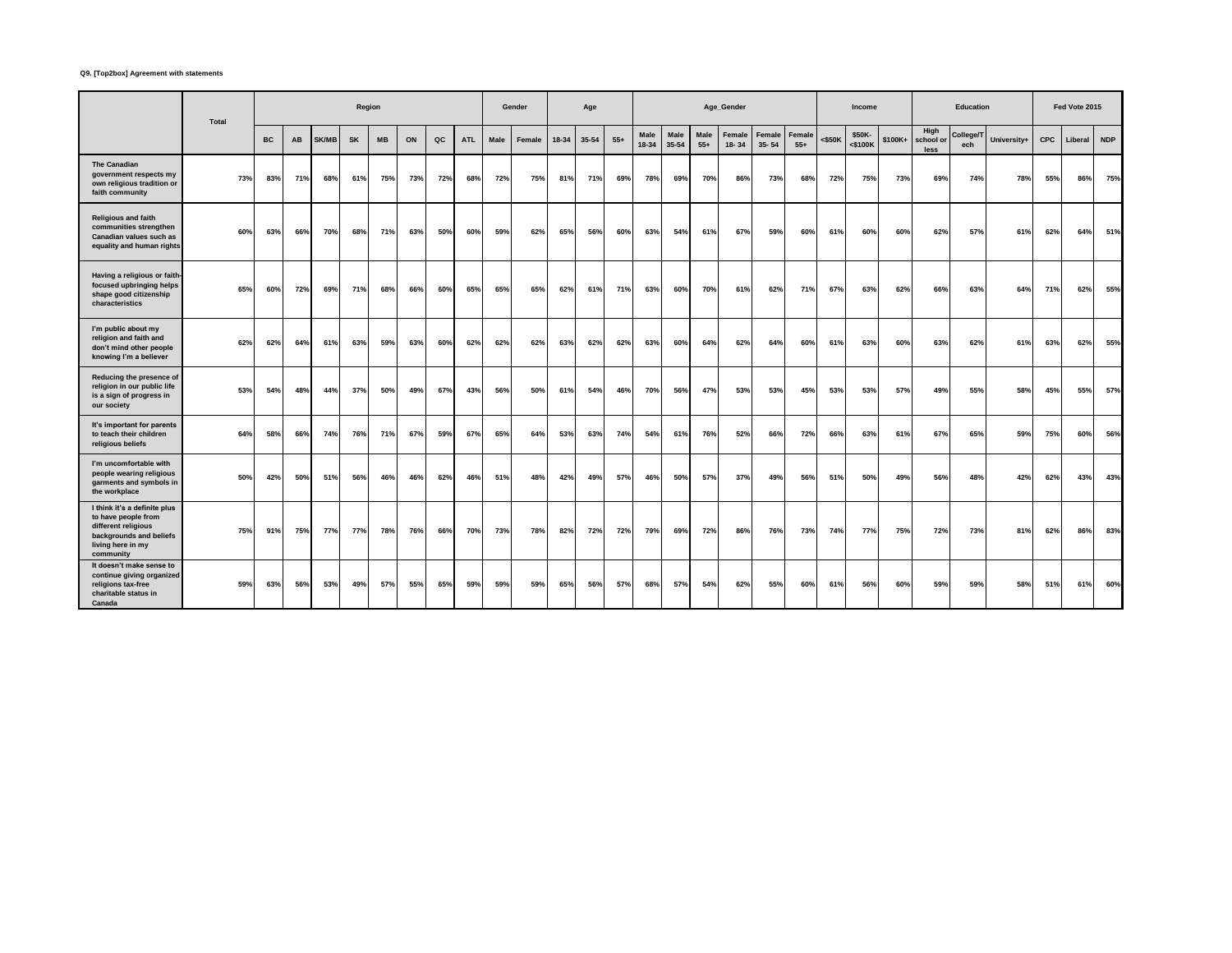## **Q9. [Bottom2box] Agreement with statements**

|                                                                                                                                         | Total |           |     |              | Region    |           |     |               |            |      | Gender |       | Age   |       |               |               |               | Age_Gender      |                     |                 |           | <b>Income</b>     |         |                           | <b>Education</b> |             |            | Fed Vote 2015 |            |
|-----------------------------------------------------------------------------------------------------------------------------------------|-------|-----------|-----|--------------|-----------|-----------|-----|---------------|------------|------|--------|-------|-------|-------|---------------|---------------|---------------|-----------------|---------------------|-----------------|-----------|-------------------|---------|---------------------------|------------------|-------------|------------|---------------|------------|
|                                                                                                                                         |       | <b>BC</b> | AB  | <b>SK/MB</b> | <b>SK</b> | <b>MB</b> | ON  | $_{\alpha c}$ | <b>ATL</b> | Male | Female | 18-34 | 35-54 | $55+$ | Male<br>18-34 | Male<br>35-54 | Male<br>$55+$ | Female<br>18-34 | Female<br>$35 - 54$ | Female<br>$55+$ | $<$ \$50K | \$50K-<br><\$100K | \$100K+ | High<br>school or<br>less | College/T<br>ech | University+ | <b>CPC</b> | Liberal       | <b>NDP</b> |
| <b>The Canadian</b><br>government respects my<br>own religious tradition or<br>faith community                                          | 27%   | 17%       | 29% | 32%          | 39%       | 25%       | 27% | 28%           | 32%        | 28%  | 25%    | 19%   | 29%   | 31%   | 22%           | 31%           | 30%           | 14%             | 27%                 | 32%             | 28%       | 25%               | 27%     | 31%                       | 26%              | 22%         | 45%        | 14%           | 25%        |
| <b>Religious and faith</b><br>communities strengthen<br>Canadian values such as<br>equality and human rights                            | 40%   | 37%       | 34% | 30%          | 32%       | 29%       | 37% | 50%           | 40%        | 41%  | 38%    | 35%   | 44%   | 40%   | 37%           | 46%           | 39%           | 33%             | 41%                 | 40%             | 39%       | 40%               | 40%     | 38%                       | 43%              | 39%         | 38%        | 36%           | 49%        |
| Having a religious or faith-<br>focused upbringing helps<br>shape good citizenship<br>characteristics                                   | 35%   | 40%       | 28% | 31%          | 29%       | 32%       | 34% | 40%           | 35%        | 35%  | 35%    | 38%   | 39%   | 29%   | 37%           | 40%           | 30%           | 39%             | 38%                 | 29%             | 33%       | 37%               | 38%     | 34%                       | 37%              | 36%         | 29%        | 38%           | 45%        |
| I'm public about my<br>religion and faith and<br>don't mind other people<br>knowing I'm a believer                                      | 38%   | 38%       | 36% | 39%          | 37%       | 41%       | 37% | 40%           | 38%        | 38%  | 38%    | 37%   | 38%   | 38%   | 37%           | 40%           | 36%           | 38%             | 36%                 | 40%             | 39%       | 37%               | 40%     | 37%                       | 38%              | 39%         | 37%        | 38%           | 45%        |
| Reducing the presence of<br>religion in our public life<br>is a sign of progress in<br>our society                                      | 47%   | 46%       | 52% | 56%          | 63%       | 50%       | 51% | 33%           | 57%        | 44%  | 50%    | 39%   | 46%   | 54%   | 30%           | 44%           | 53%           | 47%             | 47%                 | 55%             | 47%       | 47%               | 43%     | 51%                       | 45%              | 42%         | 55%        | 45%           | 43%        |
| It's important for parents<br>to teach their children<br>religious beliefs                                                              | 36%   | 42%       | 34% | 26%          | 24%       | 29%       | 33% | 41%           | 33%        | 35%  | 36%    | 47%   | 37%   | 26%   | 46%           | 39%           | 24%           | 48%             | 34%                 | 28%             | 34%       | 37%               | 39%     | 33%                       | 35%              | 41%         | 25%        | 40%           | 44%        |
| I'm uncomfortable with<br>people wearing religious<br>garments and symbols in<br>the workplace                                          | 50%   | 58%       | 50% | 49%          | 44%       | 54%       | 54% | 38%           | 54%        | 49%  | 52%    | 58%   | 51%   | 43%   | 54%           | 50%           | 43%           | 63%             | 51%                 | 44%             | 49%       | 50%               | 51%     | 44%                       | 52%              | 58%         | 38%        | 57%           | 57%        |
| I think it's a definite plus<br>to have people from<br>different religious<br>backgrounds and beliefs<br>living here in my<br>community | 25%   | 9%        | 25% | 23%          | 23%       | 22%       | 24% | 34%           | 30%        | 27%  | 22%    | 18%   | 28%   | 28%   | 21%           | 31%           | 28%           | 14%             | 24%                 | 27%             | 26%       | 23%               | 25%     | 28%                       | 27%              | 19%         | 38%        | 14%           | 17%        |
| It doesn't make sense to<br>continue giving organized<br>religions tax-free<br>charitable status in<br>Canada                           | 41%   | 37%       | 44% | 47%          | 51%       | 43%       | 45% | 35%           | 41%        | 41%  | 41%    | 35%   | 44%   | 43%   | 32%           | 43%           | 46%           | 38%             | 45%                 | 40%             | 39%       | 44%               | 40%     | 41%                       | 41%              | 42%         | 49%        | 39%           | 40%        |

**Q9. Agreement- The Canadian government respects my own religious tradition or faith community**

|                          | <b>Total</b> |           |     |       |           | Region    |     |     |            |      | Gender                 |     | Age |     |     |                          |                      | Age_Gender                        |           |       |           | Income |     |                                        | Education        |             |            | Fed Vote 2015 |     |
|--------------------------|--------------|-----------|-----|-------|-----------|-----------|-----|-----|------------|------|------------------------|-----|-----|-----|-----|--------------------------|----------------------|-----------------------------------|-----------|-------|-----------|--------|-----|----------------------------------------|------------------|-------------|------------|---------------|-----|
|                          |              | <b>BC</b> | AB  | SK/MB | <b>SK</b> | <b>MB</b> | ON  | QC  | <b>ATL</b> | Male | Female 18-34 35-54 55+ |     |     |     |     | Male Male<br>18-34 35-54 | <b>Male</b><br>$55+$ | Female Female Female<br>$18 - 34$ | $35 - 54$ | $55+$ | $<$ \$50K | \$50K- |     | High<br>S100K S100K+ school or<br>less | College/T<br>ech | University+ | <b>CPC</b> | Liberal NDP   |     |
| Agree strongly           | 32%          | 34%       | 25% | 24%   | 20%       | 28%       |     | 38% | 26%        | 33%  | 32%                    | 40% | 29% | 29% | 41% | 30%                      | 29%                  |                                   | 29%       | 29%   | 29%       | 38%    | 34% | 27%                                    | 33%              | 38%         | 20%        | 43%           | 37% |
| Agree moderately         | 41%          | 49%       | 45% | 44%   | 42%       | 46%       | 40% | 34% | 42%        | 39%  | 43%                    | 41% | 42% | 40% | 37% | 39%                      | 41%                  | 46%                               | 44%       | 39%   | 44%       | 37%    | 39% | 42%                                    | 41%              | 39%         | 36%        | 43%           | 38% |
| Disagree moderately      | 15%          | 11%       | 15% | 16%   | 21%       | 12%       | 15% |     | 19%        | 15%  | 14%                    | 12% | 14% | 18% | 13% | 12%                      | 18%                  | 10%                               | 16%       | 17%   | 16%       | 14%    | 13% | 16%                                    | 15%              | 13%         | 19%        |               | 16% |
| <b>Disagree strongly</b> | 12%          |           | 14% | 15%   | 18%       | 13%       | 13% |     | 14%        | 14%  | 11%                    | 7%  | 15% | 13% | 10% | 18%                      | 12%                  | 4%                                | 11%       | 15%   | 12%       | 10%    | 14% | 15%                                    | 11%              | 9%          | 25%        | 5%            | 9%  |
| Top2box                  | 73%          | 83%       | 71% | 68%   | 61%       | 75%       | 73% | 72% | 68%        | 72%  | 75%                    | 81% | 71% | 69% | 78% | 69%                      | 70%                  | 86%                               | 73%       | 68%   | 72%       | 75%    | 73% | 69%                                    | 74%              | 78%         | 55%        | 86%           | 75% |
| Bottom2box               | 27%          | 17%       | 29% | 32%   | 39%       | 25%       | 27% | 28% | 32%        | 28%  | 25%                    | 19% | 29% | 31% | 22% | 31%                      | 30%                  | 14%                               | 27%       | 32%   | 28%       | 25%    | 27% | 31%                                    | 26%              | 22%         | 45%        | 14%           | 25% |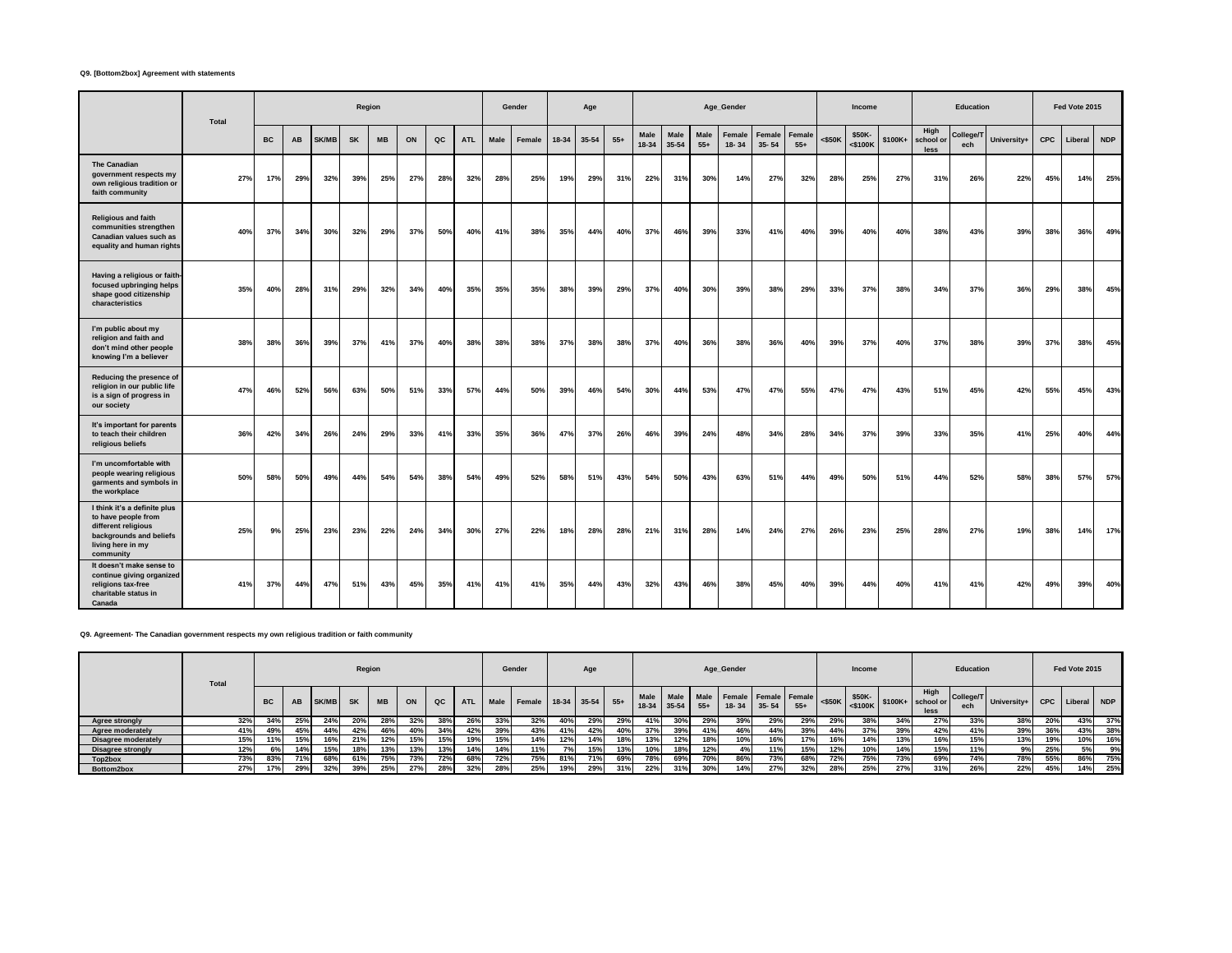## **Q9. Agreement- Religious and faith communities strengthen Canadian values such as equality and human rights**

|                            | <b>Total</b> |           |     |              | Region    |            |     |     |            |      | Gender             |     | Age |       |         |             |           | Age_Gender                        |           |       |     | Income |     |                                                                                                  | Education        |                         |     | Fed Vote 2015 |     |
|----------------------------|--------------|-----------|-----|--------------|-----------|------------|-----|-----|------------|------|--------------------|-----|-----|-------|---------|-------------|-----------|-----------------------------------|-----------|-------|-----|--------|-----|--------------------------------------------------------------------------------------------------|------------------|-------------------------|-----|---------------|-----|
|                            |              | <b>BC</b> | AB  | <b>SK/MB</b> | <b>SK</b> | <b>MB</b>  | ON  | QC  | <b>ATL</b> | Male | Female 18-34 35-54 |     |     | $55+$ | $18-34$ | $35-54$ 55+ | Male Male | Female Female Female<br>$18 - 34$ | $35 - 54$ | $55+$ |     | \$50K- |     | High<br>$\left  \begin{array}{c} 1.1116 \\ 2.5100 \end{array} \right $ \$100K+ school or<br>less | College/T<br>ech | University+ CPC Liberal |     |               | NDP |
| Agree strongly             | 20%          | 237       | 20% | 20%          | -20%      | <b>21%</b> | 22% | 15% | 23%        |      | 21%                | 24% | 17% | 20%   | 21%     | 18%         | 20%       | 26%                               | 17%       | 21%   | 22% | 21%    | 18% | 22%                                                                                              | 18%              | 20%                     | 23% | 23%           | 15% |
| Agree moderately           | 40%          |           | 46% | 49%          | 48%       | 50%        |     | 35% | 37%        | 39%  | 41%                | 42% | 39% | 40%   | 42%     | 36%         | 40%       | 42%                               | 42%       | 39%   | 39% | 39%    | 41% | 40%                                                                                              | 39%              | 41%                     | 39% | 42%           | 35% |
| <b>Disagree moderately</b> | 26%          | 27%       | 24% | 20%          | 21%       | 18%        | 25% | 28% | 22%        | 26%  | 25%                | 24% | 26% | 26%   | 23%     | 26%         | 29%       | 25%                               | 27%       | 23%   | 26% | 26%    | 24% | 25%                                                                                              | 26%              | 25%                     | 21% | 24%           | 33% |
| <b>Disagree strongly</b>   | 14%          | 10%       | 10% | 11%          | 10%       |            | 12% | 22% | 18%        | 15%  | 13%                | 11% | 18% | 14%   | 13%     | 21%         | 11%       | 8%                                | 14%       | 17%   | 13% | 15%    | 16% | 12%                                                                                              | 17%              | 14%                     | 18% | 12%           | 16% |
| Top2box                    | 60%          |           | 66% | 70%          | 68%       |            | 63% | 50% | 60%        | 59%  | 62%                | 65% | 56% | 60%   | 63%     | 54%         | 61%       | 67%                               | 59%       | 60%   | 61% | 60%    | 60% | 62%                                                                                              | 57%              | 61%                     | 62% | 64%           | 51% |
| Bottom2box                 | 40%          | 37%       | 34% | 30%          | 32%       | 29%        | 37% | 50% | 40%        | 41%  | 38%                | 35% | 44% | 40%   | 37%     | 46%         | 39%       | 33%                               | 41%       | 40%   | 39% | 40%    | 40% | 38%                                                                                              | 43%              | 39%                     | 38% | 36%           | 49% |

#### **Q9. Agreement- Having a religious or faith-focused upbringing helps shape good citizenship characteristics**

|                            | Total |           |           |              | Region    |           |     |     |            |      | Gender                 |     | Age |     |     |                          |               | Age_Gender                        |           |       |     | Income |     |              | Education |                         |            | Fed Vote 2015 |       |
|----------------------------|-------|-----------|-----------|--------------|-----------|-----------|-----|-----|------------|------|------------------------|-----|-----|-----|-----|--------------------------|---------------|-----------------------------------|-----------|-------|-----|--------|-----|--------------|-----------|-------------------------|------------|---------------|-------|
|                            |       | <b>BC</b> | <b>AB</b> | <b>SK/MB</b> | <b>SK</b> | <b>MB</b> | ON  | QC  | <b>ATL</b> | Male | Female 18-34 35-54 55+ |     |     |     |     | Male Male<br>18-34 35-54 | Male<br>$55+$ | Female Female Female<br>$18 - 34$ | $35 - 54$ | $55+$ |     | \$50K- |     | High<br>less | ech       | College/T University+ I | <b>CPC</b> | Liberal       | I NDP |
| Agree strongly             | 24%   |           | 26%       | 27%          | 28%       | 27%       | 27% |     | 27%        | 24%  | 24%                    | 23% | 22% | 26% | 24% | 21%                      | 26%           | 23%                               | 23%       | 27%   | 24% | 25%    | 24% | 26%          | 23%       | 22%                     | 33%        | 24%           | 16%   |
| Agree moderately           | 41%   | 42%       | 46%       | 42%          | 43%       |           | 39% | 41% | 38%        | 41%  | 41%                    | 38% | 39% | 44% | 39% | 38%                      | 44%           | 37%                               | 39%       | 45%   | 43% | 39%    | 39% | 41%          | 40%       | 42%                     | 38%        | 39%           | 39%   |
| <b>Disagree moderately</b> | 20%   | 23%       |           | 21%          | 19%       | 23%       | 22% |     | 21%        | 21%  | 19%                    | 22% | 22% | 18% | 21% | 25%                      | 19%           | 23%                               | 20%       | 16%   | 19% | 21%    | 22% | 20%          | 20%       | 21%                     | 18%        | 21%           | 21%   |
| <b>Disagree strongly</b>   | 15%   | 17%       | 11%       | 9%           | 10%       |           | 12% | 22% | 14%        | 14%  | 16%                    | 16% | 17% | 12% | 16% | 16%                      | 11%           | 16%                               | 18%       | 13%   | 14% | 16%    | 16% | 13%          | 17%       | 15%                     | 10%        |               | 24%   |
| Top2box                    | 65%   | 60%       | 72%       | 69%          | 71%       | 68%       | 66% | 60% | 65%        | 65%  | 65%                    | 62% | 61% | 71% | 63% | 60%                      | 70%           | 61%                               | 62%       | 71%   | 67% | 63%    | 62% | 66%          | 63%       | 64%                     | 71%        | 62%           | 55%   |
| Bottom2box                 | 35%   |           | 28%       | 31%          | 29%       | 32%       |     |     | 35%        | 35%  | 35%                    | 38% | 39% | 29% | 37% | 40%                      | 30%           | 39%                               | 38%       | 29%   | 33% | 37%    |     | 34%          | 37%       | 36%                     | 29%        | 38%           | 45%   |

## **Q9. Agreement- I'm public about my religion and faith and don't mind other people knowing I'm a believer**

|                            | <b>Total</b> |           |     |                 | Region    |           |     |     |            |      | Gender                 |     | Age |     |     |             |       | Age_Gender                                                   |           |       |     | Income |     |                                                                                                  | Education |                           |            | Fed Vote 2015 |     |
|----------------------------|--------------|-----------|-----|-----------------|-----------|-----------|-----|-----|------------|------|------------------------|-----|-----|-----|-----|-------------|-------|--------------------------------------------------------------|-----------|-------|-----|--------|-----|--------------------------------------------------------------------------------------------------|-----------|---------------------------|------------|---------------|-----|
|                            |              | <b>BC</b> | AB  | SK/MB           | <b>SK</b> | <b>MB</b> | ON  | QC  | <b>ATL</b> | Male | Female 18-34 35-54 55+ |     |     |     |     | 18-34 35-54 | $55+$ | Male   Male   Male   Female   Female   Female  <br>$18 - 34$ | $35 - 54$ | $55+$ |     | \$50K- |     | High<br>$\left  \begin{array}{c} 1.1116 \\ 2.5100 \end{array} \right $ \$100K+ school or<br>less | ech       | College/T University+   w | <b>CPC</b> | Liberal NDP   |     |
| Agree strongly             | 28%          | 22%       | 28% | 25%             | 23%       | 26%       | 29% |     | 31%        | 29%  | 28%                    | 27% | 26% | 32% | 27% | 25%         | 34%   | 27%                                                          | 27%       | 29%   | 31% | 29%    | 27% | 28%                                                                                              | 28%       | 29%                       | 33%        | 28%           | 21% |
| Agree moderately           | 34%          | 40%       | 36% | 36%             | 40%       | 33%       | 34% | 29% | 31%        | 33%  | 34%                    | 35% | 36% | 30% | 36% | 35%         | 30%   | 36%                                                          | 37%       | 31%   | 31% | 34%    | 33% | 35%                                                                                              | 34%       | 32%                       | 30%        | 34%           | 33% |
| <b>Disagree moderately</b> | 19%          | 19%       | 19% | 21%             | 20%       | 22%       | 20% |     | 21%        |      | 20%                    | 18% | 17% | 22% | 17% | 15%         | 21%   | 20%                                                          | 18%       | 23%   | 20% | 19%    | 19% | 20%                                                                                              | 18%       | 19%                       | 20%        | 17%           | 22% |
| <b>Disagree strongly</b>   | 19%          | 19%       |     | 18 <sup>°</sup> | 17%       | 19%       | 17% | 23% |            | 20%  | 18%                    | 19% | 22% | 16% | 20% | 25%         | 16%   | 18%                                                          | 19%       | 17%   | 19% | 18%    | 21% | 17%                                                                                              | 20%       | 21%                       | 17%        | 21%           | 23% |
| Top2box                    | 62%          | 62%       | 64% | 61%             | 63%       | 59%       | 63% | 60% | 62%        | 62%  | 62%                    | 63% | 62% | 62% | 63% | 60%         | 64%   | 62%                                                          | 64%       | 60%   | 61% | 63%    | 60% | 63%                                                                                              | 62%       | 61%                       | 63%        | 62%           | 55% |
| Bottom2box                 | 38%          | 38%       | 36% | 39%             | 37%       | 41%       | 37% | 40% | 38%        | 38%  | 38%                    | 37% | 38% | 38% | 37% | 40%         | 36%   | 38%                                                          | 36%       | 40%   | 39% | 37%    | 40% | 37%                                                                                              | 38%       | 39%                       | 37%        | 38%           | 45% |

## **Q9. Agreement- Reducing the presence of religion in our public life is a sign of progress in our society**

|                            | <b>Total</b> |           |     |              | Region    |           |     |               |            |      | Gender             |     | Age |       |                   |                          |       | Age_Gender                                   |     |       |           | Income               |     |                                    | Education        |             |      | Fed Vote 2015   |     |
|----------------------------|--------------|-----------|-----|--------------|-----------|-----------|-----|---------------|------------|------|--------------------|-----|-----|-------|-------------------|--------------------------|-------|----------------------------------------------|-----|-------|-----------|----------------------|-----|------------------------------------|------------------|-------------|------|-----------------|-----|
|                            |              | <b>BC</b> | AB  | <b>SK/MB</b> | <b>SK</b> | <b>MB</b> | ON  | $_{\alpha c}$ | <b>ATL</b> | Male | Female 18-34 35-54 |     |     | $55+$ | Male I<br>$18-34$ | <b>Male</b><br>$35 - 54$ | $55+$ | Male Female Female Female<br>$18 - 34$ 35-54 |     | $55+$ | $<$ \$50K | \$50K-<br>$<$ \$100K |     | High<br>$$100K+$ school or<br>less | College/T<br>ech | University+ |      | CPC Liberal NDP |     |
| Agree strongly             | 24%          | 24%       | 18% | 16%          | 16%       | 16%       | 22% | 37%           | 17%        | 27%  | 22%                | 28% | 26% | 21%   | 33%               | 29%                      | 19%   | 22%                                          | 22% | 23%   | 22%       | 25%                  | 29% | 21%                                | 27%              | 27%         | 22%  | 26%             | 27% |
| Agree moderately           | 29%          | 29%       | 30% | 28%          | 22%       |           | 27% | 31%           | 27%        | 30%  | 28%                | 34% | 29% | 25%   | 37%               | 26%                      | 28%   | 31%                                          | 31% | 22%   | 31%       | 28%                  | 29% | 28%                                | 28%              | 30%         | 23%  | 29%             | 30% |
| <b>Disagree moderately</b> | 28%          | 31%       | 31% | 36%          | 41%       |           | 29% | 19%           | 33%        | 26%  | 29%                | 26% | 26% | 30%   | 21%               | 24%                      | 30%   | 31%                                          | 28% | 30%   | 29%       | 27%                  | 23% | 30%                                | 26%              | 25%         |      | 27%             | 28% |
| <b>Disagree strongly</b>   | 19%          | 15%       | 21% | 20%          | 22%       | 19%       | 22% | 14%           | 23%        | 18%  | 20%                | 13% | 20% | 24%   | 9%                | 20%                      | 22%   | 16%                                          | 19% | 25%   | 17%       | 20%                  | 19% | 21%                                | 18%              | 18%         | 270/ | 18%             | 15% |
| Top2box                    | 53%          | 54%       | 48% | 44%          | 37%       | 50%       | 49% | 67%           | 43%        | 56%  | 50%                | 61% | 54% | 46%   | 70%               | 56%                      | 47%   | 53%                                          | 53% | 45%   | 53%       | 53%                  | 57% | 49%                                | 55%              | 58%         | 45%  | 55%             | 57% |
| Bottom2box                 | 47%          |           | 52% | 56%          | 63%       | 50%       | 51% | 33%           | 57%        | 44%  | 50%                | 39% | 46% | 54%   | 30%               | 44%                      | 53%   | 47%                                          |     | 55%   | 47%       | 47%                  | 43% | 51%                                | 45%              | 42%         | 55%  | 45%             | 43% |

**Q9. Agreement- It's important for parents to teach their children religious beliefs**

|                            | Total |           |           |       | Region    |           |     |     |     |      | Gender |     | Age             |     |     |             |       | Age_Gender                                       |           |       |           | Income |     |                                                                                                        | Education        |             |            | Fed Vote 2015 |     |
|----------------------------|-------|-----------|-----------|-------|-----------|-----------|-----|-----|-----|------|--------|-----|-----------------|-----|-----|-------------|-------|--------------------------------------------------|-----------|-------|-----------|--------|-----|--------------------------------------------------------------------------------------------------------|------------------|-------------|------------|---------------|-----|
|                            |       | <b>BC</b> | <b>AB</b> | SK/MB | <b>SK</b> | <b>MB</b> | ON  | QC  | ATL | Male | Female |     | 18-34 35-54 55+ |     |     | 18-34 35-54 | $55+$ | Male Male Male Female Female Female<br>$18 - 34$ | $35 - 54$ | $55+$ | $<$ \$50K | \$50K- |     | High<br>$-$ 50K $\left  \begin{array}{c} 25100 \text{K} \end{array} \right $ \$100K+ school or<br>less | College/T<br>ech | University+ | <b>CPC</b> | Liberal NDP   |     |
| Agree strongly             | 25%   |           | 25%       | 29%   | 32%       | 27%       | 27% |     |     | 25%  | 25%    | 20% | 24%             | 30% | 21% | 23%         | 30%   | 19%                                              | 25%       | 31%   | 25%       | 24%    | 25% | 27%                                                                                                    | 23%              | 24%         | 35%        | 24%           | 16% |
| Agree moderately           | 39%   | 37%       | 41%       | 44%   | 44%       | 45%       | 40% | 40% | 31% | 40%  | 39%    | 33% | 40%             | 43% | 34% | 38%         | 46%   | 32%                                              | 41%       | 41%   | 40%       | 39%    | 35% | 40%                                                                                                    | 42%              | 35%         | 40%        | 35%           | 40% |
| <b>Disagree moderately</b> | 20%   | 25%       | 21%       | 16%   | 16%       | 16%       | 20% | 18% | 21% | 19%  | 21%    | 26% | 19%             | 17% | 25% | 19%         | 16%   | 27%                                              | 19%       | 19%   | 20%       | 22%    | 21% | 19%                                                                                                    | 19%              | 23%         | 13%        | 24%           | 23% |
| <b>Disagree strongly</b>   | 16%   | 18%       | 13%       |       | 8%        | 12%       | 13% | 23% | 12% | 16%  | 15%    | 21% | 18%             | 9%  | 21% | 20%         | 9%    | 21%                                              | 15%       | 10%   | 15%       | 15%    | 19% | 13%                                                                                                    | 16%              | 18%         | 12%        | 16%           | 21% |
| Top2box                    | 64%   | 58%       | 66%       | 74%   | 76%       | 71%       | 67% | 59% | 67% | 65%  | 64%    | 53% | 63%             | 74% | 54% | 61%         | 76%   | 52%                                              | 66%       | 72%   | 66%       | 63%    | 61% |                                                                                                        | 65%              | 59%         | 75%        | 60%           | 56% |
| Bottom2box                 | 36%   | 42%       | 34%       | 26%   | 24%       | 29%       | 33% |     | 33% | 35%  | 36%    | 47% | 37%             | 26% | 46% | 39%         | 24%   | 48%                                              | 34%       | 28%   | 34%       | 37%    | 39% | 33%                                                                                                    | 35%              | 41%         | 25%        | 40%           | 44% |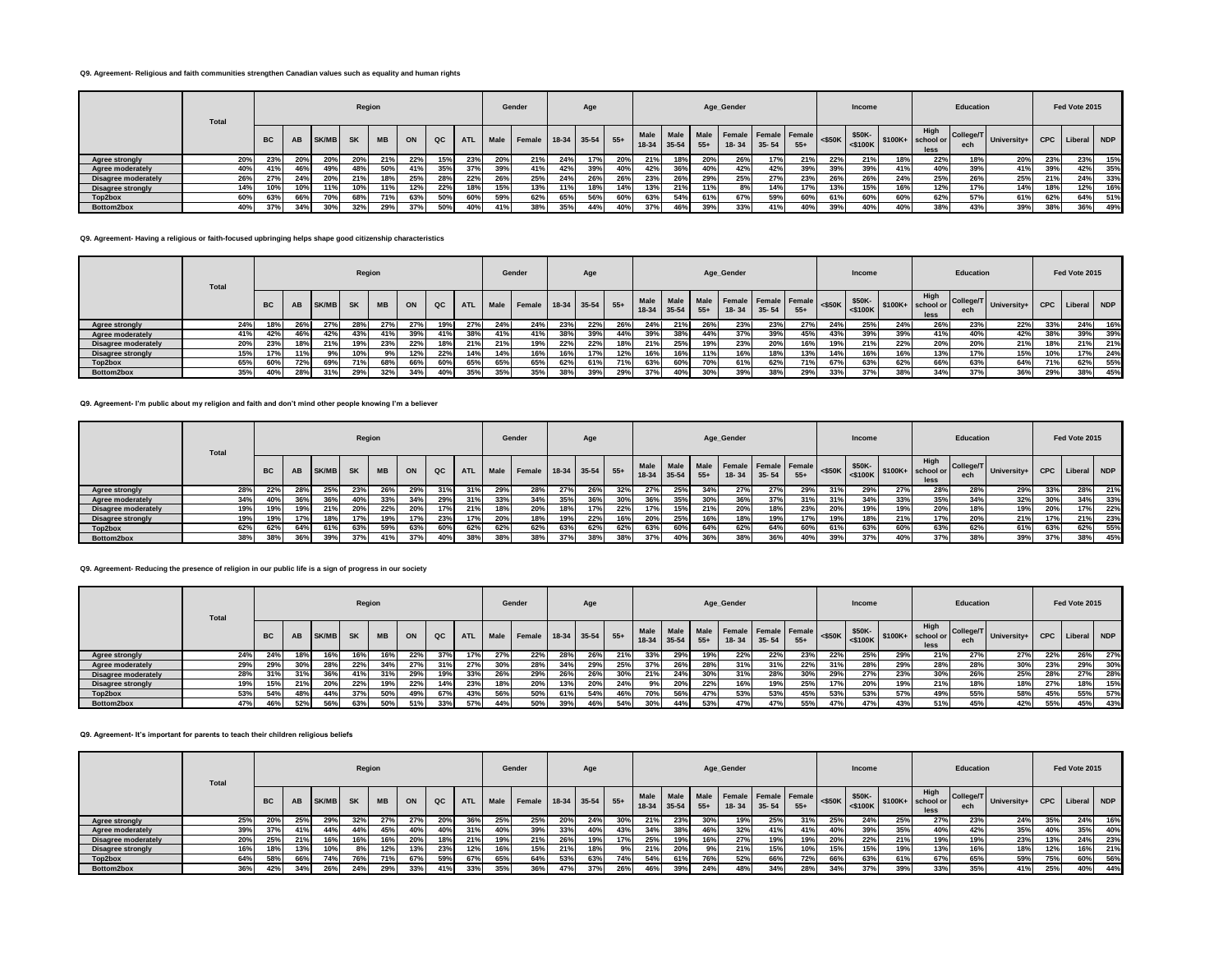## **Q9. Agreement- I'm uncomfortable with people wearing religious garments and symbols in the workplace**

|                            | Total |           |     |              | Region    |           |     |     |            |      | Gender             |     | Age |       |           |             |     | Age_Gender                                  |           |       |     | Income |     |                                                                                                  | Education        |                 |     | Fed Vote 2015 |     |
|----------------------------|-------|-----------|-----|--------------|-----------|-----------|-----|-----|------------|------|--------------------|-----|-----|-------|-----------|-------------|-----|---------------------------------------------|-----------|-------|-----|--------|-----|--------------------------------------------------------------------------------------------------|------------------|-----------------|-----|---------------|-----|
|                            |       | <b>BC</b> | AB  | <b>SK/MB</b> | <b>SK</b> | <b>MB</b> | ON  | QC  | <b>ATL</b> | Male | Female 18-34 35-54 |     |     | $55+$ | $18 - 34$ | $35-54$ 55+ |     | Male Male Female Female Female<br>$18 - 34$ | $35 - 54$ | $55+$ |     | \$50K- |     | High<br>$\left  \begin{array}{c} 1.1116 \\ 2.5100 \end{array} \right $ \$100K+ school or<br>less | College/T<br>ech | University+ CPC |     | Liberal       | NDP |
| Agree strongly             | 25%   |           | 23% | 21%          | 22%       |           | 22% | 37% | 25%        |      | 25%                | 20% | 24% | 31%   | 24%       | 24%         | 29% | 16%                                         | 24%       | 32%   | 25% | 25%    | 27% | 27%                                                                                              | 26%              | 21%             | 34% | 21%           | 20% |
| Agree moderately           | 25%   | 24%       | 27% | 30%          | 34%       | 26%       | 24% | 25% | 21%        | 25%  | 24%                | 22% | 25% | 26%   | 22%       | 25%         | 28% | 22%                                         | 25%       | 23%   | 25% | 26%    | 22% | 29%                                                                                              | 22%              | 21%             | 27% | 21%           | 23% |
| <b>Disagree moderately</b> | 25%   | 29%       | 28% | 29%          | 26%       |           | 27% | 17% | 24%        | 26%  | 24%                | 25% | 25% | 25%   | 25%       | 26%         | 26% | 25%                                         | 24%       | 25%   | 24% | 24%    | 27% | 23%                                                                                              | 27%              | 26%             | 24% | 26%           | 25% |
| Disagree strongly          | 25%   | 29%       | 23% | 20%          | 18%       | 23%       | 27% | 21% | 30%        | 23%  | 27%                | 33% | 26% | 18%   | 29%       | 25%         | 17% | 38%                                         | 27%       | 19%   | 25% | 26%    | 25% | 21%                                                                                              | 25%              | 32%             | 15% | 31%           | 32% |
| Top2box                    | 50%   |           | 50% | 51%          | 56%       | 46%       | 46% | 62% | 46%        | 51%  | 48%                | 42% | 49% | 57%   | 46%       | 50%         | 57% | 37%                                         | 49%       | 56%   | 51% | 50%    | 49% | 56%                                                                                              | 48%              | 42%             | 62% | 43%           | 43% |
| Bottom2box                 | 50%   |           | 50% | 49%          | 44%       | 54%       | 54% | 38% | 54%        |      | 52%                | 58% | 51% | 43%   | 54%       | 50%         | 43% | 63%                                         | 51%       | 44%   | 49% | 50%    | 51% | 44%                                                                                              | 52%              | 58%             | 38% | 57%           | 57% |

## **Q9. Agreement- I think it's a definite plus to have people from different religious backgrounds and beliefs living here in my community**

|                            | Total |           |                 |              | Region    |           |     |     |            |      | Gender                 |     | Age |     |     |                          |                      | Age_Gender                        |           |       |     | Income |     |              | Education |                         |            | Fed Vote 2015 |       |
|----------------------------|-------|-----------|-----------------|--------------|-----------|-----------|-----|-----|------------|------|------------------------|-----|-----|-----|-----|--------------------------|----------------------|-----------------------------------|-----------|-------|-----|--------|-----|--------------|-----------|-------------------------|------------|---------------|-------|
|                            |       | <b>BC</b> | AB              | <b>SK/MB</b> | <b>SK</b> | <b>MB</b> | ON  | QC  | <b>ATL</b> | Male | Female 18-34 35-54 55+ |     |     |     |     | Male Male<br>18-34 35-54 | <b>Male</b><br>$55+$ | Female Female Female<br>$18 - 34$ | $35 - 54$ | $55+$ |     | \$50K- |     | High<br>less | ech       | College/T University+ I | <b>CPC</b> | Liberal       | I NDP |
| Agree strongly             | 30%   | 38%       | 22%             | 26%          | 19%       |           | 32% | 26% | 27%        | 28%  | 31%                    | 40% | 28% | 23% | 35% | 28%                      | 25%                  | 46%                               | 28%       | 22%   | 29% | 33%    | 27% | 25%          | 30%       | 37%                     | 17%        | 41%           | 31%   |
| Agree moderately           | 45%   | 53%       | 52%             | 52%          | 58%       | 46%       | 43% | 40% | 44%        | 44%  | 47%                    | 42% | 44% | 49% | 44% | 41%                      | 48%                  | 40%                               | 48%       | 51%   | 45% | 44%    | 48% | 47%          | 43%       | 45%                     | 45%        | 45%           | 52%   |
| <b>Disagree moderately</b> | 15%   |           | 16 <sup>°</sup> | 18%          | 20%       | 16%       | 15% |     | 20%        | 17%  | 14%                    | 10% | 18% | 17% | 12% | 18%                      | 19%                  | 8%                                | 17%       | 15%   | 16% | 14%    | 14% | 18%          | 15%       | 12%                     | 22%        |               | 9%    |
| <b>Disagree strongly</b>   | 10%   |           | 10 <sup>°</sup> |              | 20I       | 6%        | 10% |     | 10%        | 10%  | 8%                     | 8%  | 10% | 10% | 10% | 13%                      | 8%                   |                                   | 7%        | 12%   | 10% | 9%     | 11% | 10%          | 12%       | 7%1                     | 16%        |               | 8%    |
| Top2box                    | 75%   | 91%       | 75%             | 77%          | 77%       | 78%       | 76% | 66% | 70%        | 73%  | 78%                    | 82% | 72% | 72% | 79% | 69%                      | 72%                  | 86%                               | 76%       | 73%   | 74% | 77%    | 75% | 72%          | 73%       | 81%                     | 62%        | 86%           | 83%   |
| Bottom2box                 | 25%   |           | 25%             | 23%          | 23%       | 22%       | 24% | 34% | 30%        | 27%  | 22%                    | 18% | 28% | 28% | 21% | 31%                      | 28%                  | 14%                               | 24%       | 27%   | 26% | 23%    | 25% | 28%          | 27%       | 19%                     | 38%        | 14%           | 17%   |

## **Q9. Agreement- It doesn't make sense to continue giving organized religions tax-free charitable status in Canada**

|                            | <b>Total</b> |           |     |              | Region    |           |     |     |            |      | Gender                 |     | Age |     |     |             |       | Age_Gender                                                   |           |       |     | Income |     |                                                                                                  | Education |                           |     | Fed Vote 2015 |     |
|----------------------------|--------------|-----------|-----|--------------|-----------|-----------|-----|-----|------------|------|------------------------|-----|-----|-----|-----|-------------|-------|--------------------------------------------------------------|-----------|-------|-----|--------|-----|--------------------------------------------------------------------------------------------------|-----------|---------------------------|-----|---------------|-----|
|                            |              | <b>BC</b> | AB  | <b>SK/MB</b> | <b>SK</b> | <b>MB</b> | ON  | QC  | <b>ATL</b> | Male | Female 18-34 35-54 55+ |     |     |     |     | 18-34 35-54 | $55+$ | Male   Male   Male   Female   Female   Female  <br>$18 - 34$ | $35 - 54$ | $55+$ |     | \$50K- |     | High<br>$\left  \begin{array}{c} 1.1116 \\ 2.5100 \end{array} \right $ \$100K+ school or<br>less | ech       | College/T University+   w | CPC | Liberal NDP   |     |
| Agree strongly             | 30%          | 35%       | 27% | 29%          | 24%       | 33%       | 26% | 33% | 34%        | 33%  | 26%                    | 30% | 30% | 30% | 34% | 35%         | 30%   | 25%                                                          | 24%       | 30%   | 30% | 27%    | 34% | 28%                                                                                              | 34%       | 29%                       | 27% | 30%           | 31% |
| Agree moderately           | 29%          | 27%       | 30% | 25%          | 25%       | 24%       | 29% | 32% | 25%        | 26%  | 32%                    | 35% | 26% | 27% | 34% | 23%         | 24%   | 37%                                                          | 30%       | 30%   | 31% | 28%    | 26% | 31%                                                                                              | 26%       | 29%                       | 23% | 30%           | 28% |
| <b>Disagree moderately</b> | 25%          | 24%       | 26% | 26%          | 30%       | 23%       | 28% | 20% | 28%        | 25%  | 26%                    | 25% | 27% | 24% | 21% | 25%         | 27%   | 28%                                                          | 29%       | 22%   | 24% | 27%    | 23% | 26%                                                                                              | 25%       | 26%                       | 25% | 27%           | 26% |
| <b>Disagree strongly</b>   | 16%          | 14%       | 18% | 20%          | 20%       | 20%       | 17% | 15% | 13%        |      | 15%                    | 11% | 17% | 19% | 11% | 18%         | 19%   |                                                              | 16%       | 18%   | 15% | 17%    | 16% | 16%                                                                                              | 16%       | 16%                       | 24% | 13%           | 15% |
| Top2box                    | 59%          | 63%       | 56% | 53%          | 49%       | 57%       | 55% | 65% | 59%        | 59%  | 59%                    | 65% | 56% | 57% | 68% | 57%         | 54%   | 62%                                                          | 55%       | 60%   | 61% | 56%    | 60% | 59%                                                                                              | 59%       | 58%                       | 51% | 61%           | 60% |
| Bottom2box                 | 41%          | 37%       | 44% | 47%          | 51%       | 43%       | 45% | 35% | 41%        | 41%  | 41%                    | 35% | 44% | 43% | 32% | 43%         | 46%   | 38%                                                          | 45%       | 40%   | 39% | 44%    | 40% | 41%                                                                                              | 41%       | 42%                       | 49% | 39%           | 40% |

#### **Q10. Overall, do you feel Canadian society today tends to make room for or shuts out your own personal values and faith?**

|                           | <b>Total</b> |           |     |              | Region    |           |     |     |            |      | Gender                 |     | Age |     |         |             |     | Age Gender |                   |                                |     | Income |     |                                                                                                               | Education        |                             |     | Fed Vote 2015 |     |
|---------------------------|--------------|-----------|-----|--------------|-----------|-----------|-----|-----|------------|------|------------------------|-----|-----|-----|---------|-------------|-----|------------|-------------------|--------------------------------|-----|--------|-----|---------------------------------------------------------------------------------------------------------------|------------------|-----------------------------|-----|---------------|-----|
|                           |              | <b>BC</b> | AB  | <b>SK/MB</b> | <b>SK</b> | <b>MB</b> | ON  | QC  | <b>ATL</b> | Male | Female 18-34 35-54 55+ |     |     |     | $18-34$ | $35-54$ 55+ |     |            | $18-34$ 35-54 55+ | Male Male Female Female Female |     | \$50K- |     | High<br>$\left  \begin{array}{c} \text{2550K} \\ \text{25100K} \end{array} \right $ \$100K+ school or<br>less | College/T<br>ech | University+ CPC Liberal NDP |     |               |     |
| <b>Makes room for</b>     | 32%          | 28%       | 27% | 23%          | 21%       | 24%       | 32% | 44% | 21%        | 35%  | 30%                    | 40% | 31% | 28% | 41%     | 33%         | 30% | 39%        | 28%               | 25%                            | 32% | 34%    | 37% | 28%                                                                                                           | 33%              | 37%                         | 23% | 40%           | 35% |
| <b>Shuts out</b>          | 23%          | 15%       | 26% | 28%          | 32%       | 24%       | 25% | 18% | 33%        | 23%  | 22%                    | 20% | 26% | 22% | 23%     | 25%         | 21% | 16%        | 28%               | 22%                            | 22% | 21%    | 24% | 23%                                                                                                           | 24%              | 22%                         | 34% | 15%           | 15% |
| No real impact either way | 35%          | 45%       | 40% | 37%          | 33%       | 40%       | 34% | 26% | 38%        | 34%  | 35%                    | 29% | 31% | 42% | 25%     | 32%         | 43% | 32%        | 29%               | 42%                            | 33% | 38%    | 33% | 35%                                                                                                           | 34%              | 34%                         | 37% | 34%           | 40% |
| Don't know/can't sav      | 10%          | 12%       |     | 13%          | 14%       | 12%       |     | 12% | 8%         |      | 13%                    | 11% | 12% | 8%  | 10%     | 9%          |     | 13%        | 15%               | 11%                            | 14% | 7%1    |     | 14%                                                                                                           | 9%1              |                             | 6%  | 11%           | 10% |

#### **Q11. Do you believe - That God or a higher power exists**

|                                    | <b>Total</b> |           |     |                 | Region          |           |     |     |            |      | Gender                 |     | Age |     |      |               |       | Age_Gender                                        |            |       |           | Income               |     |                                    | Education        |             |     | Fed Vote 2015   |     |
|------------------------------------|--------------|-----------|-----|-----------------|-----------------|-----------|-----|-----|------------|------|------------------------|-----|-----|-----|------|---------------|-------|---------------------------------------------------|------------|-------|-----------|----------------------|-----|------------------------------------|------------------|-------------|-----|-----------------|-----|
|                                    |              | <b>BC</b> | AB  | SK/MB           | <b>SK</b>       | <b>MB</b> | ON  | QC  | <b>ATL</b> | Male | Female 18-34 35-54 55+ |     |     |     | Male | $18-34$ 35-54 | $55+$ | Male   Male   Female   Female   Female  <br>18-34 | $-1$ 35-54 | $55+$ | $<$ \$50K | \$50K-<br>$<$ \$100K |     | High<br>$$100K+$ school or<br>less | College/T<br>ech | University+ |     | CPC Liberal NDP |     |
| Yes, I definitely do<br>believe    | 44%          | 36%       | 49% | 52%             | 52%             | 53%       | 48% | 36% | 51%        | 41%  | 48%                    | 39% | 45% | 48% | 40%  | 39%           | 43%   | 38%                                               | 50%        | 52%   | 47%       | 42%                  | 41% | 47%                                | 44%              | 40%         | 52% | 45%             | 32% |
| Yes. I think so                    | 26%          | 28%       | 23% | 27%             | 30 <sup>o</sup> | 25%       | 24% | 31% | 25%        | 27%  | 26%                    | 25% | 27% | 26% | 23%  | 28%           | 28%   | 26%                                               | 27%        | 25%   | 27%       | 28%                  | 24% | 27%                                | 28%              | 23%         | 24% | 23%             | 32% |
| No. I don't think so               | 17%          | 19%       | 18% | 11%             | 10%             | 12%       | 18% | 18% | 15%        | 19%  | 16%                    | 21% | 16% | 16% | 20%  | 18%           | 19%   | 21%                                               | 14%        | 13%   | 15%       | 18%                  | 20% | 17%                                | 15%              | 21%         | 15% | 17%             | 17% |
| No, I definitely do not<br>believe | 12%          | 17%       | 10% | 9%              | 8%              | 11%       | 11% | 15% | 10%        | 14%  | 11%                    | 15% | 12% | 10% | 17%  | 15%           | 10%   | 14%                                               | 9%         | 10%   | 11%       | 13%                  | 15% | 9%                                 | 13%              | 16%         | 9%  | 15%             | 19% |
| Top2box                            | 70%          | 64%       | 72% | 80 <sup>°</sup> | 82%             | 78%       | 72% | 67% | 76%        | 68%  | 74%                    | 64% | 72% | 74% | 64%  | 67%           | 71%   | 64%                                               | 77%        | 77%   | 74%       | 69%                  | 65% | 74%                                | 72%              | 63%         | 76% | 68%             | 64% |
| Bottom2box                         | 30%          | 36%       | 28% | <b>20%</b>      | 18%             | 22%       | 28% | 33% | 24%        | 32%  | 26%                    | 36% | 28% | 26% | 36%  | 33%           | 29%   | 36%                                               | 23%        | 23%   | 26%       | 31%                  | 35% | 26%                                | 28%              | 37%         | 24% | 32%             | 36% |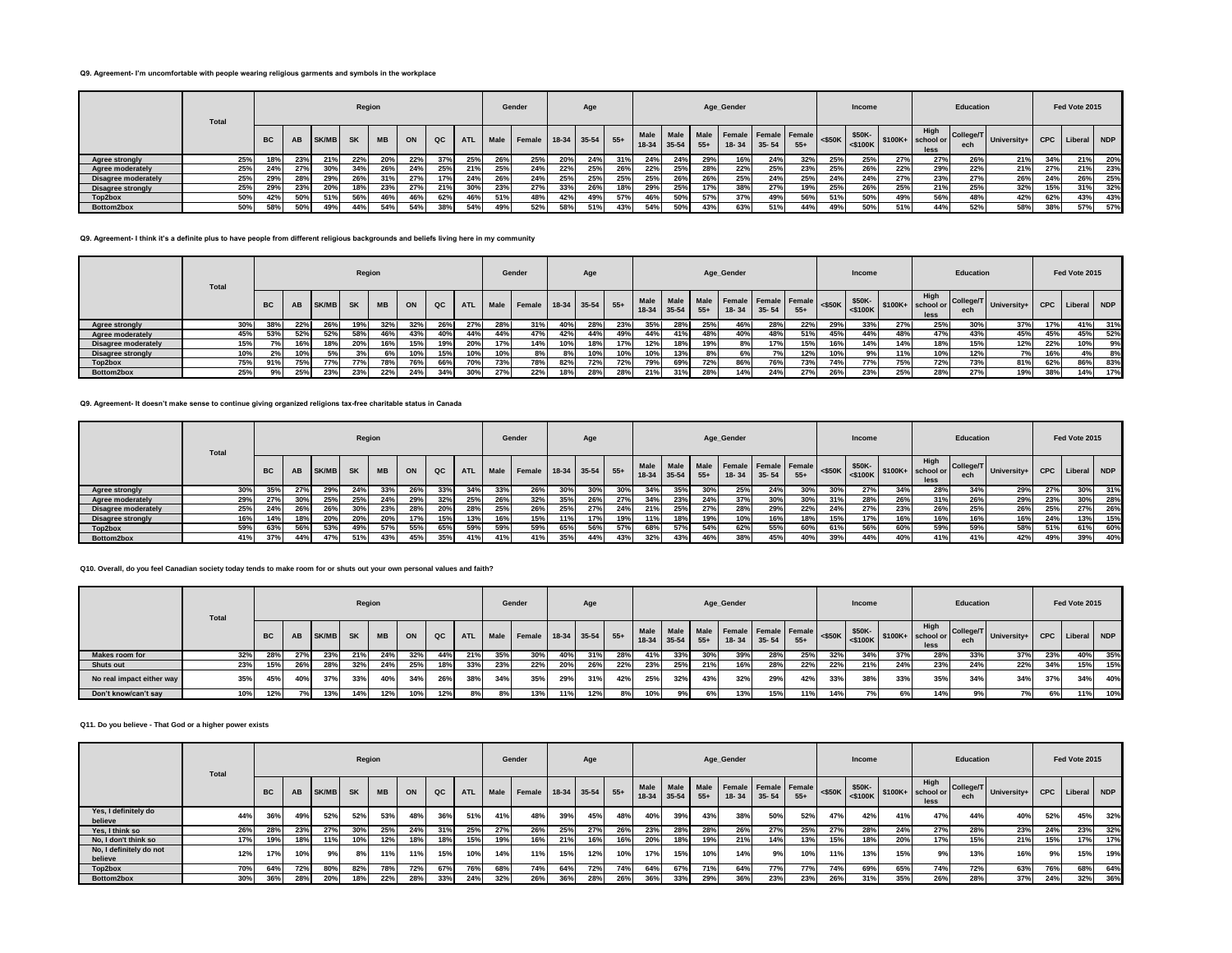#### **Q11. Do you believe - In life after death**

|                                    | Total |           |     |       | Region    |           |     |     |            |      | Gender                 |     | Age |     |     |                          |               | Age_Gender                        |           |       |     | Income |     |                                                                                                              | Education |                          |     | Fed Vote 2015   |     |
|------------------------------------|-------|-----------|-----|-------|-----------|-----------|-----|-----|------------|------|------------------------|-----|-----|-----|-----|--------------------------|---------------|-----------------------------------|-----------|-------|-----|--------|-----|--------------------------------------------------------------------------------------------------------------|-----------|--------------------------|-----|-----------------|-----|
|                                    |       | <b>BC</b> | AB  | SK/MB | <b>SK</b> | <b>MB</b> | ON  | QC  | <b>ATL</b> | Male | Female 18-34 35-54 55+ |     |     |     |     | Male Male<br>18-34 35-54 | Male<br>$55+$ | Female Female Female<br>$18 - 34$ | $35 - 54$ | $55+$ |     |        |     | High<br>$\left  \begin{array}{c} \text{S100K} \\ \text{S100K} \end{array} \right $ \$100K+ school or<br>less | ech       | College/T University+ Pr |     | CPC Liberal NDP |     |
| Yes, I definitely do<br>believe    | 34%   | 29%       | 37% | 44%   | 44%       | 44%       | 35% | 27% | 41%        | 30%  | 37%                    | 33% | 34% | 34% | 35% | 29%                      | 27%           | 31%                               | 38%       | 42%   | 38% | 30%    | 31% | 38%                                                                                                          | 32%       | 29%                      | 43% | 29%             | 28% |
| Yes. I think so                    | 30%   | 26%       | 30% | 29%   | 28%       | 30%       | 29% | 36% | 28%        | 28%  | 32%                    | 33% | 30% | 28% | 30% | 27%                      | 28%           | 36%                               | 34%       | 28%   | 31% | 34%    | 25% | 31%                                                                                                          | 31%       | 28%                      | 23% | 30%             | 31% |
| No. I don't think so               | 25%   | 28%       | 24% | 18%   | 21%       | 16%       | 26% | 25% | 18%        | 27%  | 22%                    | 23% | 24% | 27% | 21% | 26%                      | 31%           | 23%                               | 21%       | 22%   | 20% | 25%    | 31% | 23%                                                                                                          | 25%       | 27%                      | 25% | 27%             | 24% |
| No, I definitely do not<br>believe | 12%   |           | 8%  | 8%    | 6%        | 10%       | 11% | 13% | 12%        | 15%  | 8%                     | 12% | 12% | 11% | 15% | 17%                      | 14%           | 9%                                | 7%        | 8%    | 11% | 12%    | 14% | 9%                                                                                                           | 12%       | 16%                      | 10% | 14%             | 16% |
| Top2box                            | 64%   | 55%       | 67% | 73%   | 72%       | 74%       | 63% | 63% | 69%        | 58%  | 70%                    | 65% | 64% | 62% | 65% | 57%                      | 55%           | 67%                               | 72%       | 70%   | 69% | 63%    | 55% | 69%                                                                                                          | 63%       | 57%                      | 65% | 59%             | 59% |
| Bottom2box                         | 36%   | 45%       | 33% | 27%   | 28%       | 26%       | 37% | 37% | 31%        | 42%  | 30%                    | 35% | 36% | 38% | 35% | 43%                      | 45%           | 33%                               | 28%       | 30%   | 31% | 37%    | 45% | 31%                                                                                                          | 37%       | 43%                      | 35% | 41%             | 41% |

## **Q12. How often, if at all, do you: -Pray to God or some higher power**

|                       | Total |           |     |       | Region    |           |           |     |            |      | Gender |     | Age               |     |             |     |       | Age_Gender                                       |           |       |           | <b>Income</b> |     |                                                                            | Education |                         |            | Fed Vote 2015 |     |
|-----------------------|-------|-----------|-----|-------|-----------|-----------|-----------|-----|------------|------|--------|-----|-------------------|-----|-------------|-----|-------|--------------------------------------------------|-----------|-------|-----------|---------------|-----|----------------------------------------------------------------------------|-----------|-------------------------|------------|---------------|-----|
|                       |       | <b>BC</b> | AB  | SK/MB | <b>SK</b> | <b>MB</b> | ON        | QC  | <b>ATL</b> | Male | Female |     | $18-34$ 35-54 55+ |     | 18-34 35-54 |     | $55+$ | Male Male Male Female Female Female<br>$18 - 34$ | $35 - 54$ | $55+$ | $<$ \$50K | \$50K-        |     | High<br>$-$ 50K $\left  \frac{1}{5100K} \right $ \$100K+ school or<br>less | ech       | College/T University+ I | <b>CPC</b> | Liberal NDP   |     |
| Everyday              | 24%   | 20%       | 24% | 27%   | 26%       | 29%       | 27%       | 21% | 24%        | 22%  | 27%    | 21% | 24%               | 28% | 21%         | 22% | 22%   | 20%                                              | 25%       | 34%   | 26%       | 23%           | 22% | 27%                                                                        | 21%       | 24%                     | 31%        | 22%           | 20% |
| A few times a week    | 10%   |           |     |       | 12%       |           |           | 12% |            | 9%   | 10%    | 9%  | 10%               | 11% | 10%         | 8%  | 11%   |                                                  | 12%       | 11%   | 12%       | 7%            | 10% | 11%                                                                        | 9%        | 8%                      | 12%        | 8%            | 5%  |
| Once a week or so     | 5%    |           |     |       | 6%        |           |           |     |            |      | 6%     | 6%  |                   | 4%  | 5%          | 5%  | 4%    | 6%                                               | 8%        | 5%    | 5%        | 5% l          | 70/ |                                                                            | 6%        | 6%                      | 6%         | 6%            | 5%  |
| Once or twice a month | 6%    |           |     |       |           |           | 6%        | 6%  | 9%         | 6%   | 6%     | 7%  |                   | 5%  | 8%          | 7%  |       |                                                  | 8%        | 5%    | 6%        |               | 5%  |                                                                            |           | 6%                      | 5%         | 5%            | 6%  |
| A few times a vear    | 9%    |           |     | 14%   | 13%       | 14%       | $R^{0}/a$ | 9%  | 9%         | 9%   | 9%     | 9%  | 11%               |     | 8%          | 11% | 8%    | 11%                                              | 10%       | 6%    | 8%        | 10%           | 9%  | 8%                                                                         | 10%       | 8%                      | 8%         | 11%           | 8%  |
| Only rarely           | 19%   | 20%       | 15% | 15%   | 14%       | 16%       | 21%       | 16% | 23%        | 19%  | 17%    | 18% | 16%               | 22% | 17%         | 17% | 24%   | 17%                                              | 16%       | 19%   | 18%       | 21%           | 17% | 18%                                                                        | 20%       | 18%                     | 16%        | 19%           | 22% |
| <b>Never</b>          | 27%   | 36%       | 28% | 21%   | 22%       | 20%       | 24%       | 28% | 21%        | 29%  | 24%    | 31% | 26%               | 24% | 31%         | 31% | 27%   | 32%                                              | 21%       | 21%   | 25%       | 28%           | 31% | 25%                                                                        | 27%       | 29%                     | 22%        | 28%           | 35% |

# **Q12. How often, if at all, do you: -Attend religious services (other than weddings or funerals)**

|                       | Total | Region<br><b>BC</b><br><b>MB</b><br>AB<br>SK/MB<br><b>SK</b><br>ON<br>QC<br>$4\%$<br>12%<br>12%<br>13%<br><b>15%</b><br>5%<br>3%<br>5%<br>20/<br>6% |     |     |       |     |     |     |            |      | Gender                 |     | Age |     |        |                                |     | Age_Gender                        |           |       |                          | <b>Income</b>           |     |                                    | Education         |             |                | Fed Vote 2015 |     |
|-----------------------|-------|-----------------------------------------------------------------------------------------------------------------------------------------------------|-----|-----|-------|-----|-----|-----|------------|------|------------------------|-----|-----|-----|--------|--------------------------------|-----|-----------------------------------|-----------|-------|--------------------------|-------------------------|-----|------------------------------------|-------------------|-------------|----------------|---------------|-----|
|                       |       |                                                                                                                                                     |     |     |       |     |     |     | <b>ATL</b> | Male | Female 18-34 35-54 55+ |     |     |     | Male I | Male Male<br>$18-34$ 35-54 55+ |     | Female Female Female<br>$18 - 34$ | $35 - 54$ | $55+$ | $<$ \$50K $\blacksquare$ | \$50K-<br>$\leq$ \$100K |     | High<br>$$100K+$ school or<br>less | College/T<br>ech. | University+ | CPC            | Liberal NDP   |     |
| Everyday              | 3%    |                                                                                                                                                     |     |     |       |     |     |     |            |      | 3%                     | 8%  | 2%  | 1%  | 11%    | 2%                             | 1%  | 6%                                |           |       | 4%                       |                         |     | 5%1                                | 2%                | 3%          |                | 2%            | 3%  |
| A few times a week    | 4%    |                                                                                                                                                     |     |     |       |     |     |     |            | 5%   | 3%                     | 8%  | 4%  | 1%1 |        | 5%                             | 2%  |                                   |           |       |                          |                         |     |                                    |                   | 5%          | - -            |               | 3%  |
| Once a week or so     | 9%    |                                                                                                                                                     |     |     |       |     |     |     | 13%        |      | 9%                     | 8%  | 8%  | 12% | 9%     | 8%                             | 12% |                                   |           | 12%   | 8%                       | 9%                      |     | 9%1                                | 10%               | 10%         | 13%            | 11%           | 5%  |
| Once or twice a month | 5%    |                                                                                                                                                     |     |     |       |     |     |     | 5%         |      | 6%                     | 5%  | 6%  | 4%  | 4%     | 5%                             | 3%  |                                   |           | 5%    | 5%                       | 5% i                    |     | 4% I                               |                   | 8%          | E <sub>0</sub> | 5%            | 4%  |
| A few times a year    | 13%   | 13%                                                                                                                                                 | 16% | 14% | 19%   | 9%  | 12% | 15% | 11%        | 13%  | 14%                    | 13% | 16% | 11% | 14%    | 13%                            | 12% | 12%                               | 19%       | 10%   | 13%                      | 11%                     | 16% | 10%                                | 16%               | 16%         | 14%            | 12%           | 10% |
| Only rarely           | 28%   | 25%                                                                                                                                                 | 26% | 25% | - 20% | 29% | 25% | 34% | 29%        | 29%  | 26%                    | 22% | 25% | 34% | 21%    | 27%                            | 36% | 22%                               | 23%       | 31%   | 26%                      | 29%                     | 27% | 27%                                | 30%               | 25%         | 28%            | 30%           | 23% |
| <b>Never</b>          | 37%   | 44%                                                                                                                                                 | 36% | 33% | 34%   | 33% | 35% | 39% | 38%        | 36%  | 39%                    | 36% | 39% | 37% | 32%    | 40%                            | 34% | 40%                               | 38%       | 40%   | 38%                      | 38%                     | 39% | 40%                                | 38%               | 34%         | 32%            | 37%           | 52% |

## **Q12. How often, if at all, do you: -Feel you experience God's presence**

|                       | Total |           |           |              | Region    |           |     |     |            |      | Gender                 |     | Age |     |                          |     |               | Age_Gender                        |           |       |           | Income  |     |                                                                                                 | Education |                         |     | Fed Vote 2015   |     |
|-----------------------|-------|-----------|-----------|--------------|-----------|-----------|-----|-----|------------|------|------------------------|-----|-----|-----|--------------------------|-----|---------------|-----------------------------------|-----------|-------|-----------|---------|-----|-------------------------------------------------------------------------------------------------|-----------|-------------------------|-----|-----------------|-----|
|                       |       | <b>BC</b> | <b>AB</b> | <b>SK/MB</b> | <b>SK</b> | <b>MB</b> | ON  | QC  | <b>ATL</b> | Male | Female 18-34 35-54 55+ |     |     |     | Male Male<br>18-34 35-54 |     | Male<br>$55+$ | Female Female Female<br>$18 - 34$ | $35 - 54$ | $55+$ | $<$ \$50K | $$50K-$ |     | High<br>$-$ NOUK $\left  \begin{array}{c} -\$100K \end{array} \right $ S100K+ school or<br>less | ech       | College/T University+ I |     | CPC Liberal NDP |     |
| Everyday              | 23%   | 18%       | 21%       | 27%          | 27%       | 28%       | 26% | 21% | 24%        | 22%  | 25%                    | 21% | 22% | 25% | 21%                      | 19% | 24%           | 22%                               | 26%       | 27%   | 27%       | 21%     | 19% | 25%                                                                                             | 22%       | 22%                     | 27% | 21%             | 17% |
| A few times a week    | 6%    |           | 9%        | 6%           |           |           |     | 5%  |            | 6%   | 6%                     | 7%  | 7%  | 5%  | 8%                       | 7%  | 4%            |                                   | 7%        | 5%    | 6%        | 6%      |     | 7%                                                                                              | 5%        | 6%                      | 8%  | 6%              | 5%  |
| Once a week or so     | 4%    |           |           |              | 20I       |           |     | 5%  |            | 3%   | 5%                     | 3%  | 4%  | 5%  | 3%                       |     | 4%            | 2%                                | 5%        | 6%    | 4%        | 3%      | 5%  | 4%                                                                                              |           | 3%                      | 4%  |                 | 2%  |
| Once or twice a month | 4%    |           |           |              |           |           |     |     |            |      | 4%                     | 5%  | 5%  | 3%  | 6%                       | 5%  | 3%            | 4%                                | 5%        | 4%    | 5%        | 5%      | 5%  | 4%                                                                                              |           | 5%                      | 6%l |                 | 3%  |
| A few times a year    |       |           |           | 9%           | 12%       |           | 6%  |     | 9%1        |      | 8%                     | 6%  | 8%  | 7%  | 5%                       | 8%  | 6%            | 8%                                | 8%        | 7%    | 6%        | 9%      | 70/ | 6%                                                                                              | 8%        | 8%                      | 6%  |                 | 6%  |
| Only rarely           | 20%   | 16%       | 16%       | 22%          | 18%       | 26%       | 21% | 21% | 21%        | 20%  | 19%                    | 16% | 18% | 24% | 16%                      | 18% | 25%           | 15%                               | 18%       | 23%   | 22%       | 17%     | 19% | 20%                                                                                             | 21%       | 18%                     | 18% | 20%             | 21% |
| <b>Never</b>          | 35%   | 45%       | 33%       | 26%          | 28%       | 25%       | 34% | 37% | 30%        | 38%  | 33%                    | 41% | 35% | 31% | 40%                      | 40% | 33%           | 42%                               | 30%       | 29%   | 31%       | 38%     | 39% | 33%                                                                                             | 36%       | 38%                     | 30% | 36%             | 46% |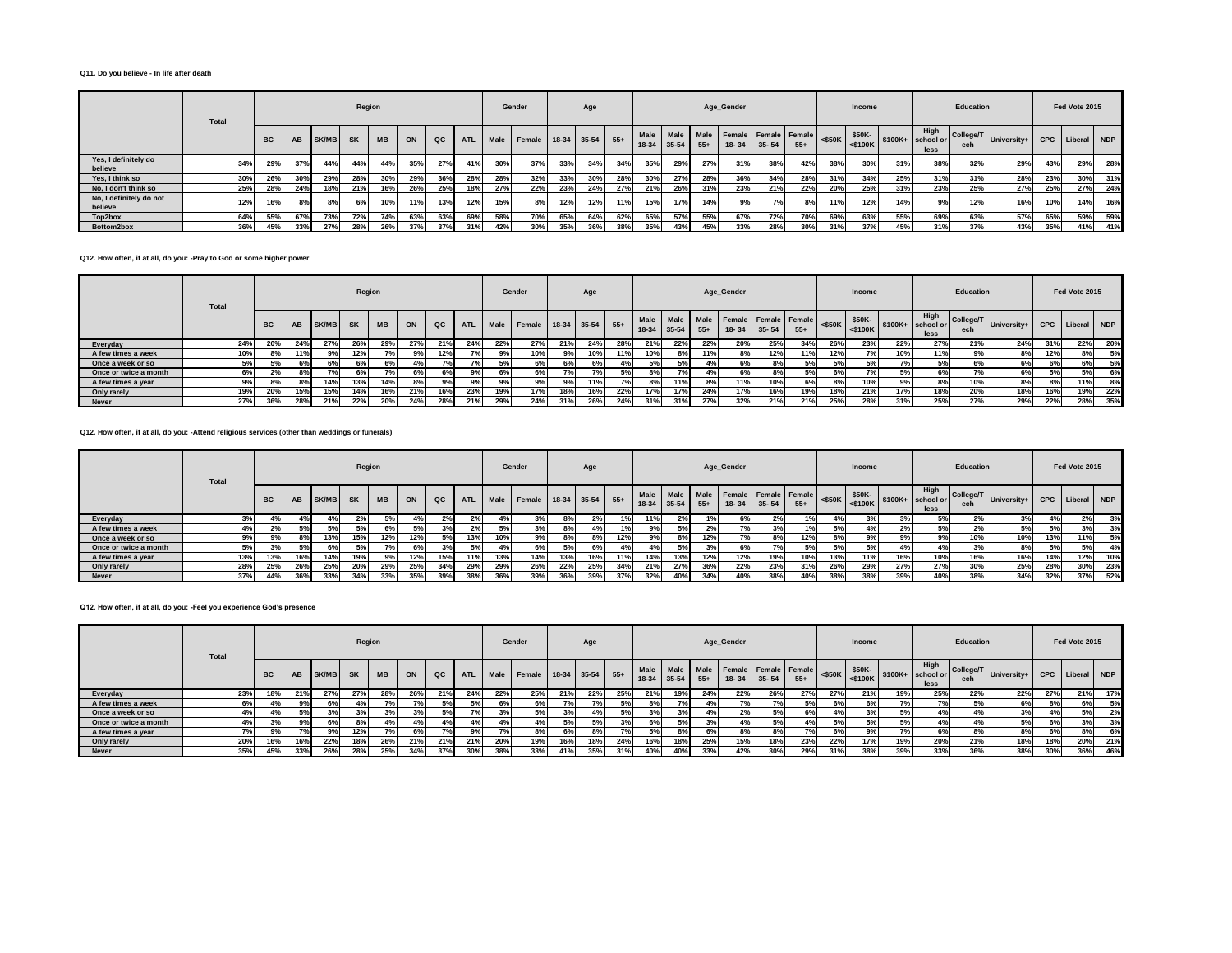## **Q12. How often, if at all, do you: -Read the Bible, Quran, or other sacred text**

|                       | Total                       |           |           |              | Region    |           |     |     |            |      | Gender                 |     | Age |     |             |                          |               | Age_Gender |                                   |       |           | Income               |          |                                                      | Education |                         |     | Fed Vote 2015   |     |
|-----------------------|-----------------------------|-----------|-----------|--------------|-----------|-----------|-----|-----|------------|------|------------------------|-----|-----|-----|-------------|--------------------------|---------------|------------|-----------------------------------|-------|-----------|----------------------|----------|------------------------------------------------------|-----------|-------------------------|-----|-----------------|-----|
|                       |                             | <b>BC</b> | AB        | <b>SK/MB</b> | <b>SK</b> | <b>MB</b> | ON  | QC  | <b>ATL</b> | Male | Female 18-34 35-54 55+ |     |     |     | 18-34 35-54 | Male Male                | Male<br>$55+$ | $18 - 34$  | Female Female Female<br>$35 - 54$ | $55+$ | $<$ \$50K | \$50K-               |          | High<br>$\frac{1}{100}$ = \$100K + school or<br>less | ech       | College/T University+ I |     | CPC Liberal NDP |     |
| Everyday              | 8%                          | 99        |           | 10%          | 11%       | 10%       | 10% |     |            | 9%   | 7%                     | 12% |     | 6%  | 15%         | 8°                       | 4%            | 9%         | 5%                                | 7%    | 8%        | 8%                   | 8%       | 10%                                                  | 5%        | $\sim$                  | 11% |                 | 6%  |
| A few times a week    | 5%                          |           |           |              |           | 10%       |     |     | 30/        |      | 4%                     | 6%  | 5%  | 4%  | 8%          |                          | 6%            | 5%         | 5%                                | 3%    | 6%        | 5%                   | 4%       | 5%                                                   | 4%        | 7%                      | 7%  |                 | 3%  |
| Once a week or so     | 4%                          | 3%        |           |              |           |           |     | 2%  |            | 3%   | 4%                     |     | 4%  | 3%  | 4%          |                          | 3%            |            | 5%                                | 4%    | 4%        | 4%                   | 3%       | 3%                                                   | 3%        | 5%                      | 4%  |                 | 3%  |
| Once or twice a month | 4%                          |           | 5%        |              | 6%        | 20/       | 20/ | 3%  | 5%         |      | 4%                     | 4%  | 4%  | 2%  | 4%          | 4%                       | 3%            | 5%         | 4%                                | 2%    | 5%        | 3%                   | 2%       | 3%                                                   |           | 4%1                     | 5%  | 4%              | 3%  |
| A few times a year    | 7%                          | 3%        | 69        | 9%           | 10%       | 8%        | 8%  | 70/ | 9%         |      | 7%                     | 6%  | 10% | 5%  | 7%          | 8%                       | 6%            | 5%         | 13%                               | 3%    | 7%        | 7%                   | 7%       | 5%                                                   | 8%        | 8%                      | 6%  | 7%              | 6%  |
| Only rarely           | 23%                         | 21%       | 25%       | 25%          | 22%       | 27%       | 23% | 21% | 27%        | 26%  | 20%                    | 19% | 21% | 27% | 21%         | 23%                      | 31%           | 17%        | 19%                               | 24%   | 22%       | 23%                  | 23%      | 23%                                                  | 23%       | 22%                     | 24% | 27%             | 21% |
| <b>Never</b>          | 50%                         | 56%       | 45%       | 41%          | 43%       | 39%       | 45% | 60% | 47%        | 46%  | 54%                    | 49% | 49% | 52% | 42%         | 49%                      | 47%           | 55%        | 49%                               | 57%   | 48%       | 51%                  | 53%      | 51%                                                  | 52%       | 47%                     | 44% | 49%             | 58% |
|                       |                             |           |           |              |           |           |     |     |            |      |                        |     |     |     |             |                          |               |            |                                   |       |           |                      |          |                                                      |           |                         |     |                 |     |
|                       | Do not believe God          |           |           |              | Region    |           |     |     |            |      | Gender                 |     | Age |     |             |                          |               | Age_Gender |                                   |       |           | Income               |          |                                                      | Education |                         |     | Fed Vote 2015   |     |
|                       | or a higher power<br>exists | <b>BC</b> | <b>AB</b> | SK/MB        | <b>SK</b> | <b>MB</b> | ON  | QC  | <b>ATL</b> | Male | Female 18-34 35-54 55+ |     |     |     |             | Male Male<br>18-34 35-54 | Male<br>$55+$ | $18 - 34$  | Female Female Female<br>$35 - 54$ | $55+$ | $<$ \$50K | \$50K-<br>$<$ \$100K | $$100K+$ | High<br>school or<br>less                            | ech       | College/T University+ I |     | CPC Liberal NDP |     |
| <b>Sample size</b>    | 650                         | 137       |           |              |           |           |     |     |            |      | 278                    | 225 | 213 | 212 | 114         | 129                      | 123           |            | 83                                | 88    | 205       | 196                  |          | 235                                                  | 195       | 220                     | 140 | 206             | 101 |

**Q13. How would you describe yourself when it comes to the whole area of personal faith or spirituality?**

|                                                                  | Total |                                               |     |              | Region    |           |     |     |            |      | Gender             |     | Age             |       |     |                          |               | Age_Gender |           |                               |           | Income               |          |                           | Education        |             |            | Fed Vote 2015 |                 |
|------------------------------------------------------------------|-------|-----------------------------------------------|-----|--------------|-----------|-----------|-----|-----|------------|------|--------------------|-----|-----------------|-------|-----|--------------------------|---------------|------------|-----------|-------------------------------|-----------|----------------------|----------|---------------------------|------------------|-------------|------------|---------------|-----------------|
|                                                                  |       | <b>BC</b>                                     | AB  | <b>SK/MB</b> | <b>SK</b> | <b>MB</b> | ON  | QC  | <b>ATL</b> | Male | Female             |     | 18-34 35-54 55+ |       |     | Male Male<br>18-34 35-54 | Male<br>$55+$ | 18-34      | $35 - 54$ | Female Female Female<br>$55+$ | $<$ \$50K | \$50K-<br>$<$ \$100K | $$100K+$ | High<br>school or<br>less | College/T<br>ech | University+ | <b>CPC</b> | Liberal NDP   |                 |
| You do not have any<br>feelings of faith or<br>spirituality      | 49%   | 56%<br>58%<br>66%<br>53%<br>49%<br>44%<br>44% |     |              |           |           |     |     | 45%        | 53%  | 44%                | 50% | 51%             | 45%   | 54% | 55%                      | 49%           | 48%        | 43%       | 41%                           | 49%       | 49%                  | 51%      | 42%                       | 53%              | 52%         | 49%        | 50%           | 54%             |
| Have some/at some times                                          | 37%   | 39%                                           | 29% | 33%          | 24%       | 39%       | 42% | 34% | 30%        | 33%  | 40%                | 36% | 34%             | 40%   | 31% | 29%                      | 39%           | 39%        | 42%       | 40%                           | 34%       | 39%                  | 33%      | 46%                       | 29%              | 33%         | 38%        | 35%           | 28%             |
| You do have feelings of<br>faith or spirituality in your<br>life | 15%   | 17%                                           | 13% | 11%          | 10%       | 12%       | 14% | 13% | 25%        | 14%  | 16%                | 14% | 16%             | 15%   | 15% | 16%                      | 12%           | 13%        | 16%       | 19%                           | 17%       | 12%                  | 16%      | 12%                       | 18%              | 15%         | 14%        | 15%           | 18%             |
|                                                                  |       |                                               |     |              | Region    |           |     |     |            |      | Gender             |     | Age             |       |     |                          |               | Age_Gender |           |                               |           | Income               |          |                           | <b>Education</b> |             |            | Fed Vote 2015 |                 |
|                                                                  | Total | <b>BC</b>                                     | AB  | <b>SK/MB</b> | <b>SK</b> | <b>MB</b> | ON  | QC  | <b>ATL</b> | Male | Female 18-34 35-54 |     |                 | $55+$ |     | Male Male<br>18-34 35-54 | Male<br>$55+$ | $18 - 34$  | $35 - 54$ | Female Female Female<br>$55+$ | $<$ \$50K | \$50K-<br>$<$ \$100K | $$100K+$ | High<br>school or<br>less | College/T<br>ech | University+ |            |               | CPC Liberal NDP |
| <b>Sample size</b>                                               | 2200  | 325                                           | 275 | 350          | 175       | 175       | 600 | 475 | 175        | 1131 | 1056               | 622 | 760             | 818   | 315 | 393                      | 423           | 299        | 365       | 392                           | 784       | 637                  | 499      | 910                       | 694              | 595         | 591        | 641           | 282             |

**Q13. [Rebase To all Respondents] How would you describe yourself when it comes to the whole area of personal faith or spirituality?**

|                                                                  | Total |           |     |       | Region    |           |     |     |            |      | Gender                 |     | Age |     |     |             |       | Age_Gender                                       |           |       |           | Income |     |                                                        | Education |                           |     | Fed Vote 2015   |     |
|------------------------------------------------------------------|-------|-----------|-----|-------|-----------|-----------|-----|-----|------------|------|------------------------|-----|-----|-----|-----|-------------|-------|--------------------------------------------------|-----------|-------|-----------|--------|-----|--------------------------------------------------------|-----------|---------------------------|-----|-----------------|-----|
|                                                                  |       | <b>BC</b> | AB  | SK/MB | <b>SK</b> | <b>MB</b> | ON  | QC  | <b>ATL</b> | Male | Female 18-34 35-54 55+ |     |     |     |     | 18-34 35-54 | $55+$ | Male Male Male Female Female Female<br>$18 - 34$ | $35 - 54$ | $55+$ | $<$ \$50K | \$50K- |     | High<br>$\sim$ S100K $\mid$ \$100K + school or<br>less | ech       | College/T University+   C |     | CPC Liberal NDP |     |
| You do not have any<br>feelings of faith or<br>spirituality      | 14%   | 16%       | 16% | 11%   | 12%       | 11%       | 13% | 17% | 11%        | 17%  | 12%                    | 18% | 14% | 12% | 19% | 18%         | 14%   | 17%                                              | 10%       | 9%    | 13%       | 15%    | 18% | 11%                                                    | 15%       | 19%                       | 11% | 16%             | 19% |
| Have some/at some times                                          | 11%   | 14%       |     | 7%    | 4%        | 9%        | 12% | 11% | 7%         | 11%  | 11%                    | 13% | 9%  | 10% | 11% | 9%          | 11%   | 14%                                              | 9%        | 9%    | 9%        | 12%    | 11% | 12%                                                    | 8%        | 12%                       | 9%  | 11%             | 10% |
| You do have feelings of<br>faith or spirituality in your<br>life | 4%    | 6%        | 4%  | 2%    | 2%        | 3%        | 4%  | 4%  | 6%         | 5%   | 4%                     | 5%  | 4%  | 4%  | 5%  | 5%          | 3%    | 5%                                               | 4%        | 4%    | 4%        | 4%     | 6%  | 3%                                                     | 5%        | 6%                        | 3%  | 5%              | 6%  |
| Believe God or a high<br>power exists                            | 70%   | 64%       | 72% | 80%   | 82%       | 78%       | 72% | 67% | 76%        | 68%  | 74%                    | 64% | 72% | 74% | 64% | 67%         | 71%   | 64%                                              | 77%       | 77%   | 74%       | 69%    | 65% | 74%                                                    | 72%       | 63%                       | 76% | 68%             | 64% |

#### **Q14A. Do you consider yourself to be:**

|                     | Total |           |     |              |           | Region    |     |     |            |      | Gender                 |     | Age |     |     |             |       | Age_Gender                                       |           |                  |     | Income |     |                                                                            | Education        |             |            | Fed Vote 2015 |     |
|---------------------|-------|-----------|-----|--------------|-----------|-----------|-----|-----|------------|------|------------------------|-----|-----|-----|-----|-------------|-------|--------------------------------------------------|-----------|------------------|-----|--------|-----|----------------------------------------------------------------------------|------------------|-------------|------------|---------------|-----|
|                     |       | <b>BC</b> | AB  | <b>SK/MB</b> | <b>SK</b> | <b>MB</b> | ON  | QC  | <b>ATL</b> | Male | Female 18-34 35-54 55+ |     |     |     |     | 18-34 35-54 | $55+$ | Male Male Male Female Female Female<br>$18 - 34$ | $35 - 54$ | $55+$            |     | \$50K- |     | High<br>$\left  \frac{1}{500 \text{ K}} \right $ \$100K+ school or<br>less | College/T<br>ech | University+ | <b>CPC</b> | Liberal NDP   |     |
| Christian           | 65%   | 54%       | 65% | 69%          | 69%       | 70%       | 63% | 71% | 76%        | 68%  | 62%                    | 49% | 66% | 77% | 52% | 69%         | 79%   | 46%                                              | 63%       | 74%              | 64% | 64%    | 66% | 65%                                                                        | 70%              | 60%         | 77%        | 63%           | 57% |
| Jewish              | $2\%$ |           |     |              |           |           |     |     |            |      | 2%                     | 4%  |     |     | 5%  | 1%          | 2%    |                                                  | 2%        |                  | 2%  |        |     |                                                                            |                  |             |            | 2%            | 3%  |
| <b>Muslim</b>       | 2%    |           |     |              |           |           |     |     |            | 2%   | 2%                     | 5%  |     |     | 4%  | 1%          | 1%    |                                                  | 30/       | $*$ <sub>0</sub> | 2%  | 3%     |     |                                                                            |                  | 3%          |            | 3%            | 2%  |
| Other non-Christian |       |           |     |              |           |           | 5%  |     |            |      | 4%                     | 6%  | 4%  | 2%  | 7%  | 3%          | 2%    |                                                  |           | n n              | 4%  |        |     |                                                                            |                  | 5%          |            | 4%            | 4%  |
| No, none of these   | 27%   | 37%       | 28% | 25%          | 28%       | 24%       | 27% | 24% | 21%        | 24%  | 30%                    | 36% | 28% | 19% | 32% | 26%         | 16%   |                                                  | 31%       | 22%              | 28% | 28%    | 28% | 27%                                                                        | 25%              | 29%         | 17%        | 28%           | 34% |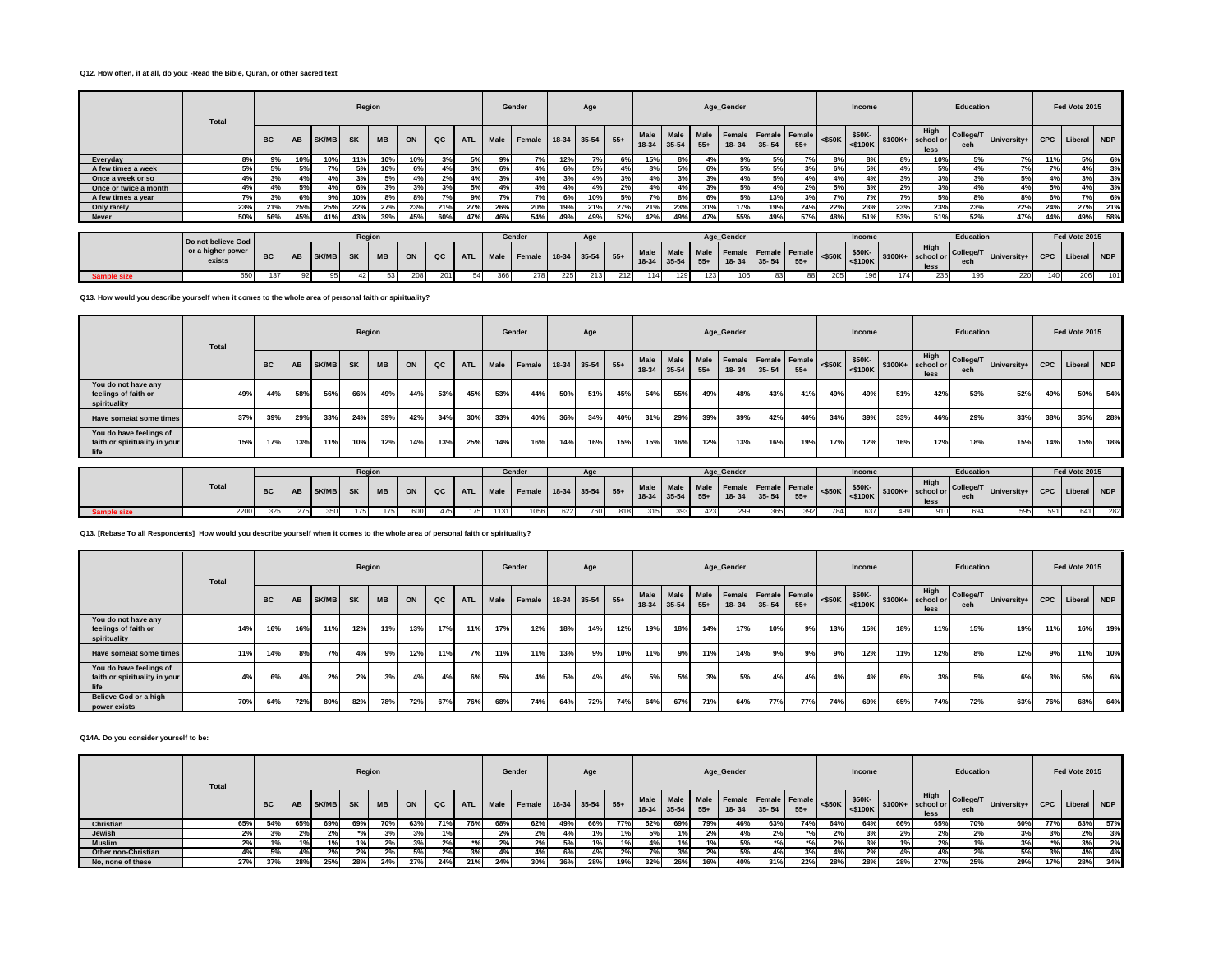|              |                                     |           |    |              | Regior    |    |       |     |     | Gender |     |     |     |      |     | Age Gender |       |     | Income |      | Education |                                                                                                                                                                                                                                                                                                                                                                                                                                                                                                                                             | Fed Vote 2015 |    |
|--------------|-------------------------------------|-----------|----|--------------|-----------|----|-------|-----|-----|--------|-----|-----|-----|------|-----|------------|-------|-----|--------|------|-----------|---------------------------------------------------------------------------------------------------------------------------------------------------------------------------------------------------------------------------------------------------------------------------------------------------------------------------------------------------------------------------------------------------------------------------------------------------------------------------------------------------------------------------------------------|---------------|----|
|              | Selected 'none of<br>these' in Q14A | <b>BC</b> | AB | <b>SK/MB</b> | <b>SK</b> |    | MB ON |     |     |        |     |     |     |      |     |            |       |     |        | less |           | $\left[\begin{array}{c c c c c} \operatorname{ATL} & \operatorname{Male} & \operatorname{Female} & \operatorname{18-34} & \operatorname{35-54} & \operatorname{55+} & \operatorname{Male} & \operatorname{Male} & \operatorname{Male} & \operatorname{Pemale} & \operatorname{Female} & \operatorname{65+} & \operatorname{48-34} & \operatorname{35-54} & \operatorname{55+} & \operatorname{18-34} & \operatorname{35-54} & \operatorname{55+} & \operatorname{18-34} & \operatorname{35-54} & \operatorname{55+} & \operatorname{55+} &$ |               |    |
| े ample size | 592                                 | 149       |    | 115          | 56        | 59 | 215   | 165 | 270 | 315    | 223 | 213 | 155 | 1011 | oŏ. |            | 111 เ | 218 | 180 I  | 244  | 174       | 74                                                                                                                                                                                                                                                                                                                                                                                                                                                                                                                                          | 182           | 96 |

**Q14B. Would you say you are:**

|                       | Total |           |     |                                                    | Region    |           |     |     |            |      | Gender             |     | Age |       |                 |                   |                      | Age_Gender                               |           |       |           | Income            |     |                                                        | Education        |             |     | Fed Vote 2015   |     |
|-----------------------|-------|-----------|-----|----------------------------------------------------|-----------|-----------|-----|-----|------------|------|--------------------|-----|-----|-------|-----------------|-------------------|----------------------|------------------------------------------|-----------|-------|-----------|-------------------|-----|--------------------------------------------------------|------------------|-------------|-----|-----------------|-----|
|                       |       | <b>BC</b> | AB  | ON<br><b>SK/MB</b><br><b>SK</b><br><b>MB</b><br>QC |           |           |     |     | <b>ATL</b> | Male | Female 18-34 35-54 |     |     | $55+$ | Male<br>$18-34$ | Male<br>35-54     | <b>Male</b><br>$55+$ | <b>Female Female Female</b><br>$18 - 34$ | $35 - 54$ | $55+$ | $<$ \$50K |                   |     | High<br>$\frac{$50K}{3100K}$ \$100K+ school or<br>less | College/T<br>ech | University+ |     | CPC Liberal NDP |     |
| <b>Agnostic</b>       | 15%   |           | 22% | 16%                                                | 21%       |           | 15% | 10% | 12%        | 17%  | 14%                | 17% | 13% | 14%   | 24%             | 12%               | 12%                  | 12%                                      | 14%       | 15%   | 13%       | 13%               | 18% | 9%                                                     | 17%              | 21%         | 12% | 16%             | 17% |
| Atheist               | 26%   | 25%       | 23% | 22%                                                | 17%       | 27%       | 25% | 31% | 26%        | 34%  | 19%                | 28% | 28% | 20%   | 35%             | 39%               | 24%                  | 22%                                      | 17%       | 17%   | 22%       | 29%               | 29% | 20%                                                    | 22%              | 37%         | 34% | 29%             | 21% |
| Nothing in particular | 40%   | 35%       | 40% | 43%                                                | 42%       |           | 36% | 46% | 44%        | 33%  | 46%                | 38% | 37% | 46%   | 27%             | 31%               | 45%                  | 47%                                      | 43%       | 46%   | 47%       | 38%               | 31% | 49%                                                    | 40%              | 26%         | 34% | 34%             | 42% |
| Something else        | 20%   | 23%       |     | 19%                                                | 20%       | 19%       | 24% | 13% |            | 17%  | 22%                | 17% | 22% | 20%   | 14%             | 19%               | 18%                  | 18%                                      | 26%       | 21%   | 17%       | 20%               | 22% | 21%                                                    | 21%              | 16%         |     | 22%             | 20% |
|                       |       |           |     |                                                    |           |           |     |     |            |      |                    |     |     |       |                 |                   |                      |                                          |           |       |           |                   |     |                                                        |                  |             |     |                 |     |
|                       |       |           |     |                                                    | Region    |           |     |     |            |      | Gender             |     | Age |       |                 |                   |                      | Age Gender                               |           |       |           | Income            |     |                                                        | Education        |             |     | Fed Vote 2015   |     |
|                       | Total | <b>BC</b> | AB  | <b>SK/MB</b>                                       | <b>SK</b> | <b>MB</b> | ON  | QC  | <b>ATL</b> | Male | Female 18-34 35-54 |     |     | $55+$ | Male<br>$18-34$ | Male<br>$35 - 54$ | Male<br>$55+$        | Female Female Female<br>$18 - 34$        | $35 - 54$ | $55+$ | $<$ \$50K | \$50K-<br><\$100K |     | High<br>\$100K+ school or<br>less                      | College/T<br>ech | University+ |     | CPC Liberal NDP |     |
| <b>Sample size</b>    | 2200  | 325       | 275 | 350                                                |           |           | 600 |     |            | 1131 | 1056               | 622 | 760 | 818   | 315             | 393               | 423                  | 299                                      | 365       | 392   | 784       | 637               | 499 | 910                                                    | 694              | 595         | 591 | 641             | 282 |

#### **Q14A/Q14B. Do you consider yourself to be:**

|                       | Total |           |      |              | Region    |           |     |     |            |      | Gender                 |     | Age |     |     |                          |               | Age_Gender                        |           |       |     | Income |     |                                                                                                              | Education |                         |     | Fed Vote 2015   |     |
|-----------------------|-------|-----------|------|--------------|-----------|-----------|-----|-----|------------|------|------------------------|-----|-----|-----|-----|--------------------------|---------------|-----------------------------------|-----------|-------|-----|--------|-----|--------------------------------------------------------------------------------------------------------------|-----------|-------------------------|-----|-----------------|-----|
|                       |       | <b>BC</b> | AB   | <b>SK/MB</b> | <b>SK</b> | <b>MB</b> | ON  | QC  | <b>ATL</b> | Male | Female 18-34 35-54 55+ |     |     |     |     | Male Male<br>18-34 35-54 | Male<br>$55+$ | Female Female Female<br>$18 - 34$ | $35 - 54$ | $55+$ |     |        |     | High<br>$\left  \begin{array}{c} \text{S100K} \\ \text{S100K} \end{array} \right $ \$100K+ school or<br>less | ech       | College/T University+ I |     | CPC Liberal NDP |     |
| Christian             | 65%   | 54%       | -65% | 69%          | 69%       | 70%       | 63% |     |            | 68%  | 62%                    | 49% | 66% | 77% | 52% | 69%                      | 79%           | 46%                               | 63%       | 74%   | 64% | 64%    | 66% | 65%                                                                                                          | 70%       | 60%                     | 77% | 63%             | 57% |
| Jewish                | 2%    |           |      | 2%           | 30I       | 20/       | 3%  |     |            | 2%   | 2%                     |     | 1%  | 1%  | 5%  |                          | 2%            | 4%                                | 2%        | 301   | 2%  | 3%     | 2%  | 2%                                                                                                           | 2%        | 3%                      | 3%  | 2%              | 3%  |
| <b>Muslim</b>         | 2%    |           |      |              |           |           |     | 2%  |            |      | 2%                     | 5%  |     | 1%  | 4%  |                          |               |                                   |           | 80    | 2%  | 3%     |     | 2%                                                                                                           |           | 3%                      |     |                 | 2%  |
| Other non-Christian   | 4%    | 5%        |      | 2%           | 2%        | 2%        | 5%  | 2%  | 3%         | 4%   | 4%                     | 6%  | 4%  | 2%  | 7%  | 3%                       | 2%            | 5%                                | 4%        | 3%    | 4%  | 2%     | 4%  | 4%                                                                                                           | 2%        | 5%                      | 3%  | 4%              | 4%  |
| Agnostic              | 4%    |           |      |              |           |           |     | 2%  | 20/        | 4% l | 4%                     | 6%  | 4%  | 3%  | 8%  | 3%                       | 2%            | 5%                                | 4%        | 3%    | 4%  | 4%     | 5%  | 3%                                                                                                           |           | 6%                      | 2%  | 5%              | 6%  |
| Atheist               | 7%1   | 9%        | 6%   |              | 5%        | 6%        |     | 70I |            | 8%   | 6%                     | 10% | 8%  | 4%  | 11% | 10%                      | 4%            | 9%                                | 5%        | 4%    | 6%  | 8%     | 8%  | 5%                                                                                                           | 5%        | 11%                     | 6%  |                 | 7%  |
| Nothing in particular | 11%   | 13%       | 11%  | 11%          | 12%       | 10%       | 10% |     | 9%         | 8%   | 14%                    | 14% | 10% | 9%  | 8%  | 8%                       | 7%            | 19%                               | 13%       | 10%   | 13% | 11%    | 9%  | 13%                                                                                                          | 10%       | 8%                      | 6%  |                 | 14% |
| Something else        | 5%    |           |      |              | 5%        | 4%        | 6%  | 3%  | 4%         |      | 7%1                    | 6%  | 6%  | 4%  | 4%  | 5%                       | 3%            |                                   | 8%        | 5%    | 5%  | 6%     | 6%  | 6%                                                                                                           | 5%        | 5%                      | 3%  |                 | 7%  |

# **Q15. How important is it for government decision makers to be personally knowledgeable about the basic beliefs of the world's major religions?**

|                         | <b>Total</b> |           |     |              | Region    |           |     |             |            |      | Gender             |     | Age |       |       |                 |                      | Age_Gender                        |           |       |     | Income |     |                                                       | Education        |             |     | Fed Vote 2015 |            |
|-------------------------|--------------|-----------|-----|--------------|-----------|-----------|-----|-------------|------------|------|--------------------|-----|-----|-------|-------|-----------------|----------------------|-----------------------------------|-----------|-------|-----|--------|-----|-------------------------------------------------------|------------------|-------------|-----|---------------|------------|
|                         |              | <b>BC</b> | AB  | <b>SK/MB</b> | <b>SK</b> | <b>MB</b> | ON  | $_{\alpha}$ | <b>ATL</b> | Male | Female 18-34 35-54 |     |     | $55+$ | 18-34 | Male<br>$35-54$ | <b>Male</b><br>$55+$ | Female Female Female<br>$18 - 34$ | $35 - 54$ | $55+$ |     | \$50K- |     | High<br>S100K   <\$100K   \$100K+   school or<br>less | College/T<br>ech | University+ | CPC | Liberal       | <b>NDP</b> |
| Very important          | 29%          | 25%       | 29% | 28%          | 25%       |           | 33% | 24%         | 30%        | 29%  | 28%                | 27% | 30% | 29%   | 30%   | 29%             | 29%                  | 24%                               | 31%       | 29%   | 29% | 30%    | 30% | 29%                                                   | 24%              | 33%         | 31% | 31%           | 21%        |
| <b>Fairly important</b> | 41%          |           | 49% | 47%          |           | 45%       | 38% | 39%         | 38%        | 39%  | 44%                | 45% | 41% | 38%   | 39%   | 38%             | 39%                  | 52%                               | 45%       | 38%   | 42% | 39%    | 41% | 40%                                                   | 43%              | 42%         | 37% | 41%           | 48%        |
| Not that important      | 19%          |           | 11% | 15%          | 17%       | 14%       | 19% | 22%         | 20%        | 19%  | 18%                | 18% | 17% | 20%   | 18%   | 18%             | 21%                  | 18%                               | 16%       | 20%   | 19% | 20%    | 17% | 19%                                                   | 20%              | 16%         | 19% | 17%           | 20%        |
| Not important at all    | 11%          |           | 11% | 9%           |           | 9%        |     | 15%         | 13%        | 13%  | 9%                 | 10% | 12% | 12%   | 13%   | 15%             | 11%                  | 6%                                | 8%        | 13%   | 10% | 11%    | 12% | 12%                                                   | 12%              | 10%         | 13% | 11%           | 11%        |
| Top2box                 | 70%          | 74%       | 78% | 75%          | 74%       | 77%       | 71% | 63%         | 67%        | 68%  | 72%                | 72% | 71% | 67%   | 69%   | 67%             | 68%                  | 76%                               | 76%       | 67%   | 70% | 69%    | 71% | 69%                                                   | 67%              | 75%         | 68% | 72%           | 69%        |
| Bottom2box              | 30%          |           | 22% | 25%          | 26%       | 23%       | 29% | 37%         | 33%        | 32%  | 28%                | 28% | 29% | 33%   | 31%   | 33%             | 32%                  | 24%                               | 24%       | 33%   | 30% | 31%    | 29% | 31%                                                   | 33%              | 25%         | 32% | 28%           | 31%        |

**Q16. Do you think the basic beliefs of the world's major religions should be taught in Canadian public high schools?**

|                          | <b>Total</b> |           |     |              |           | Region    |     |     |            |      | Gender             |     | Age |       |                        |             |     | Age Gender                     |                   |     |     | Income |     |                                                                                                      | Education |                                                     |     | Fed Vote 2015 |     |
|--------------------------|--------------|-----------|-----|--------------|-----------|-----------|-----|-----|------------|------|--------------------|-----|-----|-------|------------------------|-------------|-----|--------------------------------|-------------------|-----|-----|--------|-----|------------------------------------------------------------------------------------------------------|-----------|-----------------------------------------------------|-----|---------------|-----|
|                          |              | <b>BC</b> | AB  | <b>SK/MB</b> | <b>SK</b> | <b>MB</b> | ON  | QC  | <b>ATL</b> | Male | Female 18-34 35-54 |     |     | $55+$ | <b>Male</b><br>$18-34$ | $35-54$ 55+ |     | Male Male Female Female Female | $18-34$ 35-54 55+ |     |     | \$50K- |     | High<br>$\left  \right $ <\$50K $\left  \right $ <\$100K $\left $ \$100K $\right $ school or<br>less | ech       | $\frac{1}{2}$ College/T University+ CPC Liberal NDP |     |               |     |
| Yes. definitely          | 25%          | 19%       | 26% | 23%          | 23%       | 24%       | 27% | 27% | 23%        | 24%  | 26%                | 28% | 27% | 21%   | 30%                    | 25%         | 20% | 26%                            | 29%               | 24% | 25% | 24%    | 29% | 24%                                                                                                  | 22%       | 31%                                                 | 26% | 28%           | 21% |
| Just the very basics     | 43%          | 53%       | 47% | 47%          | 48%       | 46%       | 43% | 37% | 39%        | 43%  | 43%                | 46% | 43% | 42%   | 44%                    | 40%         | 46% | 46%                            | 46%               | 38% | 45% | 44%    | 40% | 41%                                                                                                  | 44%       | 46%                                                 | 41% | 47%           | 41% |
| No, should not be taught | 31%          | 28%       | 26% | 30%          | 29%       | 31%       | 30% | 36% | 39%        | 32%  | 31%                | 26% | 31% | 36%   | 26%                    | 35%         | 34% | 27%                            | 26%               | 38% | 31% | 32%    | 31% | 35%                                                                                                  | 35%       | 23%                                                 | 34% | 25%           | 38% |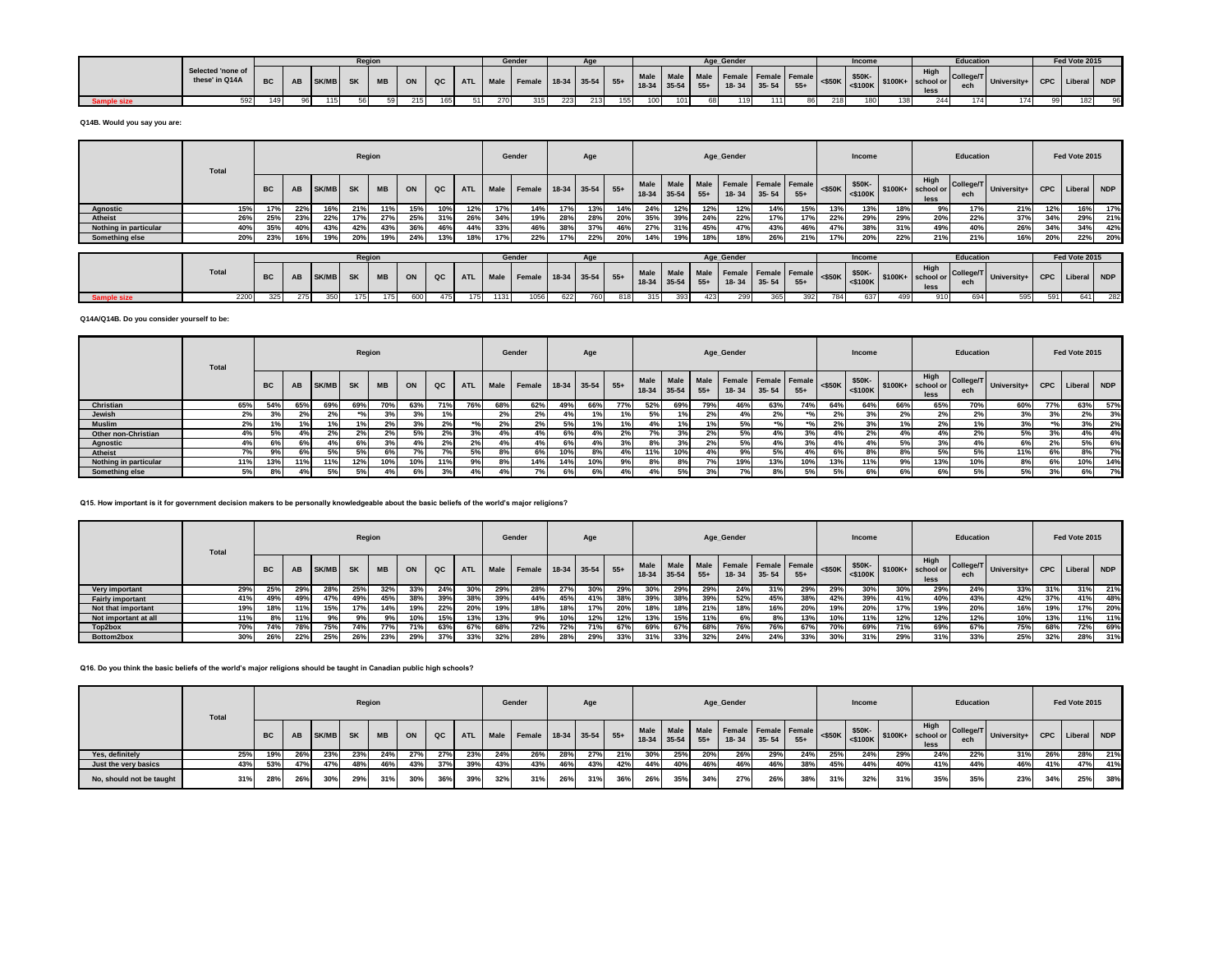## **Q17. Acceptable - Teasing or making fun of someone's religious beliefs**

|                                          | Total |           |     |              |           | Region    |     |     |            |      | Gender                 |     | Age |     |     |             |       | Age_Gender                                       |           |       |     | Income |     |                                                                   | Education        |                             |     | Fed Vote 2015 |     |
|------------------------------------------|-------|-----------|-----|--------------|-----------|-----------|-----|-----|------------|------|------------------------|-----|-----|-----|-----|-------------|-------|--------------------------------------------------|-----------|-------|-----|--------|-----|-------------------------------------------------------------------|------------------|-----------------------------|-----|---------------|-----|
|                                          |       | <b>BC</b> | AB  | <b>SK/MB</b> | <b>SK</b> | <b>MB</b> | ON  | QC  | <b>ATL</b> | Male | Female 18-34 35-54 55+ |     |     |     |     | 18-34 35-54 | $55+$ | Male Male Male Female Female Female<br>$18 - 34$ | $35 - 54$ | $55+$ |     | \$50K- |     | High<br>$ \cos \theta $ $ \sin \theta $ \$100K+ school or<br>less | College/T<br>ech | University+ CPC Liberal NDP |     |               |     |
| Acceptable - as long as<br>it's not mean | 11%   | 10%       | 15% | 10%          | 8%        | 11%       | 10% | 13% | 9%         | 14%  | 8%                     | 16% | 13% | 7%  | 21% | 16%         | 8%    | 10%                                              | 9%        | 6%    | 12% | 12%    | 14% | 11%                                                               | 11%              | 12%                         | 14% | 10%           | 7%  |
| Sometimes okay/Depends                   | 17%   | 14%       | 16% | 15%          | 17%       | 14%       | 17% | 18% | 15%        | 21%  | 11%                    | 25% | 15% | 12% | 29% | 21%         | 16%   | 20%                                              | 9%        | 7%    | 16% | 14%    | 21% | 16%                                                               | 16%              | 17%                         | 20% | 12%           | 15% |
| Unacceptable/off limits                  | 72%   | 76%       | 69% | 75%          | 75%       | 75%       | 73% | 69% | 76%        | 64%  | 81%                    | 60% | 72% | 81% | 50% | 63%         | 76%   | 71%                                              | 82%       | 87%   | 73% | 74%    | 66% | 72%                                                               | 73%              | 70%                         | 65% | 78%           | 79% |

## **Q17. Acceptable - Teasing or making fun of someone for not having religious beliefs**

|                                          | <b>Total</b> |           |     |              | Region    |           |     |     |            |      | Gender             |     | Age |       |                        |             |     | Age Gender                                  |           |       |     | Income |     |                                                                                                                                                                                                                                                                 | Education        |                             |     | Fed Vote 2015 |     |
|------------------------------------------|--------------|-----------|-----|--------------|-----------|-----------|-----|-----|------------|------|--------------------|-----|-----|-------|------------------------|-------------|-----|---------------------------------------------|-----------|-------|-----|--------|-----|-----------------------------------------------------------------------------------------------------------------------------------------------------------------------------------------------------------------------------------------------------------------|------------------|-----------------------------|-----|---------------|-----|
|                                          |              | <b>BC</b> | AB  | <b>SK/MB</b> | <b>SK</b> | <b>MB</b> | ON  | QC  | <b>ATL</b> | Male | Female 18-34 35-54 |     |     | $55+$ | <b>Male</b><br>$18-34$ | $35-54$ 55+ |     | Male Male Female Female Female<br>$18 - 34$ | $35 - 54$ | $55+$ |     | \$50K- |     | High<br>$ \left  \right $ <\$50K $ \left  \right $ \states \text{ \text{ \text{ \text{ \text{ \text{ \text{ \text{ \text{ \text{ \text{ \text{ \text{ \text{ \text{ \text{ \text{ \text{ \text{ \text{ \text{ \text{ \text{ \text{ \text{ \text{ \text{<br>less | College/T<br>ech | University+ CPC Liberal NDP |     |               |     |
| Acceptable - as long as<br>it's not mean | 11%          | 12%       | 12% | 7%           | 5%        | 8%        | 11% | 14% | 5%         | 15%  | 7%                 | 16% | 13% | 6%    | 21%                    | 17%         | 8%  | 12%                                         | 8%        | 4%    | 9%  | 12%    | 14% | 11%                                                                                                                                                                                                                                                             | 12%              | 10%                         | 15% | 9%            | 10% |
| Sometimes okay/Depends                   | 15%          | 13%       | 16% | 17%          | 17%       | 17%       | 14% | 16% | 11%        | 18%  | 11%                | 22% | 13% | 10%   | 25%                    | 17%         | 13% | 19%                                         | 9%        | 6%    | 15% | 13%    | 17% | 14%                                                                                                                                                                                                                                                             | 13%              | 17%                         | 15% | 10%           | 12% |
| Unacceptable/off limits                  | 74%          | 74%       | 72% | 76%          | 78%       | 75%       | 76% | 70% | 84%        | 68%  | 82%                | 62% | 74% | 84%   | 55%                    | 65%         | 79% | 70%                                         | 83%       | 90%   | 76% | 75%    | 69% | 74%                                                                                                                                                                                                                                                             | 75%              | 73%                         | 70% | 80%           | 79% |

## **Q17. Acceptable - Trying to convince someone to change their religious beliefs (or lack of)**

|                                          | Total |           |     |       | Region    |           |     |     |            |     | Gender                      |     | Age |     |     |               |       | Age_Gender                                    |               |       |     | Income             |     |                                                                                                                                                                                                                                                                                        | Education |                                    |     | Fed Vote 2015   |     |
|------------------------------------------|-------|-----------|-----|-------|-----------|-----------|-----|-----|------------|-----|-----------------------------|-----|-----|-----|-----|---------------|-------|-----------------------------------------------|---------------|-------|-----|--------------------|-----|----------------------------------------------------------------------------------------------------------------------------------------------------------------------------------------------------------------------------------------------------------------------------------------|-----------|------------------------------------|-----|-----------------|-----|
|                                          |       | <b>BC</b> | AB  | SK/MB | <b>SK</b> | <b>MB</b> | ON  | QC  | <b>ATL</b> |     | Male Female 18-34 35-54 55+ |     |     |     |     | $18-34$ 35-54 | $55+$ | Male   Male   Male   Female   Female   Female | $18-34$ 35-54 | $55+$ |     | $\frac{$50K}{400}$ |     | High<br>$\left  \begin{array}{c} \text{1.16} \\ \text{1.16} \\ \text{1.16} \end{array} \right $ \times \text{\statset} \text{\statset} \text{\statset} \text{\statset} \text{\statset} \text{\statset} \text{\statset} \text{\statset} \text{\statset} \text{\statset} \text{\<br>less | ech       | College/T University+   University |     | CPC Liberal NDP |     |
| Acceptable - as long as<br>it's not mean | 10%   | 10%       | 14% | 10%   | 7%        | 12%       | 10% | 8%1 | 5%         | 13% | 7%                          | 15% | 10% | 6%  | 20% | 13%           | 7%    | 11%                                           | 6%            | 5%    | 9%  | 12%                | 11% | 10%                                                                                                                                                                                                                                                                                    | 9%        | 10%                                | 17% | 6%              | 8%  |
| Sometimes okay/Depends                   | 23%   | 20%       | 27% | 24%   | 23%       | 26%       | 24% | 22% | 18%        | 27% | 18%                         | 26% | 24% | 20% | 31% | 27%           | 26%   | 21%                                           | 20%           | 14%   | 22% | 23%                | 24% | 21%                                                                                                                                                                                                                                                                                    | 22%       | 28%                                | 28% | 23%             | 16% |
| Unacceptable/off limits                  | 67%   | 69%       | 59% | 66%   | 70%       | 62%       | 65% | 70% | 77%        | 60% | 75%                         | 58% | 67% | 74% | 49% | 60%           | 68%   | 68%                                           | 73%           | 82%   | 69% | 65%                | 65% | 69%                                                                                                                                                                                                                                                                                    | 69%       | 62%                                | 56% | 71%             | 77% |

|                    |                                 |     |      |     | Reaio |     |     |     |     |     | Gender |     |     |     |      |     |     | Age Gender |     |     |     | Income |     |      | Education |                                                                                                                                                                                                                                                 |     | Fed Vote 2015 |     |
|--------------------|---------------------------------|-----|------|-----|-------|-----|-----|-----|-----|-----|--------|-----|-----|-----|------|-----|-----|------------|-----|-----|-----|--------|-----|------|-----------|-------------------------------------------------------------------------------------------------------------------------------------------------------------------------------------------------------------------------------------------------|-----|---------------|-----|
|                    | <b>Has religious</b><br>beliefs |     |      |     |       |     |     |     |     |     |        |     |     |     |      |     |     |            |     |     |     |        |     | less |           | AB SK/MB SK MB ON QC ATL Male Female 18-34 35-54 55+ Male Male Male Female Female Female Sank SSOK- \$50K- \$50K- \$50K- \$50K- \$100K+ SCOLL STOOK- \$50K- \$50K- \$50K- \$50K- \$50K- \$500K- \$500K- \$500K- \$500K- \$500K- \$500K- \$500K- |     |               |     |
| <b>Sample size</b> |                                 | 163 | 1711 | 230 |       | 111 | 365 | 277 | 118 | 812 | 707    | 380 | 519 | 626 | 2061 | 272 | 335 | 170        | 246 | 290 | 541 | 434    | 337 | 643  |           |                                                                                                                                                                                                                                                 | 473 | 431           | 165 |

**Q18. How comfortable - Your personal faith beliefs and practises**

|                                                                 | Total |           |     |       | Region    |           |     |               |            |      | Gender |     | Age         |       |      |                     |               | Age_Gender |           |                               |           | Income                  |     |                                    | <b>Education</b> |             |            | Fed Vote 2015 |            |
|-----------------------------------------------------------------|-------|-----------|-----|-------|-----------|-----------|-----|---------------|------------|------|--------|-----|-------------|-------|------|---------------------|---------------|------------|-----------|-------------------------------|-----------|-------------------------|-----|------------------------------------|------------------|-------------|------------|---------------|------------|
|                                                                 |       | <b>BC</b> | AB  | SK/MB | <b>SK</b> | <b>MB</b> | ON  | $_{\alpha c}$ | <b>ATL</b> | Male | Female |     | 18-34 35-54 | $55+$ | Male | Male<br>18-34 35-54 | Male<br>$55+$ | 18-34      | $35 - 54$ | Female Female Female<br>$55+$ | $<$ \$50K | \$50K-<br>$<$ \$100 $K$ |     | High<br>$$100K+$ school or<br>less | College/T<br>ech | University+ | <b>CPC</b> | Liberal       | <b>NDP</b> |
| Always feel comfortable<br>expressing views on that             | 27%   | 25%       | 29% | 24%   | 19%       | 28%       | 26% | 29%           | 32%        | 25%  | 29%    | 31% | 25%         | 26%   | 29%  | 22%                 | 25%           | 32%        | 28%       | 28%                           | 30%       | 24%                     | 27% | 31%                                | 23%              | 26%         | 31%        | 25%           | 21%        |
| <b>Usually comfortable</b>                                      | 42%   | 32%       | 35% | 41%   | 46%       | 36%       | 45% | 48%           | 31%        | 46%  | 37%    | 42% | 41%         | 43%   | 43%  | 47%                 | 48%           | 42%        | 34%       | 37%                           | 37%       | 47%                     | 44% | 38%                                | 45%              | 44%         | 40%        | 45%           | 44%        |
| <b>Usually uncomfortable</b>                                    | 12%   | 19%       | 16% | 13%   | 12%       | 13%       | 10% | 9%            | 14%        | 13%  | 11%    | 15% | 13%         | 9%    | 17%  | 14%                 | 8%            | 13%        | 12%       | 10%                           | 13%       | 9%                      | 12% | 13%                                | 10%              | 13%         | 11%        | 12%           | 15%        |
| <b>Always feel</b><br>uncomfortable<br>expressing views on that | 7%    | 8%        | 7%  | 8%    | 8%        | 7%        | 7%  | 5%            | 7%         | 6%   | 7%     | 4%  | 8%          | 7%    | 5%   | 6%                  | 6%            | 3%         | 9%        | 8%                            | 6%        | 7%                      | 6%  | 6%                                 | 7%               | 7%          | 6%         | 7%            | 7%         |
| Really depends - could<br>be either                             | 13%   | 17%       | 14% | 15%   | 14%       | 16%       | 12% | 9%            | 16%        | 10%  | 16%    | 8%  | 14%         | 15%   | 6%   | 10%                 | 12%           | 11%        | 18%       | 18%                           | 14%       | 13%                     | 11% | 13%                                | 15%              | 10%         | 12%        | 12%           | 14%        |
| Top2box                                                         | 69%   | 56%       | 64% | 64%   | 65%       | 63%       | 71% | 77%           | 63%        | 72%  | 66%    | 73% | 66%         | 69%   | 72%  | 69%                 | 73%           | 74%        | 62%       | 64%                           | 67%       | 71%                     | 71% | 68%                                | 69%              | 70%         | 71%        | 69%           | 65%        |
| Bottom2box                                                      | 19%   | 27%       | 22% | 21%   | 21%       | 21%       | 17% | 14%           | 20%        | 19%  | 18%    | 19% | 21%         | 16%   | 22%  | 21%                 | 15%           | 16%        | 21%       | 18%                           | 19%       | 16%                     | 18% | 19%                                | 17%              | 20%         | 17%        | 19%           | 21%        |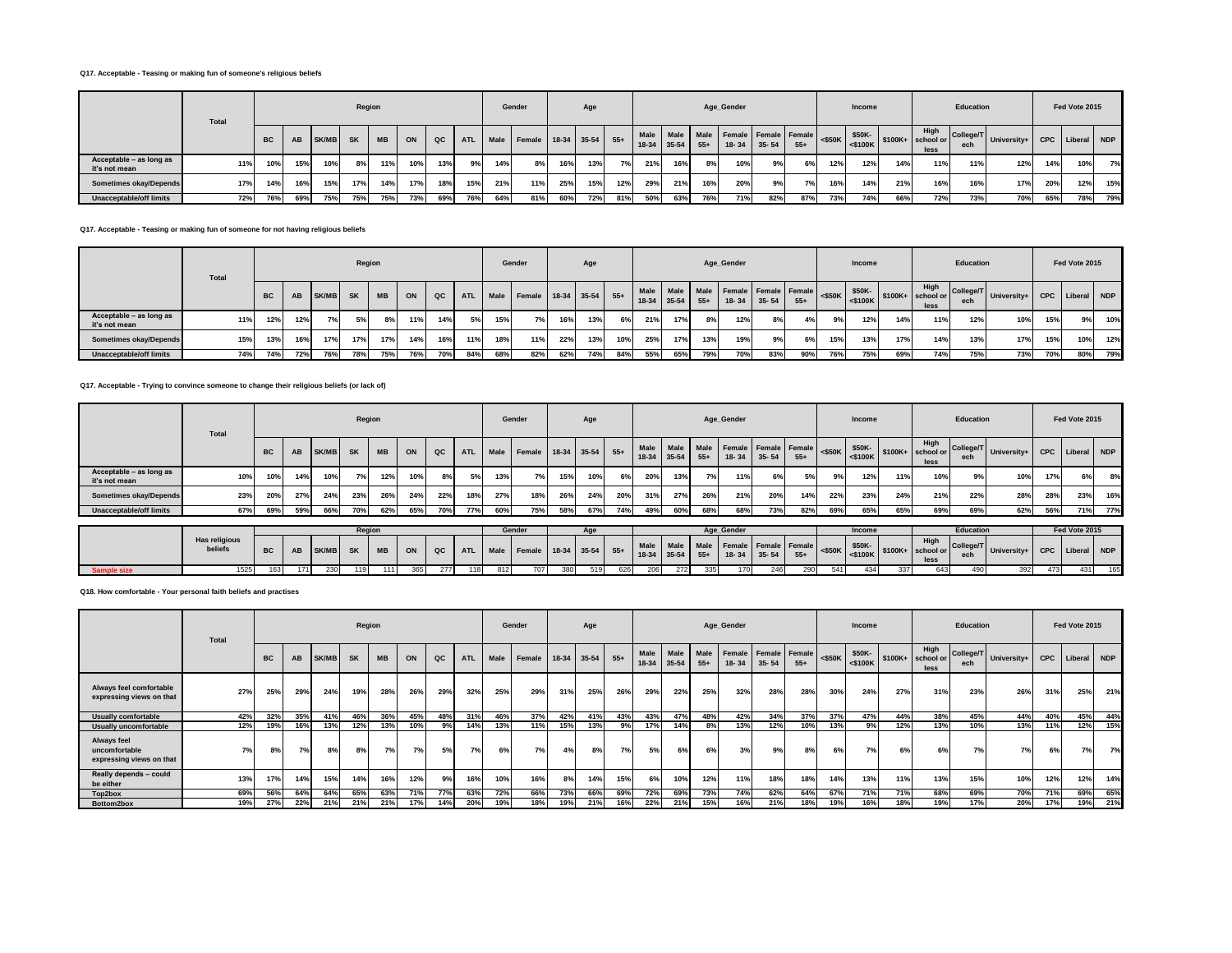## **Q18. How comfortable - Views on issues like abortion or assisted dying that may not be shared by the majority of public opinion**

|                                                          | Total |           |     |              | Region    |           |                 |     |            |      | Gender |       | Age         |       |               |                     |               | Age_Gender          |                     |                 |              | Income               |     |                                    | Education        |             |            | Fed Vote 2015 |     |
|----------------------------------------------------------|-------|-----------|-----|--------------|-----------|-----------|-----------------|-----|------------|------|--------|-------|-------------|-------|---------------|---------------------|---------------|---------------------|---------------------|-----------------|--------------|----------------------|-----|------------------------------------|------------------|-------------|------------|---------------|-----|
|                                                          |       | <b>BC</b> | AB  | <b>SK/MB</b> | <b>SK</b> | <b>MB</b> | ON              | QC  | <b>ATL</b> | Male | Female | 18-34 | 35-54       | $55+$ | Male<br>18-34 | Male<br>35-54       | Male<br>$55+$ | Female<br>$18 - 34$ | Female<br>$35 - 54$ | Female<br>$55+$ | $<$ \$50K    | \$50K-<br><\$100K    |     | High<br>$$100K+$ school or<br>less | College/T<br>ech | University+ | <b>CPC</b> | Liberal       | NDP |
| Always feel comfortable<br>expressing views on that      | 32%   | 25%       | 33% | 25%          | 22%       | 27%       | 28%             | 42% | 34%        | 31%  | 32%    | 32%   | 31%         | 32%   | 33%           | 33%                 | 28%           | 31%                 | 29%                 | 36%             | 32%          | 31%                  | 34% | 33%                                | 31%              | 31%         | 33%        | 30%           | 29% |
| <b>Usually comfortable</b>                               | 37%   | 39%       | 33% | 41%          | 46%       | 37%       | 34%             | 41% | 35%        | 38%  | 36%    | 35%   | 36%         | 39%   | 35%           | 35%                 | 42%           | 35%                 | 36%                 | 36%             | 35%          | 40%                  | 39% | 33%                                | 39%              | 40%         | 35%        | 39%           | 38% |
| <b>Usually uncomfortable</b>                             | 16%   | 17%       | 16% | 9%           | 9%        | 9%        | 19%             | 11% | 19%        | 18%  | 14%    | 18%   | 16%         | 14%   | 18%           | 17%                 | 18%           | 19%                 | 14%                 | 10%             | 18%          | 15%                  | 12% | 18%                                | 15%              | 14%         | 14%        | 17%           | 19% |
| Always feel<br>uncomfortable<br>expressing views on that | 5%    | 4%        |     | 9%           | 10%       | 9%        | 7%              | 1%  | 5%         | 5%   | 6%     | 4%    |             | 5%    | 5%            | 4%                  | 4%            | 3%                  | 8%                  | 6%              | 4%           | 4%                   | 8%  | 5%                                 | 5%               | 6%.         | 7%         | 5%            | 3%  |
| Really depends - could<br>be either                      | 10%   | 15%       | 12% | 15%          | 13%       | 18%       | 12%             | 5%  | 6%         | 9%   | 12%    | 10%   | 12%         | 9%    | 9%            | 10%                 | 8%            | 12%                 | 13%                 | 11%             | 11%          | 11%                  | 7%  | 11%                                | 10%              | 11%         | 11%        | 10%           | 12% |
| Top2box                                                  | 69%   | 64%       | 66% | 66%          | 68%       | 64%       | 62%             | 83% | 69%        | 69%  | 68%    | 67%   | 67%         | 71%   | 68%           | 68%                 | 70%           | 67%                 | 65%                 | 72%             | 67%          | 70%                  | 73% | 66%                                | 70%              | 70%         | 68%        | 69%           | 66% |
| Bottom2box                                               | 21%   | 21%       | 22% | 19%          | 19%       | 18%       | 26%             | 12% | 25%        | 22%  | 20%    | 22%   | 22%         | 20%   | 23%           | 22%                 | 22%           | 22%                 | 22%                 | 17%             | 22%          | 19%                  | 20% | 23%                                | 20%              | 19%         | 21%        | 21%           | 22% |
|                                                          |       |           |     |              | Region    |           |                 |     |            |      | Gender |       | Age         |       |               |                     |               | Age Gender          |                     |                 |              | Income               |     |                                    | Education        |             |            | Fed Vote 2015 |     |
|                                                          | Total | <b>BC</b> | AB  | <b>SK/MB</b> | <b>SK</b> | <b>MB</b> | ON              | QC  | <b>ATL</b> | Male | Female |       | 18-34 35-54 | $55+$ | Male          | Male<br>18-34 35-54 | Male<br>$55+$ | Female<br>$18 - 34$ | Female<br>$35 - 54$ | Female<br>$55+$ | $<$ \$50 $K$ | \$50K-<br>$<$ \$100K |     | High<br>$$100K+$ school or<br>less | College/T<br>ech | University+ | <b>CPC</b> | Liberal NDP   |     |
| Sample size                                              | 2200  | 325       | 275 | 350          | 175       | 175       | 60 <sub>C</sub> | 475 | 175        | 1131 | 1056   | 622   | 760         | 818   | 315           | 393                 | 423           | 299                 | 365                 | 392             | 784          | 637                  | 499 | 910                                | 694              | 595         | 591        | 641           | 282 |

**Q18. [Rebase to all Respondents] How comfortable - Your personal faith beliefs and practises**

|                                                          | Total |           |     |              | Region    |           |     |     |            |      | Gender |     | Age         |       |      |                            |               | Age_Gender |           |                               |           | Income               |     |                                    | Education |                       |     | Fed Vote 2015 |     |
|----------------------------------------------------------|-------|-----------|-----|--------------|-----------|-----------|-----|-----|------------|------|--------|-----|-------------|-------|------|----------------------------|---------------|------------|-----------|-------------------------------|-----------|----------------------|-----|------------------------------------|-----------|-----------------------|-----|---------------|-----|
|                                                          |       | <b>BC</b> | AB  | <b>SK/MB</b> | <b>SK</b> | <b>MB</b> | ON  | QC  | <b>ATL</b> | Male | Female |     | 18-34 35-54 | $55+$ | Male | <b>Male</b><br>18-34 35-54 | Male<br>$55+$ | $18 - 34$  | $35 - 54$ | Female Female Female<br>$55+$ | $<$ \$50K | \$50K-<br>$<$ \$100K |     | High<br>$$100K+$ school or<br>less | ech       | College/T University+ | CPC | Liberal NDP   |     |
| Always feel comfortable<br>expressing views on that      | 19%   | 14%       | 20% | 17%          | 14%       | 21%       | 18% | 20% | 25%        | 18%  | 19%    | 19% | 17%         | 20%   | 19%  | 15%                        | 20%           | 18%        | 19%       | 20%                           | 21%       | 16%                  | 18% | 22%                                | 16%       | 17%                   | 25% | 17%           | 12% |
| <b>Usually comfortable</b>                               | 29%   | 18%       | 25% | 30%          | 33%       | 27%       | 32% | 34% | 24%        | 33%  | 25%    | 26% | 28%         | 33%   | 28%  | 32%                        | 38%           | 24%        | 23%       | 27%                           | 26%       | 32%                  | 30% | 27%                                | 32%       | 29%                   | 32% | 30%           | 26% |
| <b>Usually uncomfortable</b>                             | 8%    | 11%       | 11% | 9%           | 9%        | 10%       | 7%  | 6%  | 11%        | 9%   | 7%     | 9%  | 9%          | 7%    | 11%  | 10%                        | 7%            | 7%1        | 8%        | 7%                            | 9%        | 6%                   | 8%  | 9%                                 | 7%        | 9%                    | 9%  | 8%            | 9%  |
| Always feel<br>uncomfortable<br>expressing views on that | 5%    | 5%        | 5%  | 6%           | 6%        | 5%        | 5%  | 4%  | 5%         | 4%   | 5%     | 3%  | 5%          | 5%    | 4%   | 4%                         | 5%            | 2%         | 6%        | 6%                            | 4%        | 4%                   | 4%  | 4%                                 | 5%        | 5%                    | 5%  | 5%            | 4%  |
| Really depends - could<br>be either                      | 9%    | 10%       | 10% | 11%          | 10%       | 12%       | 8%  | 7%  | 13%        | 7%1  | 11%    | 5%  | 9%          | 11%   | 4%   | 7%                         | 10%           | 6%         | 12%       | 13%                           | 9%        | 9%                   | 7%  | 9%                                 | 10%       | 7%                    | 10% | 8%            | 8%  |
| Top2box                                                  | 48%   | 32%       | 45% | 47%          | 47%       | 47%       | 50% | 54% | 49%        | 51%  | 44%    | 45% | 45%         | 53%   | 47%  | 48%                        | 58%           | 42%        | 42%       | 47%                           | 46%       | 48%                  | 48% | 48%                                | 48%       | 46%                   | 57% | 47%           | 38% |
| Bottom2box                                               | 13%   | 15%       | 16% | 15%          | 15%       | 15%       | 12% | 10% | 16%        | 13%  | 12%    | 12% | 14%         | 12%   | 15%  | 14%                        | 11%           | 9%         | 14%       | 13%                           | 13%       | 11%                  | 12% | 13%                                | 12%       | 13%                   | 13% | 13%           | 13% |
| No Religious beliefs                                     | 31%   | 43%       | 30% | 27%          | 28%       | 25%       | 29% | 30% | 23%        | 28%  | 33%    | 39% | 32%         | 23%   | 35%  | 31%                        | 21%           | 43%        | 33%       | 26%                           | 31%       | 32%                  | 33% | 29%                                | 29%       | 34%                   | 20% | 33%           | 41% |

## **Q18. [Rebase to all Respondents] How comfortable - Views on issues like abortion or assisted dying that may not be shared by the majority of public opinion**

|                                                          | Total |           |     |              | Region    |           |     |     |            |      | Gender             |     | Age |       |      |                            |               | Age_Gender |           |                               |           | Income                  |     |                                   | Education        |             |            | Fed Vote 2015 |     |
|----------------------------------------------------------|-------|-----------|-----|--------------|-----------|-----------|-----|-----|------------|------|--------------------|-----|-----|-------|------|----------------------------|---------------|------------|-----------|-------------------------------|-----------|-------------------------|-----|-----------------------------------|------------------|-------------|------------|---------------|-----|
|                                                          |       | <b>BC</b> | AB  | <b>SK/MB</b> | <b>SK</b> | <b>MB</b> | ON  | QC  | <b>ATL</b> | Male | Female 18-34 35-54 |     |     | $55+$ | Male | <b>Male</b><br>18-34 35-54 | Male<br>$55+$ | $18 - 34$  | $35 - 54$ | Female Female Female<br>$55+$ | $<$ \$50K | \$50K-<br>$<$ \$100 $K$ |     | High<br>\$100K+ school or<br>less | College/T<br>ech | University+ | <b>CPC</b> | Liberal       | NDP |
| Always feel comfortable<br>expressing views on that      | 22%   | 14%       | 23% | 18%          | 16%       | 20%       | 19% | 29% | 26%        | 22%  | 22%                | 20% | 21% | 24%   | 21%  | 23%                        | 22%           | 18%        | 19%       | 27%                           | 22%       | 21%                     | 23% | 23%                               | 22%              | 20%         | 27%        | 20%           | 17% |
| <b>Usually comfortable</b>                               | 26%   | 23%       | 23% | 30%          | 34%       | 27%       | 24% | 28% | 27%        | 27%  | 24%                | 21% | 24% | 30%   | 23%  | 25%                        | 33%           | 20%        | 24%       | 27%                           | 24%       | 27%                     | 26% | 24%                               | 28%              | 26%         | 28%        | 27%           | 22% |
| <b>Usually uncomfortable</b>                             | 11%   | 10%       | 11% | 70/          | 7%        | 7%        | 13% | 8%  | 15%        | 13%  | 9%                 | 11% | 11% | 11%   | 12%  | 12%                        | 14%           | 11%        | 10%       | 7%                            | 12%       | 10%                     | 8%  | 13%                               | 10%              | 9%          | 12%        | 11%           | 11% |
| Always feel<br>uncomfortable<br>expressing views on that | 4%    | 2%        | 4%  | 7%           | 7%        | 6%        | 5%  | 1%  | 4%         | 3%   | 4%                 | 2%  | 4%  | 4%    | 3%   | 3%                         | 3%            | 1%         | 5%        | 5%                            | 3%        | 3%                      | 5%  | 4%                                | 3%               | 4%          | 5%         | 3%            | 2%  |
| Really depends - could<br>be either                      | 7%    | 8%        | 8%  | 11%          | 9%        | 13%       | 9%  | 4%  | 5%         | 7%   | 8%                 |     | 8%  | 7%    | 6%   | 7%                         | 6%            | 7%         | 9%        | 8%                            | 8%        | 7%                      | 5%  | 8%                                | 7%               | 7%          | 9%         | 7%            | 7%  |
| Top2box                                                  | 48%   | 37%       | 47% | 49%          | 49%       | 48%       | 44% | 58% | 54%        | 49%  | 46%                | 41% | 45% | 54%   | 44%  | 47%                        | 55%           | 38%        | 44%       | 53%                           | 46%       | 48%                     | 49% | 47%                               | 50%              | 46%         | 54%        | 47%           | 39% |
| Bottom2box                                               | 15%   | 12%       | 16% | 14%          | 14%       | 13%       | 18% | 9%  | 19%        | 16%  | 13%                | 14% | 15% | 15%   | 15%  | 15%                        | 17%           | 12%        | 15%       | 12%                           | 15%       | 13%                     | 13% | 16%                               | 14%              | 13%         | 17%        | 14%           | 13% |
| No Religious beliefs                                     | 31%   | 43%       | 30% | 27%          | 28%       | 25%       | 29% | 30% | 23%        | 28%  | 33%                | 39% | 32% | 23%   | 35%  | 31%                        | 21%           | 43%        | 33%       | 26%                           | 31%       | 32%                     | 33% | 29%                               | 29%              | 34%         | 20%        | 33%           | 41% |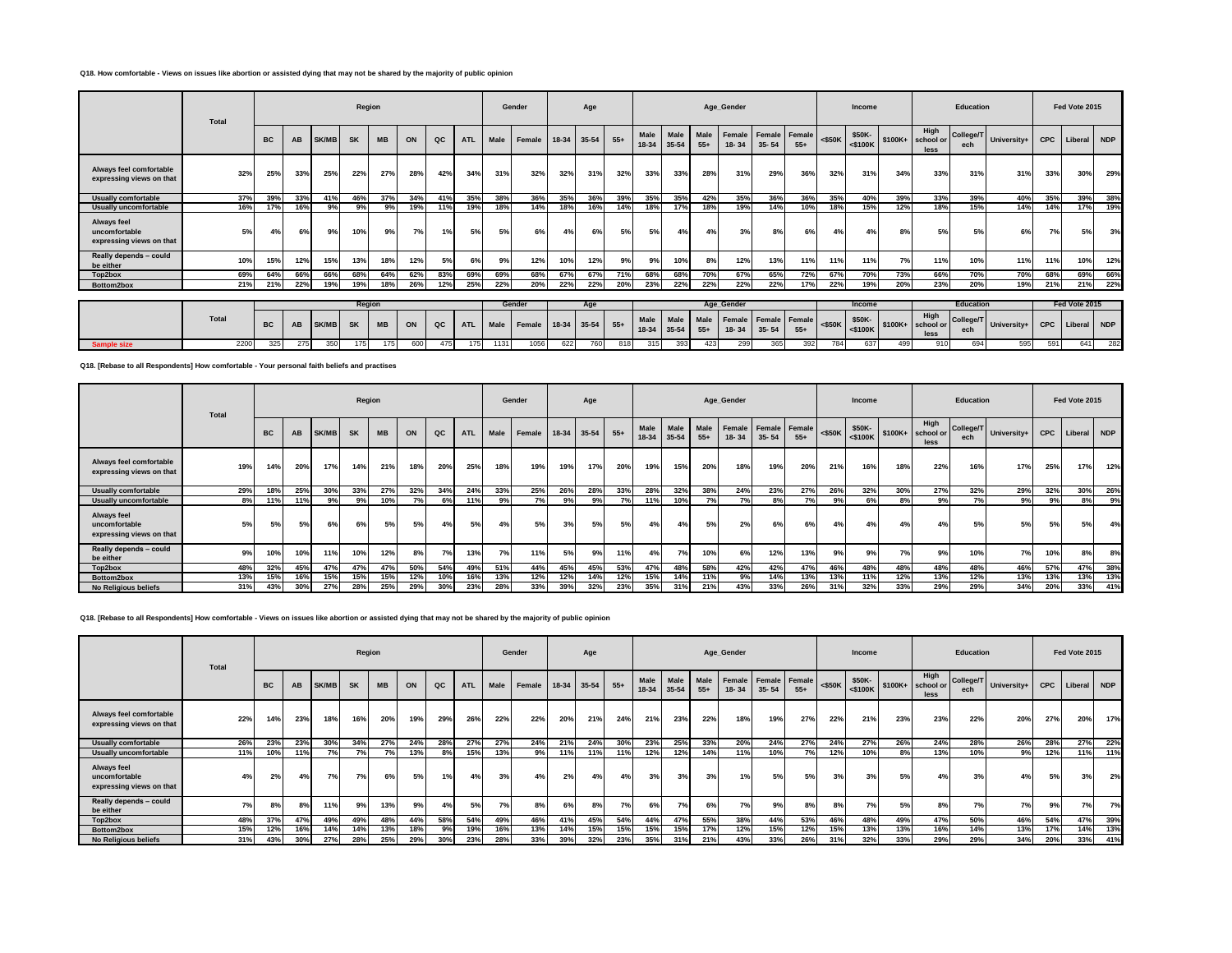|                    |                                 |           |       |             | <b>Region</b> |     |     |     |     |     | Gender |     |     |     |     |     |     | Age Gender |     |     |     | Income |     |     | <b>Education</b> |                                                                                                                                                                                                                                                    |     | Fed Vote 2015 |     |
|--------------------|---------------------------------|-----------|-------|-------------|---------------|-----|-----|-----|-----|-----|--------|-----|-----|-----|-----|-----|-----|------------|-----|-----|-----|--------|-----|-----|------------------|----------------------------------------------------------------------------------------------------------------------------------------------------------------------------------------------------------------------------------------------------|-----|---------------|-----|
|                    | <b>Has religious</b><br>beliefs | <b>BC</b> |       | AB SK/MB SK |               |     |     |     |     |     |        |     |     |     |     |     |     |            |     |     |     |        |     |     |                  | MB ON QC ATL Male Female 18-34 35-54 55+ Male Male Male Female Female Female Sank \$50K- \$50K- \$50K- \$50K- \$50K- \$50K- \$50K- \$500K- \$500K- \$500K- \$500K- \$500K- \$500K- \$500K- \$500K- \$500K- \$500K- \$500K- \$500K- \$500K- \$500K- |     |               |     |
| <b>Sample size</b> | 1525                            | 163 I     | 171 I | 230         | 119           | 111 | 365 | 277 | 118 | 812 | 707    | 380 | 519 | 626 | 206 | 272 | 335 | 170        | 246 | 290 | 541 | 434    | 337 | 643 |                  | 392                                                                                                                                                                                                                                                | 473 | 431           | 165 |

**Q19. And how comfortable do you or would you feel asking co-workers or others for donations for a cause sponsored by a religious group you belong to or support?**

|                                     | Total |            |     |              | Region    |           |     |     |            |      | Gender                 |     | Age |     |                     |           |               | Age_Gender |                                          |       |           | Income               |          |                           | <b>Education</b> |                       |            | Fed Vote 2015 |     |
|-------------------------------------|-------|------------|-----|--------------|-----------|-----------|-----|-----|------------|------|------------------------|-----|-----|-----|---------------------|-----------|---------------|------------|------------------------------------------|-------|-----------|----------------------|----------|---------------------------|------------------|-----------------------|------------|---------------|-----|
|                                     |       | <b>BC</b>  | AB  | <b>SK/MB</b> | <b>SK</b> | <b>MB</b> | ON  | QC  | <b>ATL</b> | Male | Female 18-34 35-54 55+ |     |     |     | Male<br>18-34 35-54 | Male      | Male<br>$55+$ | $18 - 34$  | Female Female Female<br>$35 - 54$        | $55+$ | $<$ \$50K | \$50K-<br>$<$ \$100K | $$100K+$ | High<br>school or<br>less | ech              | College/T University+ | <b>CPC</b> | Liberal NDP   |     |
| Always comfortable with<br>that     | 10%   | 11%        |     | 9%           | 7%        | 11%       |     | 10% | 12%        | 12%  | 8%                     | 18% | 9%  | 7%  | 23%                 | 10%       | 6%            | 10%        | 8%                                       | 8%    | 12%       | 8%                   | 13%      | 12%                       | 9%               | 9%                    | 10%        | 11%           | 12% |
| <b>Usually comfortable</b>          | 17%   | 17%        | 16% | 22%          | 21%       | 22%       | 18% | 15% | 18%        | 18%  | 16%                    | 21% | 18% | 14% | 22%                 | 20%       | 15%           | 20%        | 16%                                      | 14%   | 19%       | 17%                  | 13%      | 16%                       | 18%              | 18%                   | 16%        | 17%           | 17% |
| <b>Usually uncomfortable</b>        | 19%   | 24%        | 21% | 16%          | 22%       | 10%       | 19% | 19% |            | 19%  | 20%                    | 21% | 17% | 20% | 18%                 | 14%       | 23%           | 27%        | 20%                                      | 17%   | 20%       | 21%                  | 19%      | 19%                       | 20%              | 19%                   | 20%        | 20%           | 20% |
| Always uncomfortable<br>with that   | 34%   | 28%        | 37% | 29%          | 32%       | 26%       | 33% | 38° | 40%        | 35%  | 34%                    | 23% | 37% | 39% | 23%                 | 39%       | 39%           | 23%        | 35%                                      | 39%   | 29%       | 36%                  | 37%      | 33%                       | 35%              | 35%                   | 36%        | 32%           | 33% |
| Really depends - could<br>be either | 19%   | <b>20%</b> | 19% | 24%          | 17%       | 30%       | 19% | 18% | 14%        | 16%  | 21%                    | 17% | 18% | 20% | 14%                 | 16%       | 18%           | 20%        | 21%                                      | 23%   | 20%       | 18%                  | 19%      | 19%                       | 18%              | 19%                   | 18%        | 20%           | 19% |
| Top2box                             | 28%   | 28%        | 24% | 31%          | 28%       | 33%       | 29% | 25% | 30%        | 30%  | 24%                    | 38% | 27% | 21% | 45%                 | 31%       | 21%           | 30%        | 24%                                      | 22%   | 31%       | 25%                  | 25%      | 29%                       | 27%              | 27%                   | 27%        | 29%           | 28% |
| Bottom2box                          | 54%   | 52%        | 57% | 45%          | 55%       | 37%       | 52% | 57% | 56%        | 53%  | 54%                    | 45% | 54% | 59% | 41%                 | 53%       | 61%           | 50%        | 55%                                      | 56%   | 49%       | 57%                  | 56%      | 52%                       | 55%              | 55%                   | 56%        | 52%           | 53% |
|                                     |       |            |     |              |           |           |     |     |            |      |                        |     |     |     |                     |           |               |            |                                          |       |           |                      |          |                           |                  |                       |            |               |     |
|                                     |       |            |     |              | Region    |           |     |     |            |      | Gender                 |     | Age |     |                     |           |               | Age_Gender |                                          |       |           | Income               |          |                           | <b>Education</b> |                       |            | Fed Vote 2015 |     |
|                                     | Total | <b>BC</b>  | AB  | <b>SK/MB</b> | <b>SK</b> | <b>MB</b> | ON  | QC  | <b>ATL</b> | Male | Female 18-34 35-54 55+ |     |     |     | 18-34 35-54         | Male Male | Male<br>$55+$ | $18 - 34$  | <b>Female Female Female</b><br>$35 - 54$ | $55+$ | $<$ \$50K | \$50K-<br>$<$ \$100K | $$100K+$ | High<br>school or<br>less | ech              | College/T University+ | <b>CPC</b> | Liberal NDP   |     |
| <b>Sample size</b>                  | 2200  | 325        | 275 | 350          | 175       | 175       | 600 | 475 | 175        | 1131 | 1056                   | 622 | 760 | 818 | 315                 | 393       | 423           | 299        | 365                                      | 392   | 784       | 637                  | 499      | 910                       | 694              | 595                   | 591        | 641           | 282 |

**Q19. [Rebase to All Respondents] And how comfortable do you or would you feel asking co-workers or others for donations for a cause sponsored by a religious group you belong to or support?**

|                                     | Total |           |     |       | Region    |           |     |     |            |      | Gender                 |     | Age |     |             |           |       | Age Gender                             |           |       |           | Income |     |                                                                                                                                                                                                                                                  | Education |                       |            | Fed Vote 2015 |     |
|-------------------------------------|-------|-----------|-----|-------|-----------|-----------|-----|-----|------------|------|------------------------|-----|-----|-----|-------------|-----------|-------|----------------------------------------|-----------|-------|-----------|--------|-----|--------------------------------------------------------------------------------------------------------------------------------------------------------------------------------------------------------------------------------------------------|-----------|-----------------------|------------|---------------|-----|
|                                     |       | <b>BC</b> | AB  | SK/MB | <b>SK</b> | <b>MB</b> | ON  | QC  | <b>ATL</b> | Male | Female 18-34 35-54 55+ |     |     |     | 18-34 35-54 | Male Male | $55+$ | Male Female Female Female<br>$18 - 34$ | $35 - 54$ | $55+$ | $<$ \$50K | \$50K- |     | High<br>$\sqrt{6}$ \cdots \cdots \cdots \cdots \cdots \cdots \cdots \cdots \cdots \cdots \cdots \cdots \cdots \cdots \cdots \cdots \cdots \cdots \cdots \cdots \cdots \cdots \cdots \cdots \cdots \cdots \cdots \cdots \cdots \cdots \cd<br>less | ech       | College/T University+ | <b>CPC</b> | Liberal NDP   |     |
| Always comfortable with<br>that     | 7%    | 7%        |     |       | 5%        | 8%        | 8%  | 7%  | 9%         | 8%   | 6%                     | 11% | 6%  | 5%  | 15%         | 7%        | 5%    | 6%                                     | 5%        | 6%    | 8%        | 5%     | 9%  |                                                                                                                                                                                                                                                  | 6%        | 6%                    | 8%         | 8%            | 7%  |
| <b>Usually comfortable</b>          | 12%   | 10%       | 12% | 16%   | 15%       | 17%       | 13% | 11% | 14%        | 13%  | 11%                    | 13% | 12% | 11% | 15%         | 14%       | 11%   | 11%                                    | 11%       | 10%   | 13%       | 11%    | 9%  | 12%                                                                                                                                                                                                                                              | 13%       | 12%                   | 13%        | 12%           | 10% |
| <b>Usually uncomfortable</b>        | 13%   | 14%       | 15% | 12%   | 16%       | 8%        | 14% | 13% | 13%        | 13%  | 14%                    | 13% | 12% | 15% | 12%         | 10%       | 18%   | 15%                                    | 14%       | 13%   | 14%       | 14%    | 13% | 13%                                                                                                                                                                                                                                              | 14%       | 13%                   | 16%        | 13%           | 12% |
| Always uncomfortable<br>with that   | 24%   | 16%       | 26% | 21%   | 23%       | 20%       | 23% | 27% | 31%        | 25%  | 23%                    | 14% | 25% | 30% | 15%         | 27%       | 30%   | 13%                                    | 24%       | 29%   | 20%       | 24%    | 25% | 23%                                                                                                                                                                                                                                              | 25%       | 23%                   | 29%        | 21%           | 20% |
| Really depends - could<br>be either | 13%   | 11%       | 13% | 18%   | 12%       | 22%       | 13% | 12% | 11%        | 12%  | 14%                    | 10% | 12% | 16% | 9%          | 11%       | 14%   | 11%                                    | 14%       | 17%   | 14%       | 12%    | 13% | 14%                                                                                                                                                                                                                                              | 13%       | 12%                   | 14%        | 13%           | 11% |
| Top2box                             | 19%   | 16%       | 17% | 23%   | 20%       | 25%       | 20% | 18% | 23%        | 22%  | 16%                    | 24% | 19% | 16% | 29%         | 21%       | 16%   | 17%                                    | 16%       | 16%   | 21%       | 17%    | 17% | 20%                                                                                                                                                                                                                                              | 19%       | 18%                   | 21%        | 19%           | 17% |
| Bottom2box                          | 37%   | 30%       | 40% | 33%   | 39%       | 27%       | 37% | 40% | 43%        | 38%  | 36%                    | 27% | 37% | 45% | 27%         | 37%       | 49%   | 28%                                    | 37%       | 41%   | 34%       | 39%    | 38% | 37%                                                                                                                                                                                                                                              | 39%       | 36%                   | 45%        | 35%           | 31% |
| No Religious beliefs                | 31%   | 43%       | 30% | 27%   | 28%       | 25%       | 29% | 30% | 23%        | 28%  | 33%                    | 39% | 32% | 23% | 35%         | 31%       | 21%   | 43%                                    | 33%       | 26%   | 31%       | 32%    | 33% | 29%                                                                                                                                                                                                                                              | 29%       | 34%                   | 20%        | 33%           | 41% |

**Q20. which one of the following best describes your religion?**

|                                | <b>Total</b> |                |        |       | Region         |           |     |       |            |      | Gender |       | Age         |       |                   |                   |                                 | Age_Gender      |                     |                 |           | Income            |       |                                   | Education        |             |           | Fed Vote 2015       |       |
|--------------------------------|--------------|----------------|--------|-------|----------------|-----------|-----|-------|------------|------|--------|-------|-------------|-------|-------------------|-------------------|---------------------------------|-----------------|---------------------|-----------------|-----------|-------------------|-------|-----------------------------------|------------------|-------------|-----------|---------------------|-------|
|                                |              | <b>BC</b>      | AB     | SK/MB | <b>SK</b>      | <b>MB</b> | ON  | QC    | <b>ATL</b> | Male | Female |       | 18-34 35-54 | $55+$ | Male<br>$18 - 34$ | Male<br>$35 - 54$ | Male<br>$55+$                   | Female<br>18-34 | Female<br>$35 - 54$ | Female<br>$55+$ | $<$ \$50K | \$50K-<br><\$100K |       | High<br>\$100K+ school or<br>less | College/T<br>ech | University+ |           | CPC   Liberal   NDP |       |
| <b>Roman Catholic</b>          | 38%          | 18%            | 27%    | 25%   | 28%            | 23%       | 35% | 61%   | $40^\circ$ | 39%  | 37%    | 30%   | 39%         | 43%   | 32%               | 38%               | 45%                             | 29%             | 39%                 | 41%             | 37%       | 38%               | 39%   | 38%                               | 40%              | 36%         | 38%       | 40%                 | 36%   |
| <b>United Church</b>           | 7%           | 7%             | 10%    | 12%   | 12%            | 11%       |     |       | 10%        | 6%   | 8%     | 3%    | 6%          | 10%   |                   | 6%                | 9%                              | 3%              | 7%                  | 12%             | 7%        | 7%                | 8%    | 7%                                | 8%               | 5%          | 11%       | 7%                  | 5%    |
| Anglican                       | 6%           | 6%             |        |       | 2%             | 3%        | 8%  |       | 11%        | 6%   | 6%     | 3%    | 5%          | 9%    |                   | 5%                | 8%                              | 2%              | 5%                  | 10%             | 6%        | 5%                | 7%    | 7%                                | 5%               | 5%          |           | 5%                  | 7%    |
| Lutheran                       | 2%           | 2%             |        | 6%    | 7%             | 5%        | 1%  | 80/   |            | 2%   | 1%     | 1%    | 1%          | 3%    | 2%                | 2%                | 3%                              | 1%              | 1%                  | 2%              | 2%        | 2%                | 3%    | 2%                                | 2%               | 2%          |           | 1%                  | 2%    |
| Presbyterian                   | 2%           | 2%             |        |       |                |           | 3%  |       |            | 2%   | 2%     | 2%    | 2%          | 2%    | 2%                | 2%                | 2%                              | 2%              | 2%                  | 3%              | 1%        | 2%                | 3%    | 2%                                | 2%               | 2%          | 2%        | 2%                  | 3%    |
| <b>Baptist</b>                 | 2%           | 3%             | 5%     | 3%    |                | 5%        | 2%  |       | 6%         | 2%   | 2%     | 3%    | 3%          | 2%    | 3%                | 3%                | 2%                              | 3%              | 2%                  | 2%              | 3%        | 2%                | 2%    | 3%                                | 3%               | 2%          |           | 2%                  | 1%    |
| Pentecostal                    | 1%           | 1%             |        | 3%    | 2%             | 3%        |     |       | 2%         |      | 1%     | 1%    | 1%          | 1%    |                   | 2%                | 1%                              | 1%              | $*$ 0/              | 1%              | 1%        | 2%                | 1%    | 1%                                | 2%               | 1%          | 2%        | 1%                  | 1%    |
| Other evangelical<br>Christian | 3%           | 3%             | 3%     | 7%    | 7 <sup>o</sup> | 7%        | 3%  |       |            | 2%   | 4%     | 2%    | 4%          | 3%    | 2%                | 3%                | 2%                              | 2%              | 4%                  |                 | 4%        | 2%                | 3%    | 3%                                | 3%               | 3%          | 5%        | 2%                  | 3%    |
| <b>Other Christian</b>         | 7%           | 8%             | 7%     | 10%   | 10%            | 10%       | 6%  | 8%    | 5%         | 7%   | 7%     | 7%    | 9%          | 5%    | 6%                | 9%                | 6%                              | 9%              | 8%                  | 3%              | 8%        | 6%                | 4%    | 8%                                | 7%               | 5%          | 6%        | 4%                  | 5%    |
| <b>Muslim</b>                  | 2%           | 1%             |        | 2%    |                |           | 3%  | 2%    |            | 2%   | 2%     | 5%    | 1%          | $*$ % |                   | 1%                | 1%                              | 5%              | 1%                  |                 | 2%        | 3%                | 1%    | 2%                                | 1%               | 2%          | $\bullet$ | 3%                  | 2%    |
| Hindu                          | 1%           | 1%             | 1%     |       |                |           | 2%  | 401   |            |      | 1%     | 2%    | 1%          | $*$ % | 2%                | 2%                | $*$ 0/                          | 1%              | 1%                  |                 | 1%        |                   | 1%    | 1%                                |                  | 3%          | 40/       | 1%                  | 1%    |
| Jewish                         | 2%           | 2 <sup>o</sup> | 2%     |       | 30I            | 2%        | 2%  | 401   |            | 2%   | 2%     | 3%    | 1%          | 1%    | 2%                | 1%                | 2%                              | 3%              | 2%                  | $*0/$           | 1%        | 2%                | 1%    | 1%                                | 1%               | 3%          | 2%        | 1%                  | 2%    |
| <b>Sikh</b>                    | 1%           | 2%             | $*$ 0/ |       |                |           | 1%  |       |            | 301  | 1%     | 2%    | $*0/$       |       | 1%                |                   |                                 | 3%              | 1%                  |                 | 1%        |                   | 1%    | $*$ <sup>o</sup> / <sub>0</sub>   | $*$ %            | 1%          | $*01$     | 1%                  |       |
| <b>Buddhist</b>                | 2%           | 5%             |        | 1%    |                | 1%        | 2%  | 2%    |            | 3%   | 1%     | 4%    | 2%          | 1%    | 7%                | 2%                | 1%                              | 1%              | 2%                  | 1%              | 2%        | 2%                | 3%    | 2%                                | 2%               | 3%          | 10/       | 3%                  | 3%    |
| <b>Other Religions</b>         | 1%           | 1%             |        |       |                |           | 1%  | 30I   |            |      | 1%     | $*0/$ | 1%          | 1%    |                   | 1%                | 1%                              | 1%              | 1%                  | $*0/$           | $*0/$     |                   | 1%    | $*$ <sup>o</sup> / <sub>0</sub>   | 1%               | 1%          | $*01$     | 1%                  | $*01$ |
| No religious identity          | 23%          | 37%            | 24%    | 24%   | 25%            | 23%       | 21% | 19%   | 19%        | 22%  | 24%    | 30%   | 23%         | 18%   | 26%               | 23%               | 17%                             | 35%             | 23%                 | 18%             | 22%       | 25%               | 23%   | 22%                               | 21%              | 27%         | 15%       | 26%                 | 28%   |
| <b>ALL Other</b>               | 1%           | 1%             | $*9/6$ |       |                | 1%        | 1%  | $*01$ |            | 30/  | 1%     | 1%    | 1%          | 1%    |                   | $*0/$             | $*$ <sup>o</sup> / <sub>c</sub> | 1%              | 1%                  | 1%              | 1%        |                   | $*$ % | 1%                                | 1%               | $*9/61$     | $*$ %     | 1%                  | 1%    |